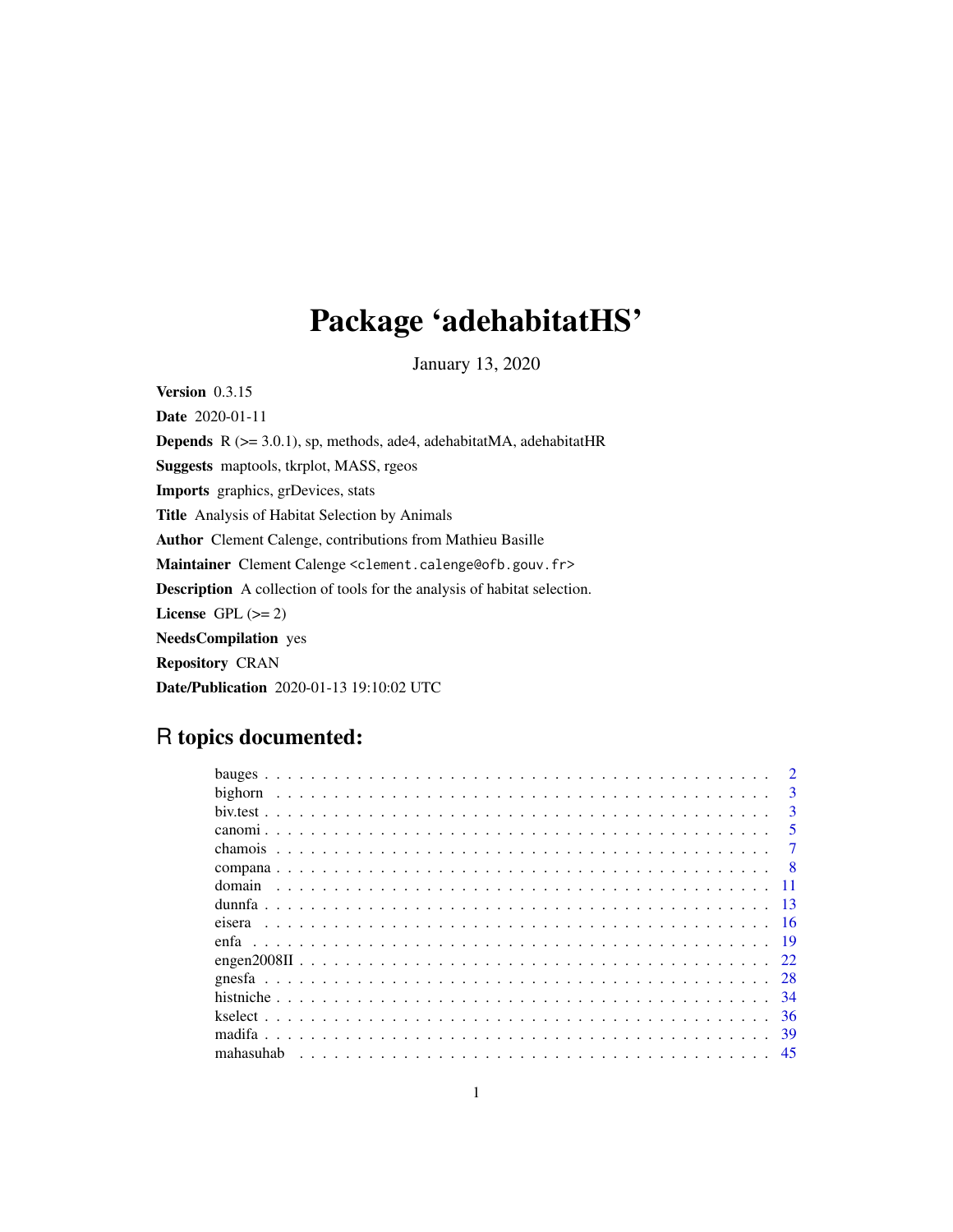#### <span id="page-1-0"></span> $2 \t\t bauges$

| Index |  |  |  |  |  |  |  |  |  |  |  |  |  |  |  |  |  |  | 66 |
|-------|--|--|--|--|--|--|--|--|--|--|--|--|--|--|--|--|--|--|----|
|       |  |  |  |  |  |  |  |  |  |  |  |  |  |  |  |  |  |  |    |
|       |  |  |  |  |  |  |  |  |  |  |  |  |  |  |  |  |  |  |    |
|       |  |  |  |  |  |  |  |  |  |  |  |  |  |  |  |  |  |  |    |
|       |  |  |  |  |  |  |  |  |  |  |  |  |  |  |  |  |  |  |    |
|       |  |  |  |  |  |  |  |  |  |  |  |  |  |  |  |  |  |  |    |
|       |  |  |  |  |  |  |  |  |  |  |  |  |  |  |  |  |  |  |    |
|       |  |  |  |  |  |  |  |  |  |  |  |  |  |  |  |  |  |  |    |
|       |  |  |  |  |  |  |  |  |  |  |  |  |  |  |  |  |  |  |    |
|       |  |  |  |  |  |  |  |  |  |  |  |  |  |  |  |  |  |  |    |
|       |  |  |  |  |  |  |  |  |  |  |  |  |  |  |  |  |  |  |    |
|       |  |  |  |  |  |  |  |  |  |  |  |  |  |  |  |  |  |  |    |
|       |  |  |  |  |  |  |  |  |  |  |  |  |  |  |  |  |  |  |    |
|       |  |  |  |  |  |  |  |  |  |  |  |  |  |  |  |  |  |  |    |

bauges *Census of chamois (Rupicapra rupicapra) in the Bauges mountains*

## Description

This data set contains the relocations of 198 chamois groups in the Bauges mountains, as well as maps of 7 environmental variables on the study area.

#### Usage

data(bauges)

## Details

This dataset contains a subsample of the data collected by volunteers and professionals working in various French wildlife and forest management, from 1994 to 2004 in the wildlife reserve of "les Bauges" (French Alps). Note that both the maps and the relocations have been slightly destroyed to preserve copyright on the data.

## Source

Daniel Maillard, Office National de la chasse et de la faune sauvage, 95 rue Pierre Flourens, 34000 Montpellier, France

## Examples

```
data(bauges)
```

```
mimage(bauges$map)
image(bauges$map, 1)
points(bauges$locs)
```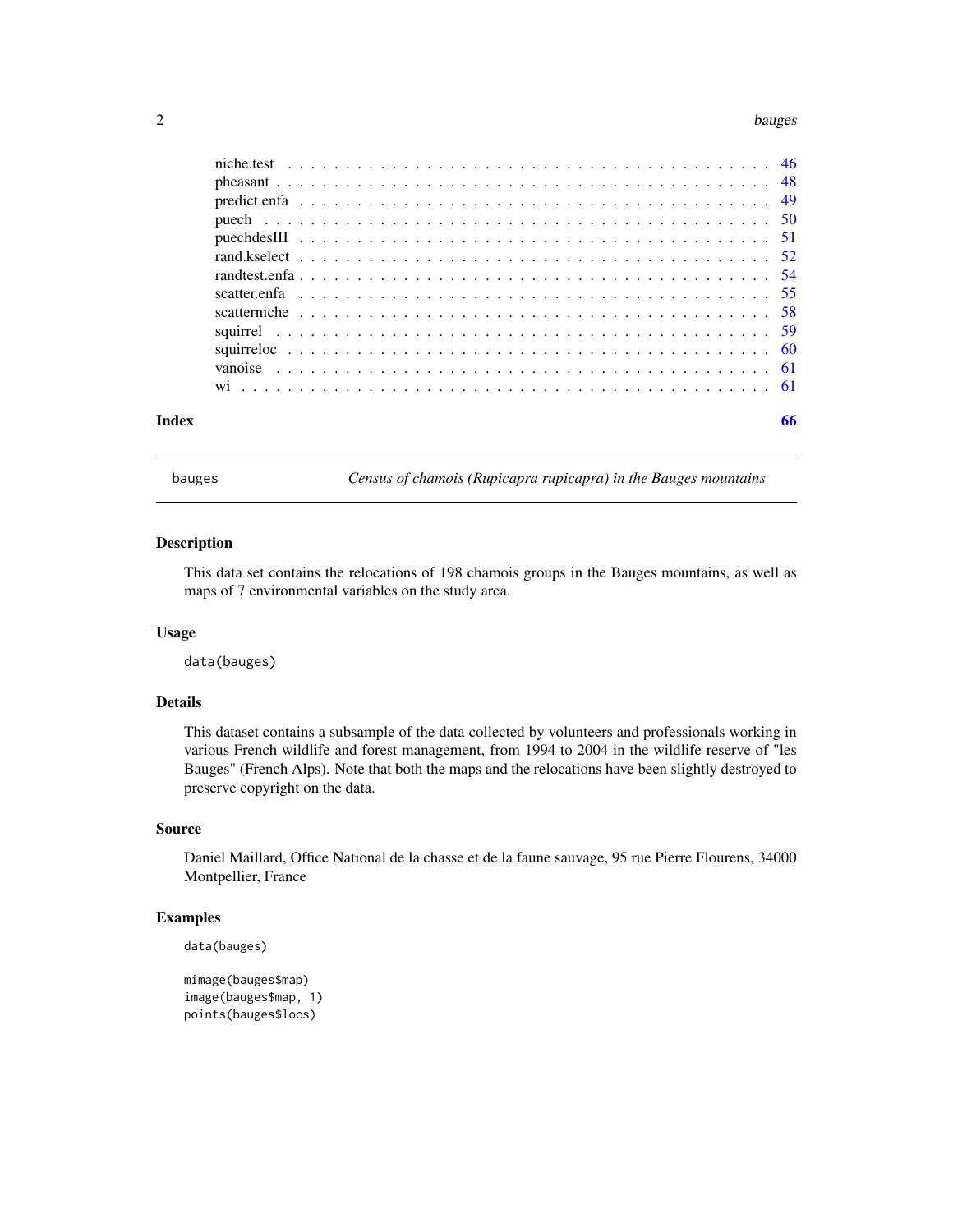<span id="page-2-0"></span>

#### Description

This data set describes the habitat use and availability for 6 bighorn sheeps monitored by radiotracking (Arnett et al. 1989, in Manly et al., 2003, p. 67-74). 10 habitat types are considered.

#### Usage

data(bighorn)

#### Details

The object bighorn is a list, with the following components:

used the number of resource units used by each animal (in rows) in each habitat category (in columns).

availTrue the availability of each habitat category.

availEstimated a sample of available resource units in each habitat category.

#### **References**

Manly, B.F.J., McDonald, L.L., Thomas, D.L., McDonald, T.L. & Erickson, W.P. (2003) *Resource selection by animals - Statistical design and Analysis for field studies. Second edition.* London: Kluwer academic publishers.

<span id="page-2-1"></span>biv.test *Bivariate Test*

#### Description

biv.plot displays a bivariate plot. biv. test displays the results of a bivariate randomisation test.

#### Usage

```
biv.plot(dfxy, br = 10, points = TRUE, density = TRUE,
         kernel = TRUE, o.include = FALSE, pch, cex, col, h, sub,
         side = c("top", "bottom", "none"), ...biv.test(dfxy, point, br = 10, points = TRUE, density = TRUE,
         kernel = TRUE, o.include = FALSE, pch, cex, col, Pcol, h, sub,
         side = c("top", "bottom", "none"), ...)
```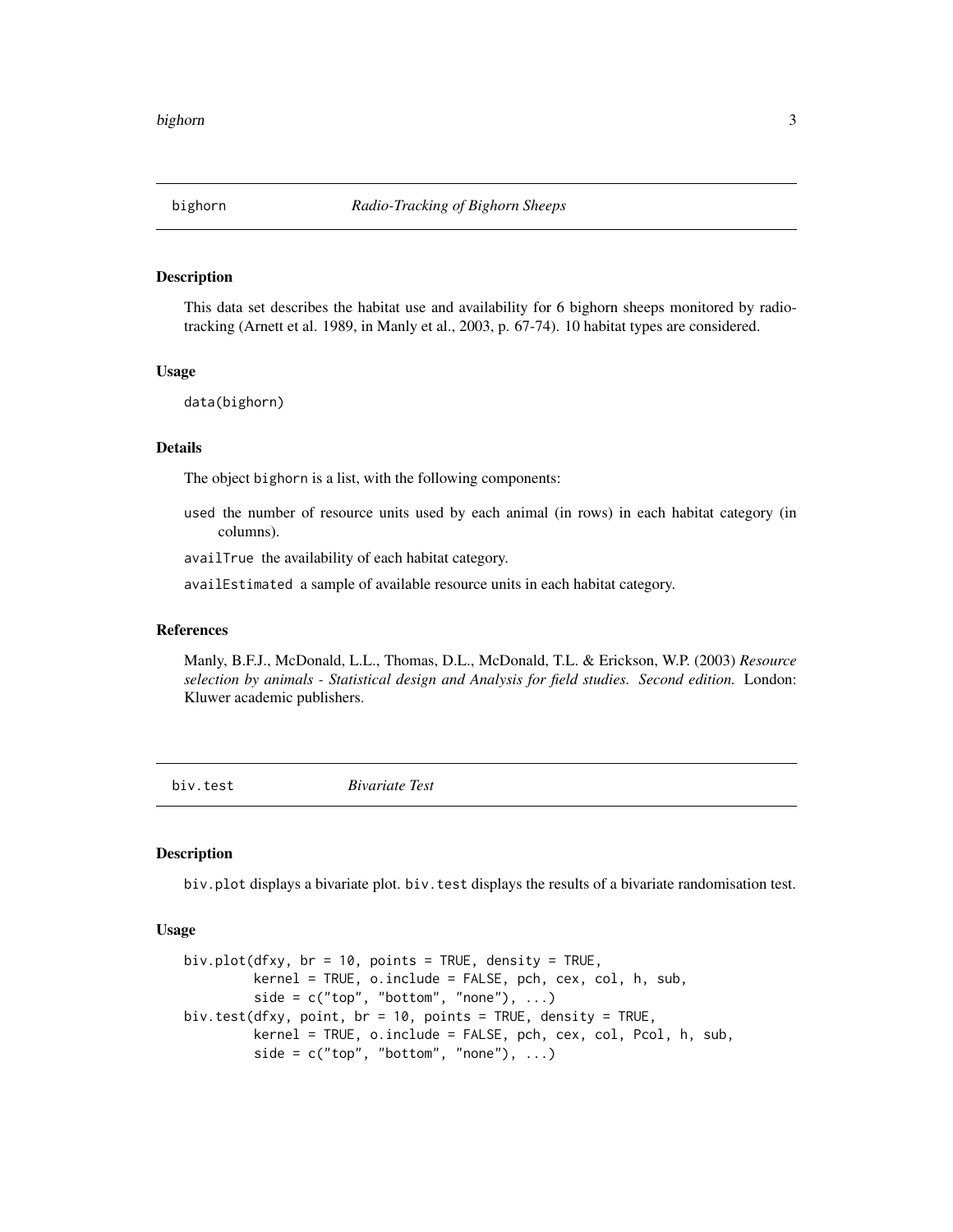## <span id="page-3-0"></span>Arguments

| dfxy      | a data frame with N lines (couples of values) and two columns                                                                                       |
|-----------|-----------------------------------------------------------------------------------------------------------------------------------------------------|
| br        | a parameter used to define the numbers of breaks of the histograms. A larger<br>value leads to a larger number of breaks                            |
| points    | logical. Whether the points should be displayed                                                                                                     |
| density   | logical. Whether the kernel density estimation should be displayed for the<br>marginal histograms                                                   |
| kernel    | logical. Whether the kernel density estimation should be displayed for the bi-<br>variate plot                                                      |
| o.include | logical. If TRUE, the origin is included in the plot                                                                                                |
| pch       | plotting "character", i.e., symbol to use for the points. (see ?points)                                                                             |
| cex       | character expansion for the points                                                                                                                  |
| col       | color code or name for the points, see ?par                                                                                                         |
| h         | vector of bandwidths for x and y directions, used in the function kde2d of the<br>package MASS. Defaults to normal reference bandwidth (see ?kde2d) |
| sub       | a character string to be inserted in the plot as a title                                                                                            |
| side      | if "top", the x and y scales of the grid are upside, if "bottom" they are down-<br>side, if "none" no legend                                        |
| point     | a vector of length 2, representing the observation to be compared with the sim-<br>ulated values of the randomisation test                          |
| Pcol      | color code or name for the observed point                                                                                                           |
| .         | further arguments passed to or from other methods                                                                                                   |

## Details

biv.test is used to display the results of a bivariate randomisation test. An example of use of the function is provided in the function niche.test.

The x-axis of the main window corresponds to the first column of dfxy; the y-axis corresponds to the second column. Kernel density is estimated to indicate the contours of the distribution of randomised values. The two marginal histograms correspond to the univariate tests on each axis, for which the p-values are computed with as.randtest (package ade4, one-sided tests).

#### Warning

biv.plot and biv.test use the function kde2d of the package MASS.

## Author(s)

Mathieu Basille <br/>basille@ase-research.org>

## See Also

[as.randtest](#page-0-0) (package ade4)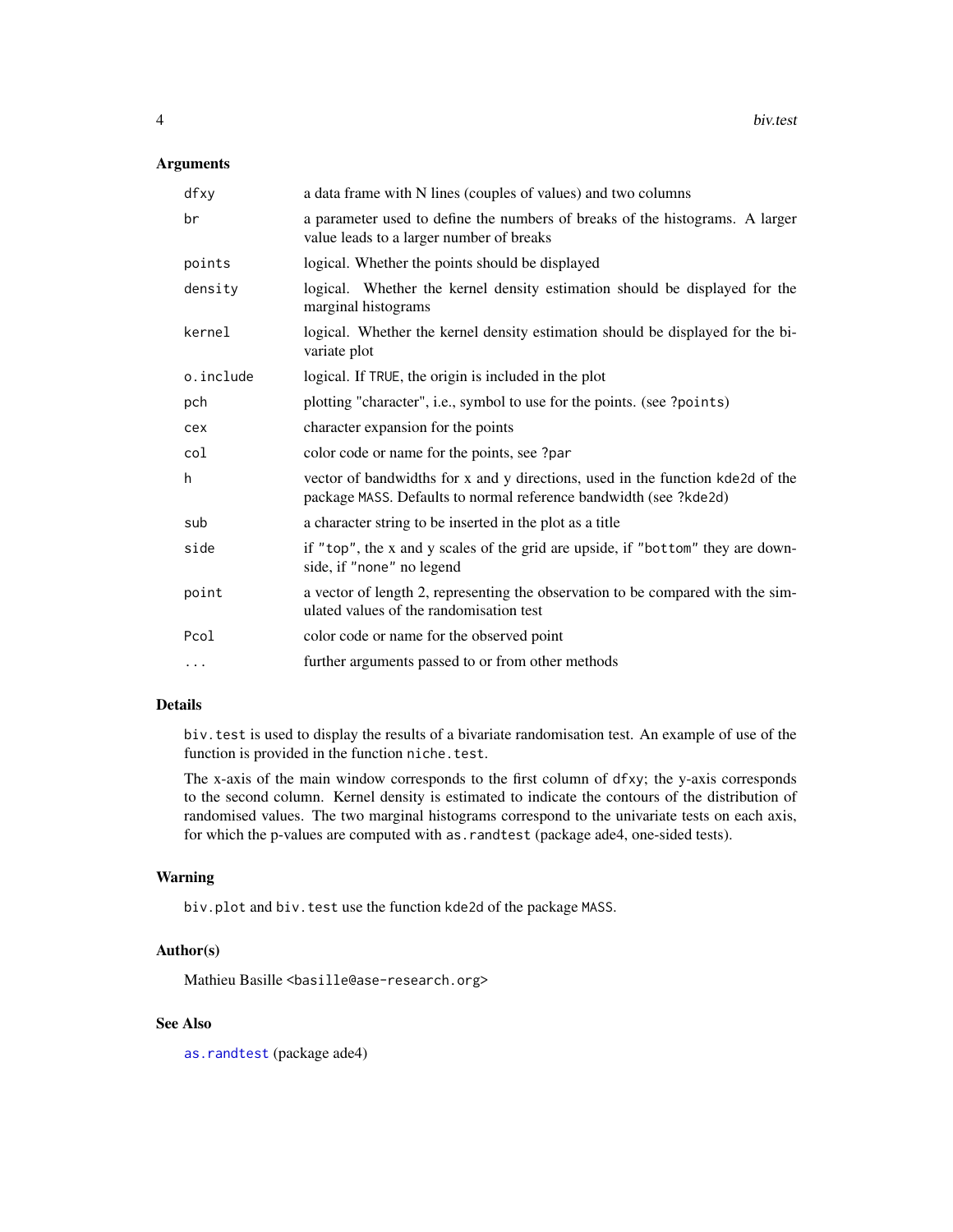#### <span id="page-4-0"></span>canomi 5

## Examples

```
x = rnorm(1000, 2)y = 2* x + r n \text{ or } (1000, 2)dfxy = data-frame(x, y)biv.plot(dfxy)
biv.plot(dfxy, points=FALSE, col="lightblue", br=20)
p = c(3, 4)biv.test(dfxy, p)
biv.test(dfxy, p, points=FALSE, Pcol="darkred", col="lightblue", br=20)
```
canomi *Canonical OMI analysis*

## Description

This function performs a canonical OMI analysis (outlying mean index).

## Usage

```
canomi(dudiX, Y, scannf = TRUE, nf = 2)## S3 method for class 'canomi'
print(x, \ldots)## S3 method for class 'canomi'
plot(x, xax = 1, yax = 2, ...)
```
## Arguments

| dudiX        | an object of class dudi                                                                  |
|--------------|------------------------------------------------------------------------------------------|
| Y            | a a data frame Resource units-animals according to dudiX\$tab with no columns<br>of zero |
| scannf       | a logical value indicating whether the eigenvalues bar plot should be displayed          |
| nf           | if scannf FALSE, an integer indicating the number of kept axes                           |
| $\mathsf{x}$ | an object of class canomi returned by the function canomi                                |
| xax          | the number of the x-axis                                                                 |
| yax          | the number of the x-axis                                                                 |
| $\cdots$     | further arguments passed to or from other methods                                        |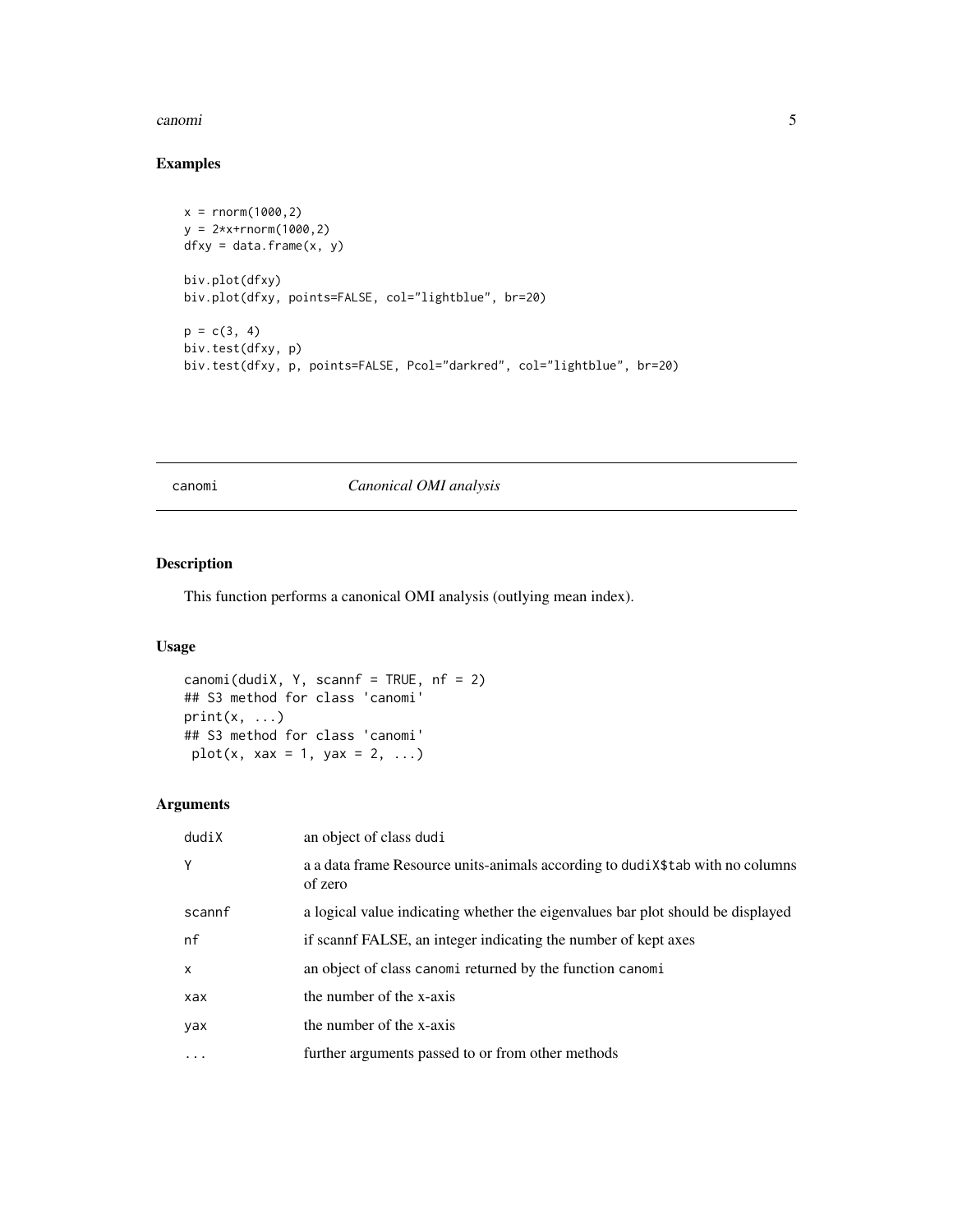#### <span id="page-5-0"></span>Details

The canonical OMI analysis is similar to the function niche, from the package ade4. The principle of this analysis is the following. A set of N resource units (RUs) are available to the animals of the study. Each resource unit is described by P environmental variables. Therefore, the N resource units define a cloud of N points in the P-dimensionnal space defined by the P variables. We call this space "ecological space".

Moreover, the use of the N resource units is known (or sampled) for a sample of K animals (e.g., using radio-tracking). These utilization weights for each RU (rows) and each animal (column) define a table Y. For a given animal, the set of resource units used define the "niche" of the animal. The vector connecting the centroid (mean) of the available RUs to the centroid of the RUs used by this animal is named "marginality vector" (and its squared length is named "marginality" or "outlying mean index").

The canomi first distorts the ecological space so that the available resource units take a standard spherical shape (by first performing a principal component analysis). Then, in this distorted space, a non-centred principal component analysis of the marginality vectors is performed. The canonical OMI analysis finds the directions in the distorted ecological space where the marginality is, in average, the largest.

## Value

canomi returns a list of the class canomi, with the following components:

| call           | original call.                                                                  |
|----------------|---------------------------------------------------------------------------------|
| rank           | an integer indicating the rank of the studied matrix                            |
| nf             | an integer indicating the number of kept axes                                   |
| eig            | a vector with all the eigenvalues of the analysis.                              |
| tab            | a data frame with n rows (n animals) and p columns (p environmental variables). |
| 1i             | animals coordinates, data frame with n rows and nf columns.                     |
| 11             | animals normed coordinates, data frame with n rows and nf columns.              |
| c <sub>1</sub> | column scores, data frame with p rows and nf columns.                           |
| cor            | the correlation between the canomi axes and the original variables              |
| ls             | a data frame with the resource units coordinates                                |
| <b>cm</b>      | The variables metric used in the analysis (e.g. $1s = dudix$ \$tab%*%cm%*%c1)   |
| as             | a data frame with the axis upon niche axis                                      |

#### Author(s)

Clement Calenge <clement.calenge@ofb.gouv.fr>

#### **References**

Chessel, D. 2006. Calcul de l'outlier mean index. Consultation statistique avec le logiciel R.

## See Also

[dudi](#page-0-0) for class dudi, [niche](#page-0-0) for classical OMI analysis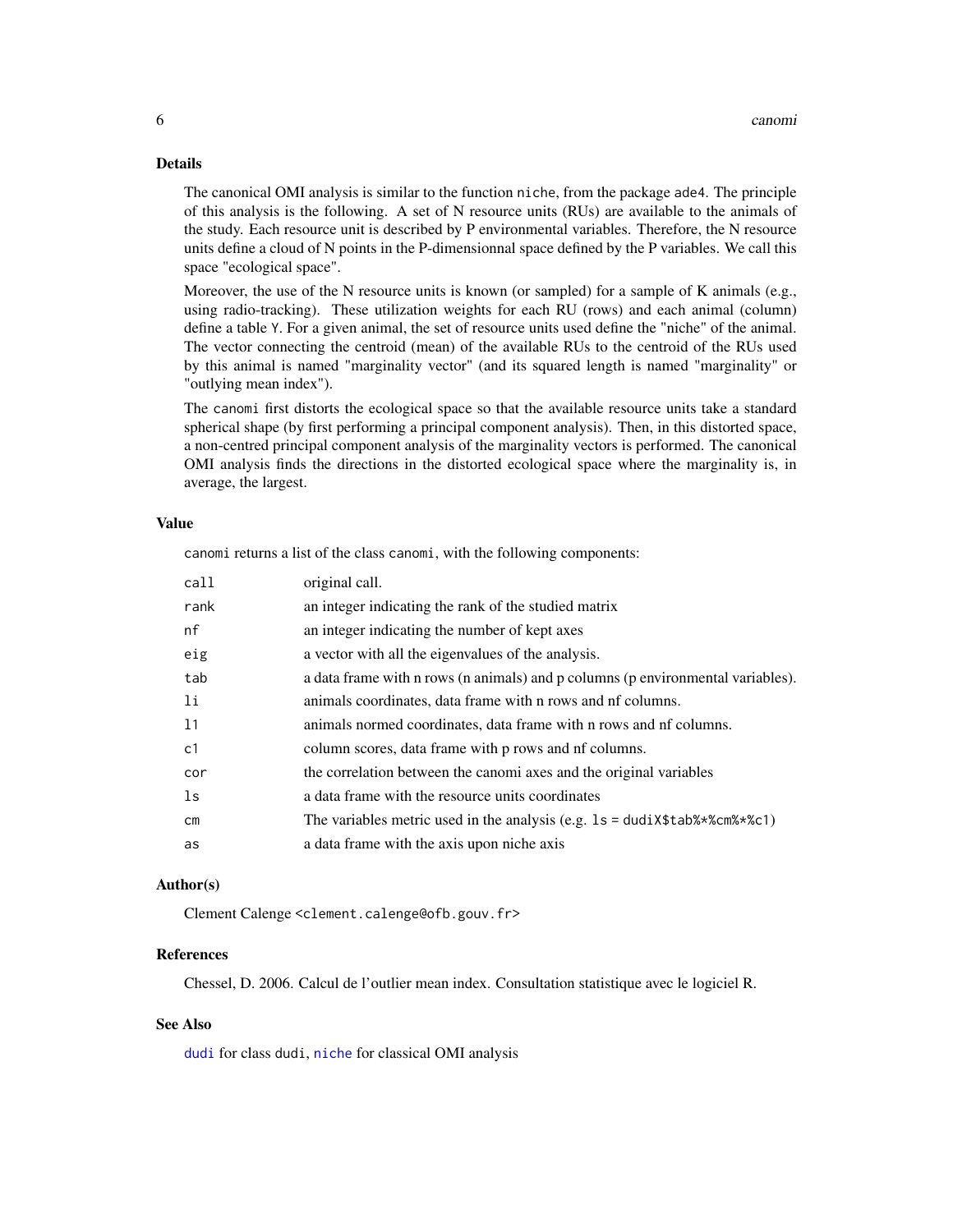#### <span id="page-6-0"></span>chamois 7

#### Examples

```
## The data
data(puech)
locs <- puech$relocations
maps <- puech$maps
## the maps
mimage(maps)
## the relocations of the wild boar:
image(maps)
points(locs, col=as.numeric(slot(locs, "data")[,1]))
## count the number of relocations
## in each pixel of the maps
cp <- count.points(locs, maps)
## gets the data:
dfavail <- slot(maps, "data")
dfused <- slot(cp, "data")
## a preliminary principal component analysis of the data:
dud <- dudi.pca(dfavail, scannf=FALSE)
## The analysis:
nic <- canomi(dud, dfused, scannf=FALSE)
nic
## Plot the results:
plot(nic)
```
chamois *Location of Chamois Groups in the Chartreuse Mountains*

## Description

This data set describes the habitat use and availability by the chamois of the Chartreuse mountains (Isere, France), in 1992 and 1997. These data have been gathered during the hunting season (Fall).

#### Usage

data(chamois)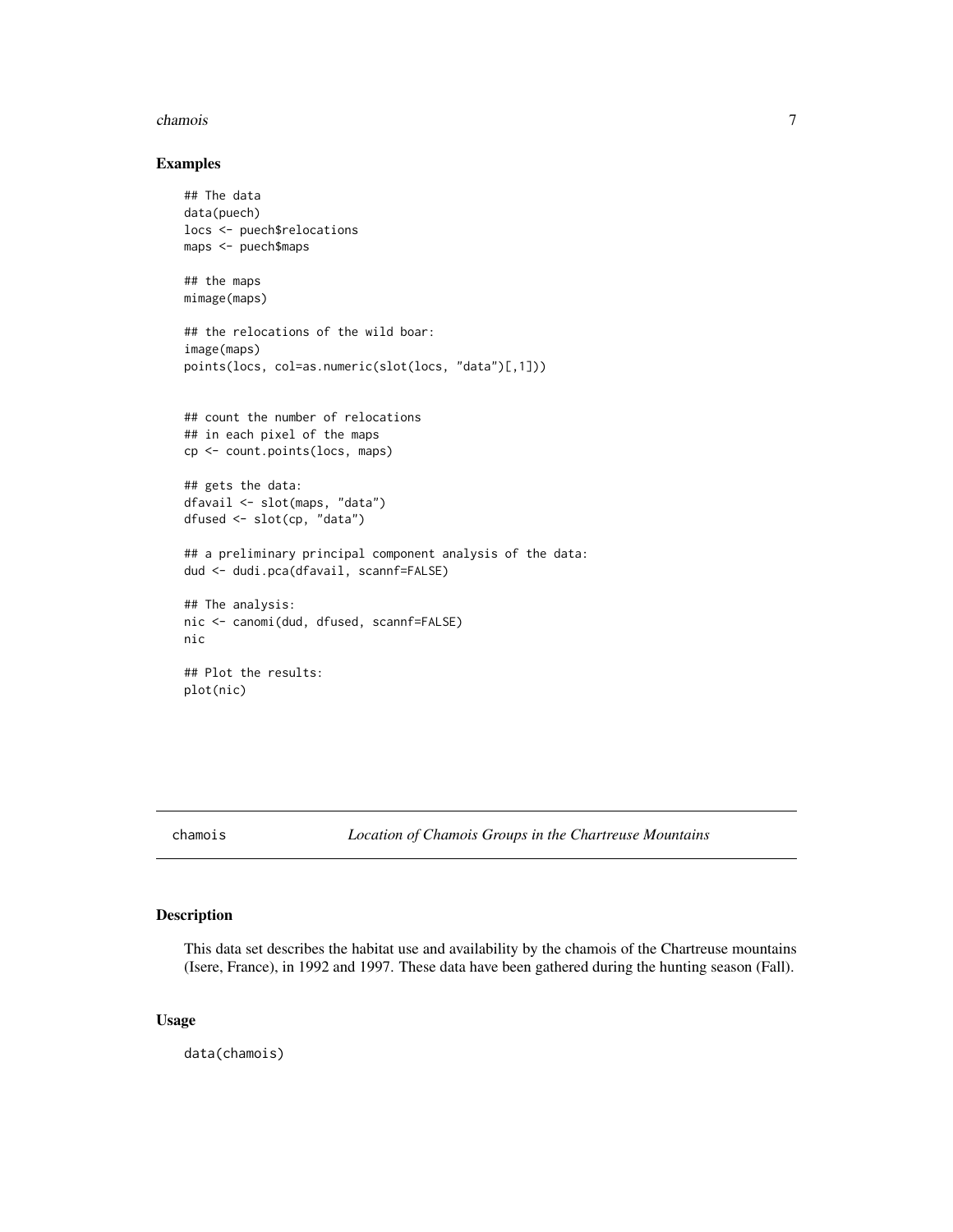## <span id="page-7-0"></span>Details

The object chamois is a list containing the following components:

locs is a data frame containing the x and y coordinates of 198 chamois groups.

map is a map of class kasc describing the vegetation (Forest or Open areas), the distance from the ecotone Open/Forest and the slopes on the area.

## References

Federation Departementale des Chasseurs de l'Isere, 65 av Jean Jaures, 38320 Eybens. France.

<span id="page-7-1"></span>compana *Compositional Analysis of Habitat Use*

#### Description

compana performs a classical compositional analysis of habitat use (Aebischer et al., 1993).

#### Usage

compana(used, avail, test = c("randomisation", "parametric"),  $rnv = 0.01$ ,  $nrep = 500$ ,  $alpha = 0.1$ 

#### Arguments

| used  | a matrix or a data frame describing the percentage of use of habitats (in columns)<br>by animals (in rows).                                                                                                                                                                              |
|-------|------------------------------------------------------------------------------------------------------------------------------------------------------------------------------------------------------------------------------------------------------------------------------------------|
| avail | a matrix or a data frame describing the percentage of availability of habitats (in<br>columns) by animals (in rows).                                                                                                                                                                     |
| test  | a character string. If "randomisation", randomisation tests are performed for<br>both the habitat ranking and the test of habitat selection. If "parametric", usual<br>parametric tests are performed (chi-square for the test of habitat selection and<br>t-tests for habitat ranking). |
| rny   | the number replacing the 0 values occurring in the matrix used.                                                                                                                                                                                                                          |
| nrep  | the number of repetitions in the randomisation tests.                                                                                                                                                                                                                                    |
| alpha | the alpha level for the tests.                                                                                                                                                                                                                                                           |

#### Details

The compositional analysis of habitat use has been recommended by Aebischer et al. (1993) for the analysis of habitat selection by several animals, when the resources are defined by several categories (e.g. vegetation types).

This analysis is carried out in two steps: first the significance of habitat selection is tested (using a Wilks lambda). Then, a ranking matrix is built, indicating whether the habitat type in row is significantly used more or less than the habitat type in column. When this analysis is performed on radio-tracking data, Aebischer et al. recommend to study habitat selection at two levels: (i)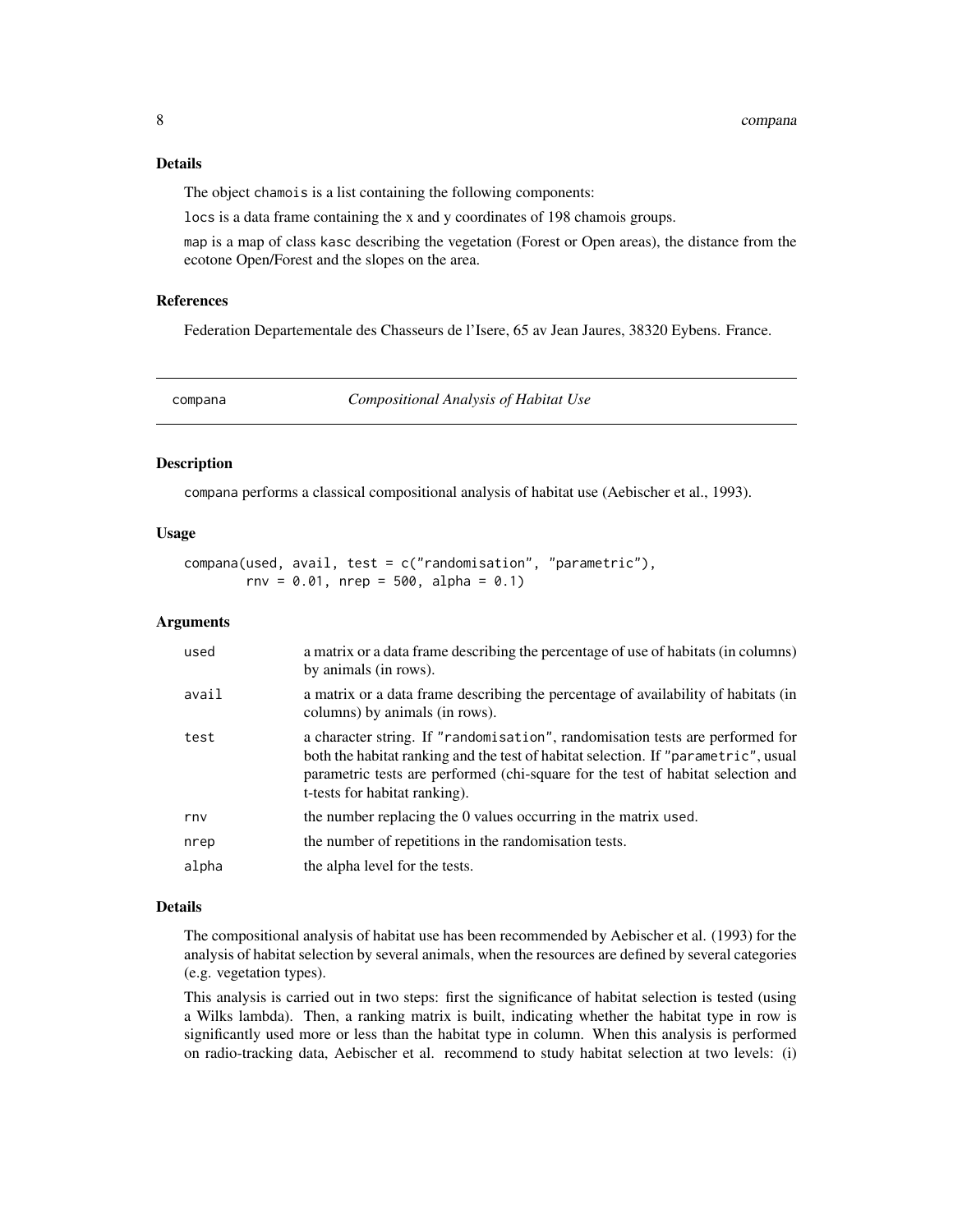#### compana 9

selection of the home range within the study area, and (ii) selection of the relocations within the home range. The first level is termed second-order habitat selection on Johnson's scale (1980), and the second one, third-order habitat selection.

When zero values are found in the matrix of used habitats, they are replaced by a small value (by default, 0.01), according to the recommendations of Aebischer et al. (1993).

When zero values are found in the matrix of available habitats, the function compana uses the procedure termed "weighted mean lambda" described in Aebischer et al. (1993: Appendix 2), instead of the usual lambda (see examples). Zero values can be found in the matrix of available habitats when the third-order habitat selection is under focus. In this case, it may occur that some habitat types are available to some animals and not to the others.

Note that this method rely on the following hypotheses: (i) independence between animals, and (ii) all animals are selecting habitat in the same way (in addition to "traditional" hypotheses in these kinds of studies: no territoriality, all animals having equal access to all available resource units, etc.). The function eisera can be used as a preliminary to identify whether this is indeed the case (see examples).

#### Value

Returns a list of the class compana:

| used      | the matrix of used habitats                                                                                                                                                                                                                                                                                                                        |
|-----------|----------------------------------------------------------------------------------------------------------------------------------------------------------------------------------------------------------------------------------------------------------------------------------------------------------------------------------------------------|
| avail     | the matrix of available habitats                                                                                                                                                                                                                                                                                                                   |
| type.test | a character string. Either "randomisation" or "parametric"                                                                                                                                                                                                                                                                                         |
| test      | the results of the test of habitat selection                                                                                                                                                                                                                                                                                                       |
| rm        | the ranking matrix: a square matrix with nh rows and nh columns, where nh is<br>the number of habitat types under study. At the intersection of the row i and<br>of the column j, there is a " $+$ " when the habitat i is more used than the habitat<br>in column, and "-" otherwise. When the difference is significant, the sign is<br>tripled. |
| rmnb      | the matrix containing the number of animals used to perform the tests in rm.                                                                                                                                                                                                                                                                       |
| rank      | the rank of the habitat types. It is equal to the number of $"+"$ for each habitat<br>type in row of rm.                                                                                                                                                                                                                                           |
| rmv       | the matrix of statistics used to build rm. If (test = "parametric"), the matrix<br>contains the values of t, in the t-test comparing the row and the column habi-<br>tat. If (test $=$ "randomisation"), the matrix contains the mean difference<br>between the used and available log-ratios (see Aebischer et al., 1993).                        |
| profile   | the profile of preferences: resource types are sorted so that the left type is the<br>most preferred and the right type is the most avoided. Habitats for which the<br>intensity of habitat selection is similar (no significant difference) are connected<br>by a line.                                                                           |

#### **Note**

In the examples below, the results differ from those published in Aebischer et al. (squirrel example, selection of the relocations within the home range). In fact, there has been a confusion in the column names in the paper. Actually, Aebischer (pers. com.) indicated that the ranking matrix given in this example is correct.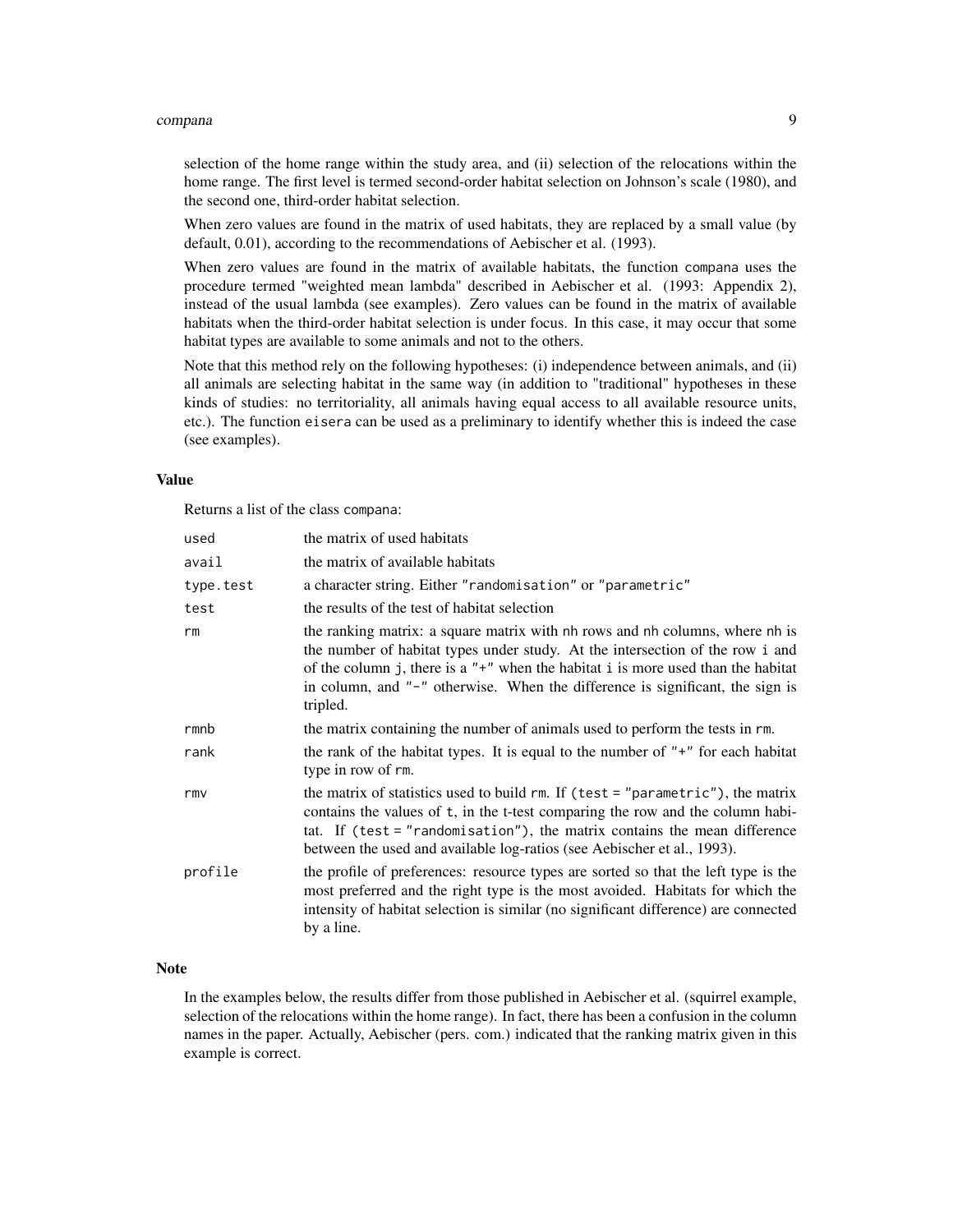#### <span id="page-9-0"></span>Author(s)

Clement Calenge <clement.calenge@ofb.gouv.fr>

#### References

Aebischer, N. J. and Robertson, P. A. (1992) Practical aspects of compositional analysis as applied to pheasant habitat utilisation. pp. 285–293 In: Priede, G. and Swift, S. M. *Wildlife telemetry, remote monitoring and tracking of animals*.

Aebischer, N. J., Robertson, P. A. and Kenward, R. E. (1993) Compositional analysis of habitat use from animal radiotracking data. *Ecology*, 74, 1313–1325.

Johnson, D. H. (1980) The comparison of usage and availability measurements for evaluating resource preference. *Ecology*, 61, 65–71.

#### See Also

[eisera](#page-15-1) to perform an eigenanalysis of selection ratios, preliminary to the use of compositional analysis.

## Examples

```
## The examples presented here
## are the same as those presented in
## the paper of Aebischer et al. (1993)
#############################
## Pheasant dataset: first
## example in Aebischer et al.
data(pheasant)
## Second order habitat selection
## Selection of home range within the
## study area (example of parametric test)
pheana2 <- compana(pheasant$mcp, pheasant$studyarea,
                   test = "parametric")
pheana2
## The ranking matrix:
print(pheana2$rm, quote = FALSE)
## Third order habitat selection
## (relocation within home range)
## We remove the first pheasant of the analysis
## (as in the paper of Aebischer et al.)
## before the analysis
pheana3 <- compana(pheasant$locs[-1,], pheasant$mcp[-1,c(1,2,4)])
pheana3
```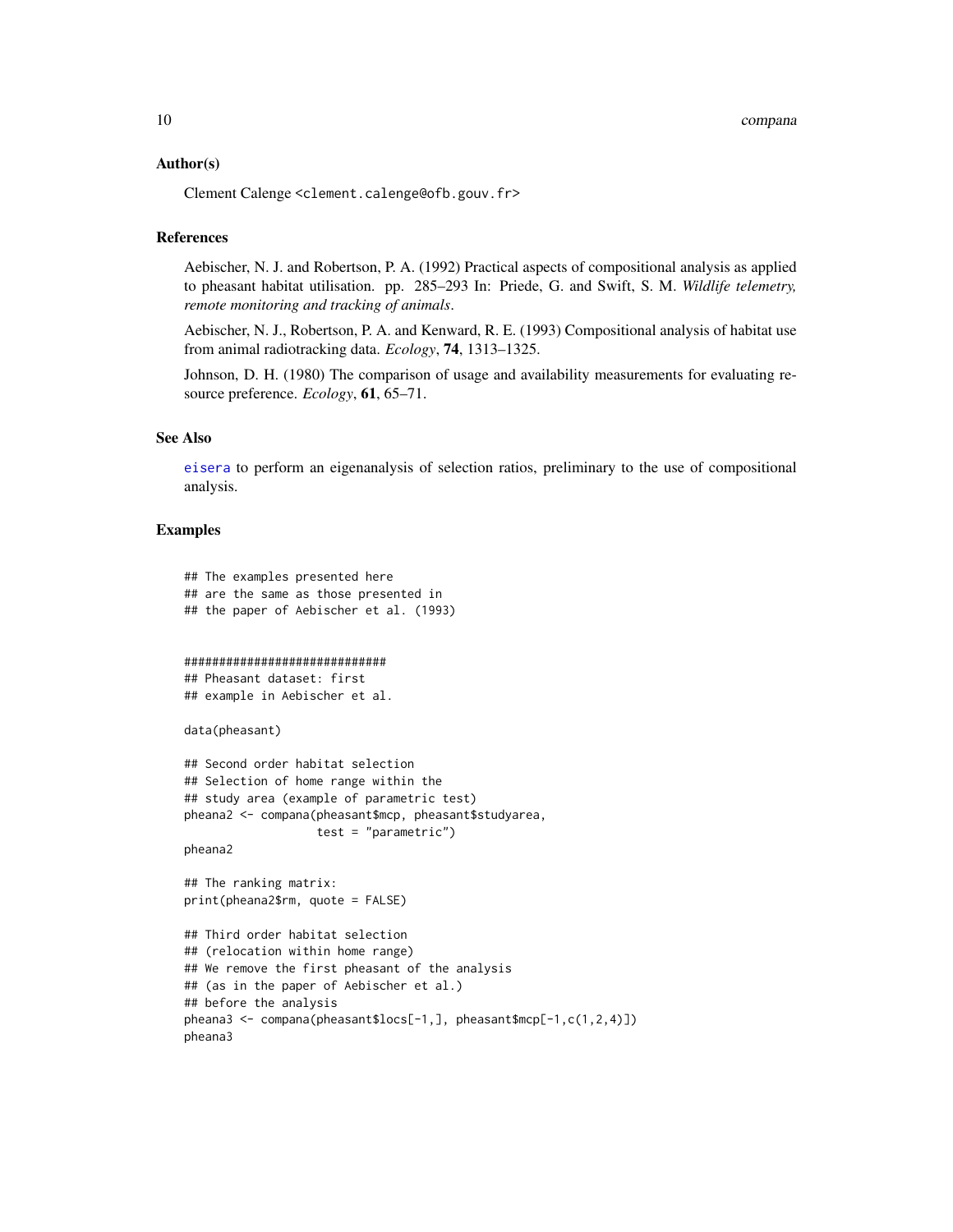#### <span id="page-10-0"></span>domain and the contract of the contract of the contract of the contract of the contract of the contract of the contract of the contract of the contract of the contract of the contract of the contract of the contract of the

```
## The ranking matrix:
print(pheana3$rm, quote = FALSE)
#############################
## Squirrel data set: second
## example in Aebischer et al.
data(squirrel)
## Second order habitat selection
## Selection of home range within the
## study area
squiana2 <- compana(squirrel$mcp, squirrel$studyarea)
squiana2
## The ranking matrix:
print(squiana2$rm, quote = FALSE)
## However, note that here, the hypothesis of identical use
## on which this analysis relies is likely to be false.
## Indeed, an eisera indicates:
us <- round(30 * squirrel$locs / 100)
av <- squirrel$studyarea
ii <- eisera(us, av, scannf = FALSE)
scatter(ii, grid = FALSE, clab = 0.7)## There are clearly two groups of animals. In such cases,
## compositional analysis is to be avoided in this case.
## Third order habitat selection
## (relocation within home range)
## We remove the second column
## (as in the paper of Aebischer et al.)
squiana3 <- compana(squirrel$locs[,-2], squirrel$mcp[,-2])
squiana3
```
## The ranking matrix: print(squiana3\$rm, quote = FALSE)

<span id="page-10-1"></span>domain *Estimation of the Potential Distribution of a Species*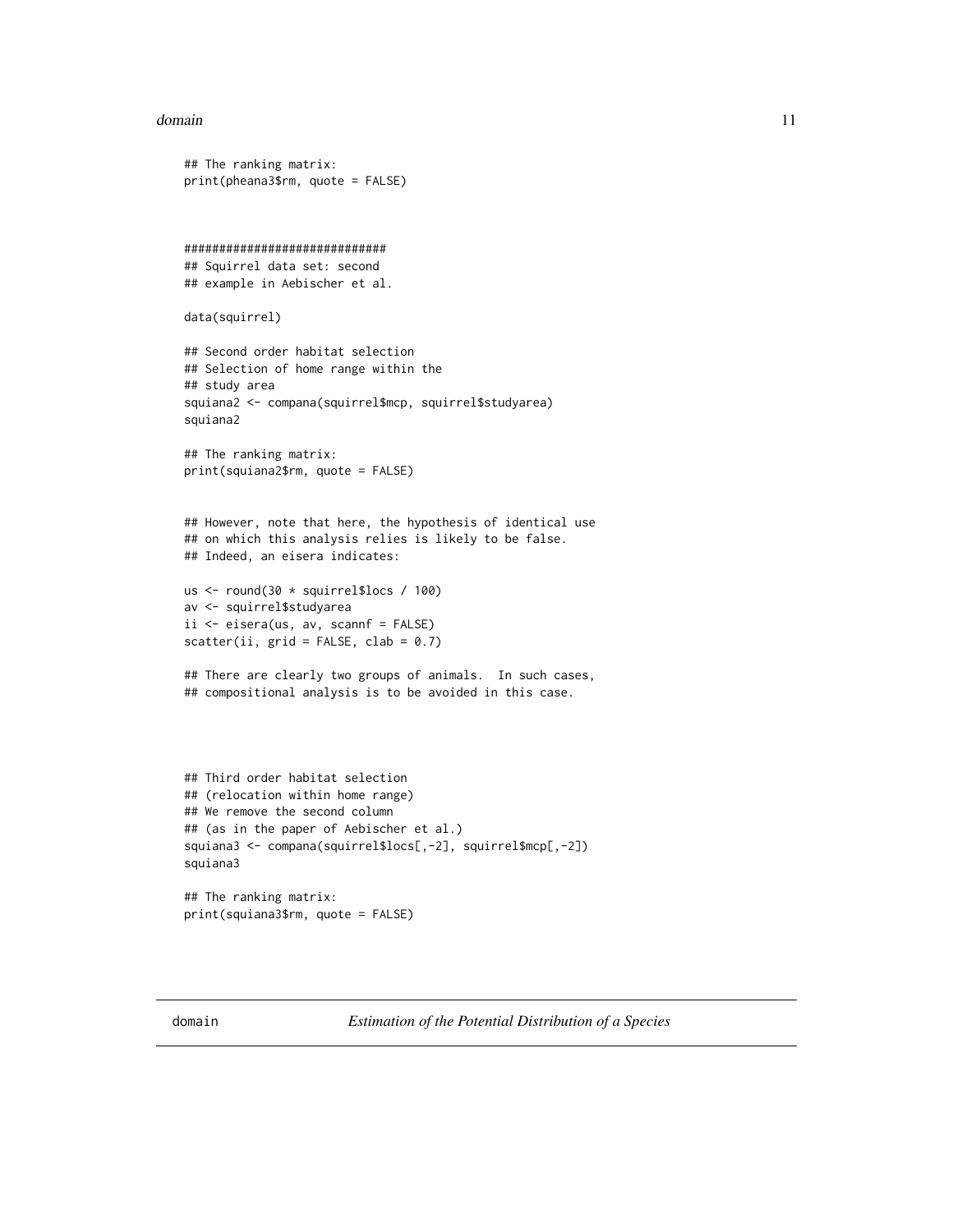## <span id="page-11-0"></span>Description

domain uses the DOMAIN algorithm to estimate the potential distribution of a species based on a list of species occurrences and on maps of the area.

#### Usage

```
domain(x, pts, type = c("value", "potential"), thresh = 0.95)
```
#### Arguments

| X      | an object of class SpatialPixelsDataFrame                                                                     |
|--------|---------------------------------------------------------------------------------------------------------------|
| pts    | a data frame giving the x and y coordinates of the species occurrences.                                       |
| type   | a character string. The "value" of the suitability may be returned or the "potential"<br>area of distribution |
| thresh | if value = "potential", a threshold value should be supplied for the suitability<br>(by default $0.95$ )      |

## Details

This function implements the DOMAIN algorithm described in Carpenter et al. (1993).

## Value

Returns an object of class SpatialPixelsDataFrame.

#### Warning

domain is restricted to maps containing only numerical variables (i.e. no factors).

#### Author(s)

Clement Calenge <clement.calenge@ofb.gouv.fr>

## References

Carpenter, G., Gillison, A.N. and Winter, J. (1993) DOMAIN: a flexible modelling procedure for mapping potential distributions of plants and animals. *Biodiversity and conservation*, 2, 667–680.

## See Also

[mahasuhab](#page-44-1)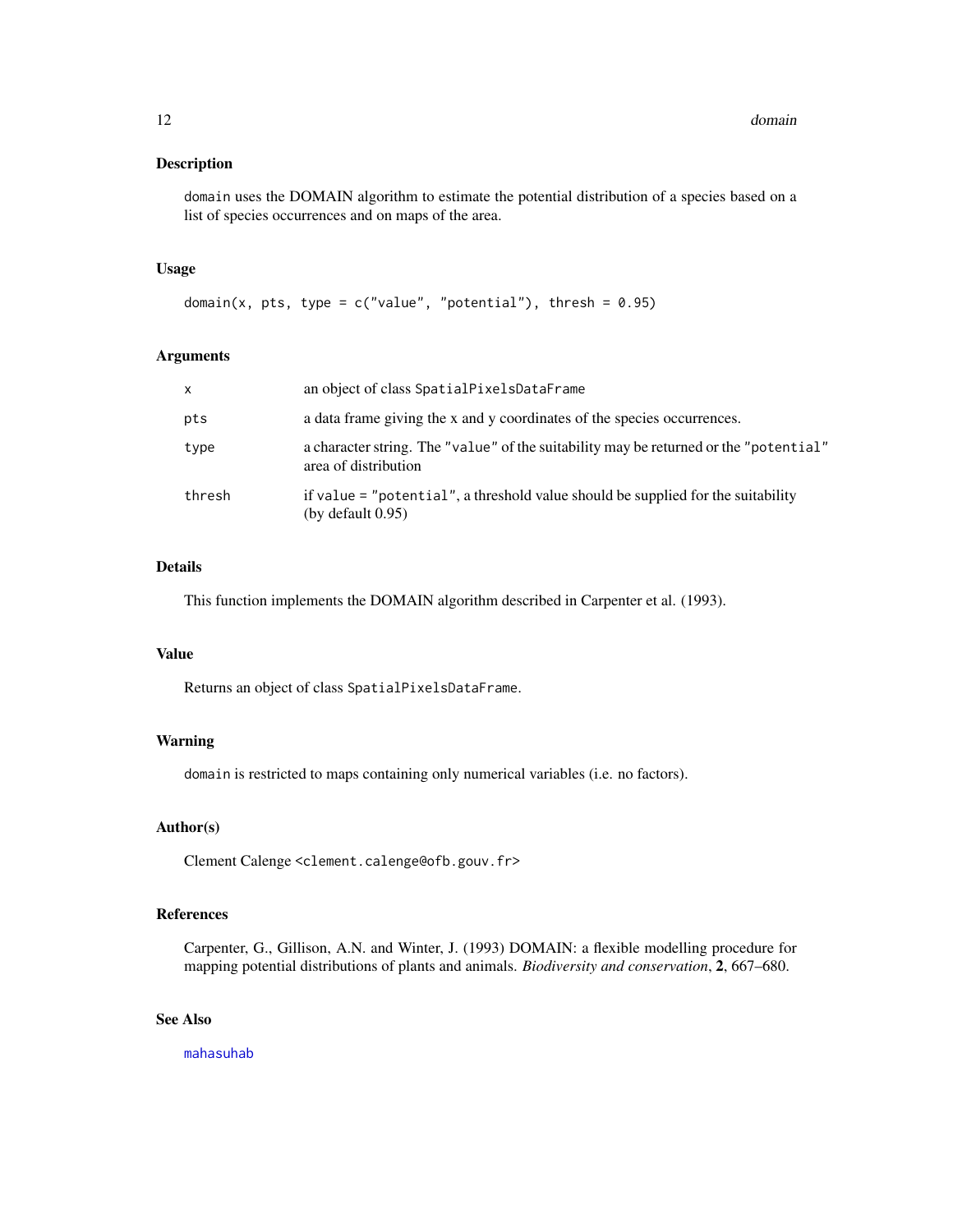#### <span id="page-12-0"></span>dunnfa anns an t-Italia anns an t-Italia anns an t-Italia anns an t-Italia anns an t-Italia anns an t-Italia a

## Examples

```
## Preparation of the data
data(lynxjura)
map <- lynxjura$map
pts <- lynxjura$locs
## View of the data
image(map)
title(main="Elevation")
points(pts, pch = 3)
## Estimation of habitat suitability map
hsm <- domain(map, pts)
image(hsm, col = grey((1:256)/256))
contour(hsm, add = TRUE)
## Lighter areas are the most used areas
## Potential distribution
hsm <- domain(map, pts, type = "potential", thresh = 0.98)
image(hsm, col = "orange")
title(main = "Habitat suitability map")
points(pts, pch = 3)
```
<span id="page-12-1"></span>

| dunnfa | Factorial Analysis of the Specialization in Habitat Selection Studies. |
|--------|------------------------------------------------------------------------|
|        | Unpublished Work of James Dunn (University of Arkansas)                |

## Description

dunnfa performs a factorial decomposition of the Mahalanobis distances in habitat selection studies (see details).

#### Usage

```
dunnfa(dudi, pr, scannf = TRUE, nf = 2)
## S3 method for class 'dunnfa'
print(x, \ldots)
```
## Arguments

| dudi   | an object of class pca                                          |
|--------|-----------------------------------------------------------------|
| pr     | a vector giving the utilization weights associated to each unit |
| scannf | logical. Whether the eigenvalues barplot should be displayed    |
| nf     | an integer indicating the number of kept axes                   |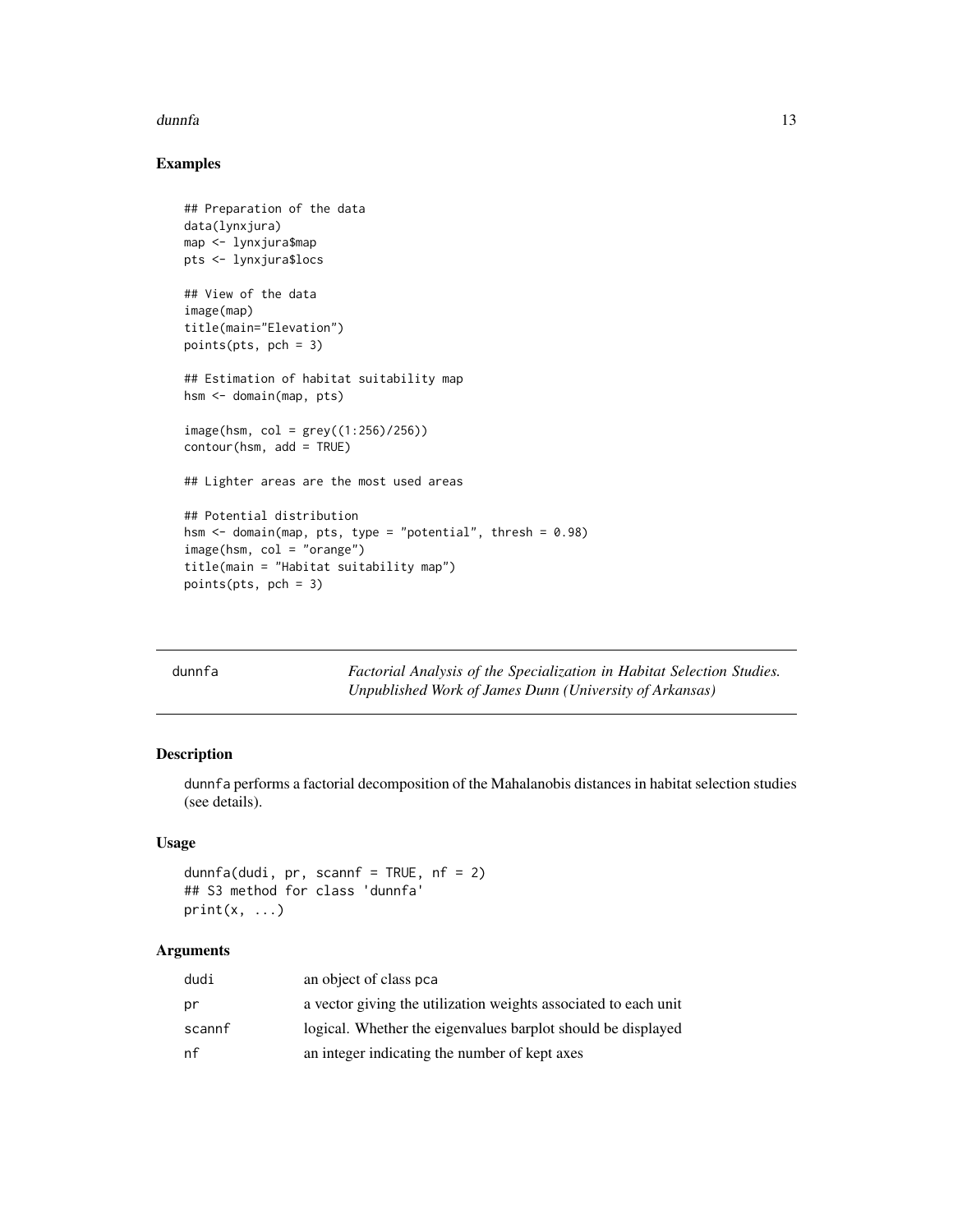| $\mathsf{x}$ | an object of class dunner                               |
|--------------|---------------------------------------------------------|
| $\cdots$     | additional arguments to be passed to the function print |

#### **Details**

This analysis is in essence very similar to the MADIFA (see ?madifa). The Mahalanobis distances are often used in the context of niche-environment studies (Clark et al. 1993, see the function mahasuhab). Each resource unit takes a value on a set of environmental variables. Each environmental variable defines a dimension in a multidimensionnal space, namely the ecological space. A set of points (resource units) describes what is available to the species. For each point, a "utilization weight" measures the intensity of use of the point by the species. The set of points for which the utilization weight is greater than zero defines the "niche". The Mahalanobis distance between any resource unit in this space (e.g. the point defined by the values of environmental variables in a pixel of a raster map) and the centroid of the niche (the distribution of used resource units) can be used to give a value of eccentricity to this point.

For a given distribution of available resource units, for which a measure of Mahalanobis distances is desired, the MADIFA (MAhalanobis DIstances Factor Analysis) partitions the ecological space into a set of axes, so that the first axes maximises the average proportion of their squared Mahalanobis distances. James Dunn (formerly University of Arkansas) proposed the analysis programmed in the function dunnfa, as an alternative to the MADIFA (unpublished results). This analysis is closely related to both the ENFA (Ecological niche factor analysis, Hirzel et al. 2002) and the MADIFA.

The analysis proposed by James Dunn searches, in the multidimensional space defined by environmental variables, synthesis variables which maximise the ratio (variance of the scores of available resource units) / (variance of the scores of used resource units). This ratio is sometimes called "specialization" in the ecological literature (Hirzel et al. 2002). It is therefore very similar to the ENFA (which also maximises the specialization), except that the factorial axes returned by this analysis are not required to be \*orthogonal to the marginality axis\*.

James Dunn demonstrated that this analysis also partitions the Mahalanobis distances into uncorrelated axes, which makes it similar to the MADIFA (the difference is that the MADIFA maximises the mean squared Mahalanobis distances on the first axes, whereas the DUNNFA maximises the specialization on the first axes). Therefore, as for the MADIFA, the DUNNFA can be used to build reduced rank habitat suitability map.

Note that although this analysis could theoretically be used with all kinds of variables, it it currently implemented only for numeric variables.

## Value

dunnfa returns a list of class dunnfa containing the following components:

| call | original call.                                                                                                          |
|------|-------------------------------------------------------------------------------------------------------------------------|
| tab  | a data frame with n rows and p columns (original data frame centered by column<br>for the uniform weighting).           |
| рr   | a vector of length n containing the number of points in each pixel of the map.                                          |
| nf   | the number of kept axes.                                                                                                |
| eig  | a vector with all the eigenvalues of the analysis.                                                                      |
| liA  | row coordinates (centering on the centroid of the cloud of available points), data<br>frame with n rows and nf columns. |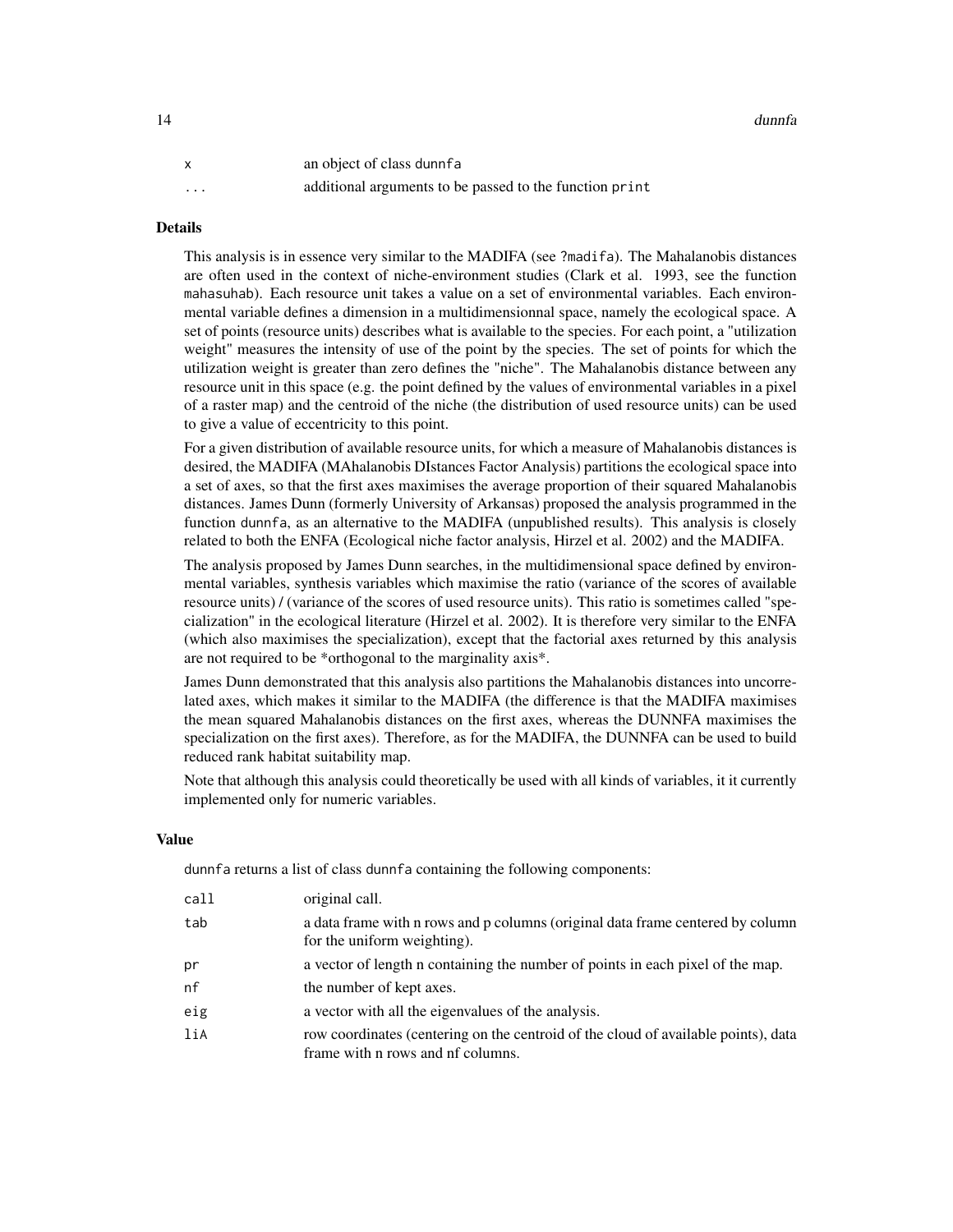#### <span id="page-14-0"></span>dunnfa anns an t-India anns an t-India anns an t-India anns an t-India anns an t-India anns an t-India anns an

| liU    | row coordinates (centering on the centroid of the cloud of available points), data<br>frame with p rows and nf columns. |
|--------|-------------------------------------------------------------------------------------------------------------------------|
| mahasu | a vector of length n containing the reduced-rank squared Mahalanobis distances<br>for the <i>n</i> units.               |
| CO     | column (environmental variables) coordinates, a data frame with p rows and nf<br>columns                                |
| cor    | the correlation between the DUNNFA axes and the original variable                                                       |

#### Note

This analysis was developed by James Dunn during an e-mail discussion on the MADIFA, and is still unpublished work. Implemented in adehabitatHS with his autorization.

#### Author(s)

Clement Calenge <clement.calenge@ofb.gouv.fr>

## References

Clark, J.D., Dunn, J.E. and Smith, K.G. (1993) A multivariate model of female black bear habitat use for a geographic information system. *Journal of Wildlife Management*, 57, 519–526.

Hirzel, A.H., Hausser, J., Chessel, D. & Perrin, N. (2002) Ecological-niche factor analysis: How to compute habitat-suitability maps without absence data? *Ecology*, 83, 2027–2036.

Calenge, C., Darmon, G., Basille, M., Loison, A. and Jullien J.M. (2008) The factorial decomposition of the Mahalanobis distances in habitat selection studies. *Ecology*, 89, 555–566.

#### See Also

[madifa](#page-38-1), [enfa](#page-18-1) and [gnesfa](#page-27-1) for related methods. [mahasuhab](#page-44-1) for details about the Mahalanobis distances.

#### Examples

```
## Not run:
data(bauges)
map <- bauges$map
locs <- bauges$loc
## We prepare the data for the analysis
tab <- slot(map, "data")
pr <- slot(count.points(locs, map), "data")[,1]
## We then perform the PCA before the analysis
pc <- dudi.pca(tab, scannf = FALSE)
(dun <- dunnfa(pc, pr, nf=2,
```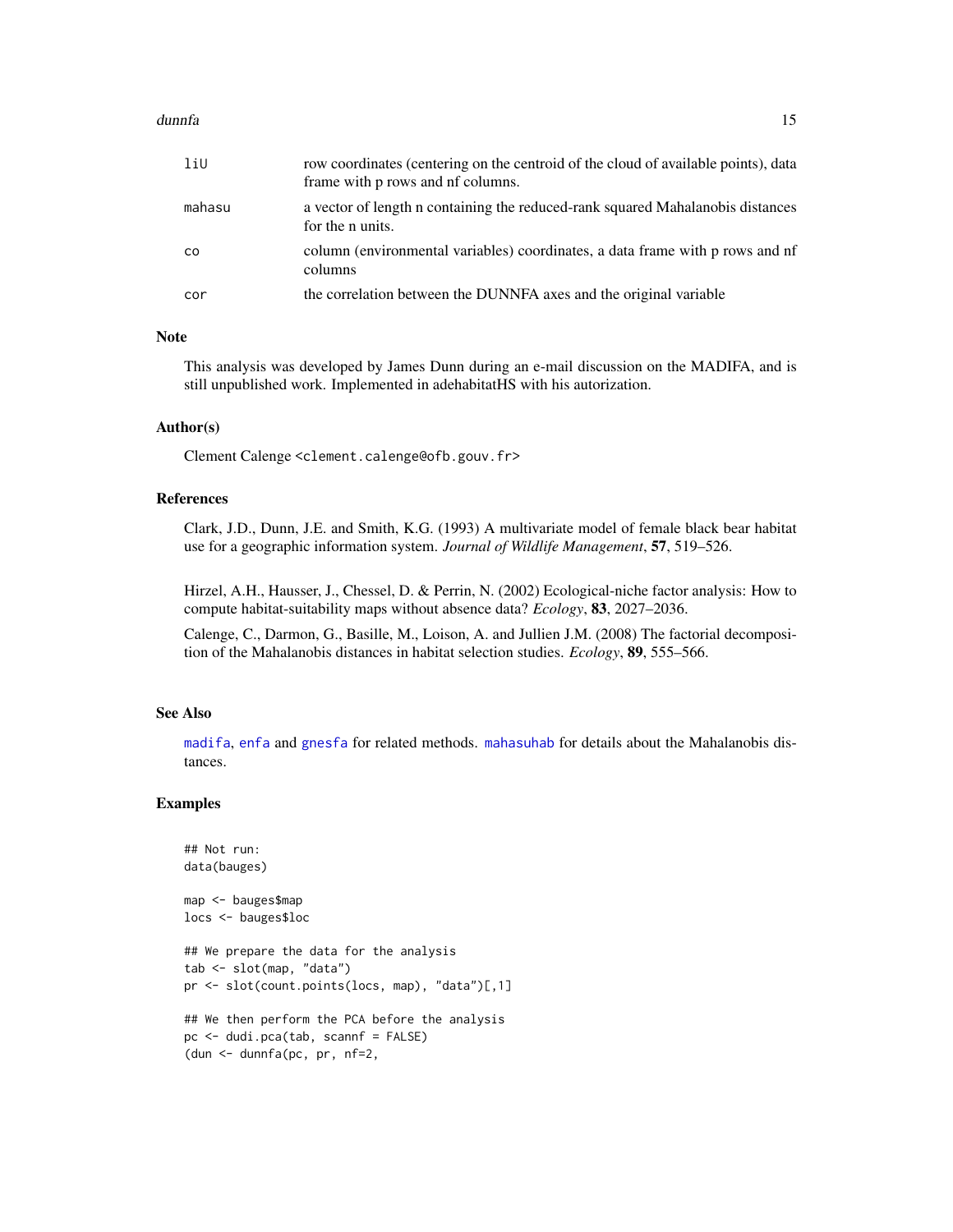<span id="page-15-0"></span>16 eisera

```
scannf = FALSE))
## We should keep one axis:
barplot(dun$eig)
## The correlation of the variables with the first two axes:
s.arrow(dun$cor)
## A factorial map of the niche (centering on the available points)
scatterniche(dun$liA, dun$pr, pts=TRUE)
## a map of the reduced rank Mahalanobis distances
## (here, with one axis)
dun2 <- dunnfa(pc, pr, nf=1,
              scannf = FALSE)
df <- data.frame(MD=dun2$mahasu)
coordinates(df) <- coordinates(map)
gridded(df) <- TRUE
image(df)
## Compute the specialization on the row scores of
## the analysis:
apply(dun$liA, 2, function(x) {
  varav <- sum((x - mean(x))^2) / length(x)
   meanus <- sum(dun$pr*x)/sum(dun$pr)
   varus <- sum(dun$pr * (x - meanus )^2)/sum(dun$pr)
   return(varav/varus)
})
## The eigenvalues:
dun$eig
```

```
## End(Not run)
```
<span id="page-15-1"></span>eisera *Eigenanalysis of Selection Ratios*

## Description

Performs an eigenanalysis of selection ratios.

## Usage

```
eisera(used, available, scannf = TRUE, nf = 2)
## S3 method for class 'esr'
print(x, \ldots)## S3 method for class 'esr'
```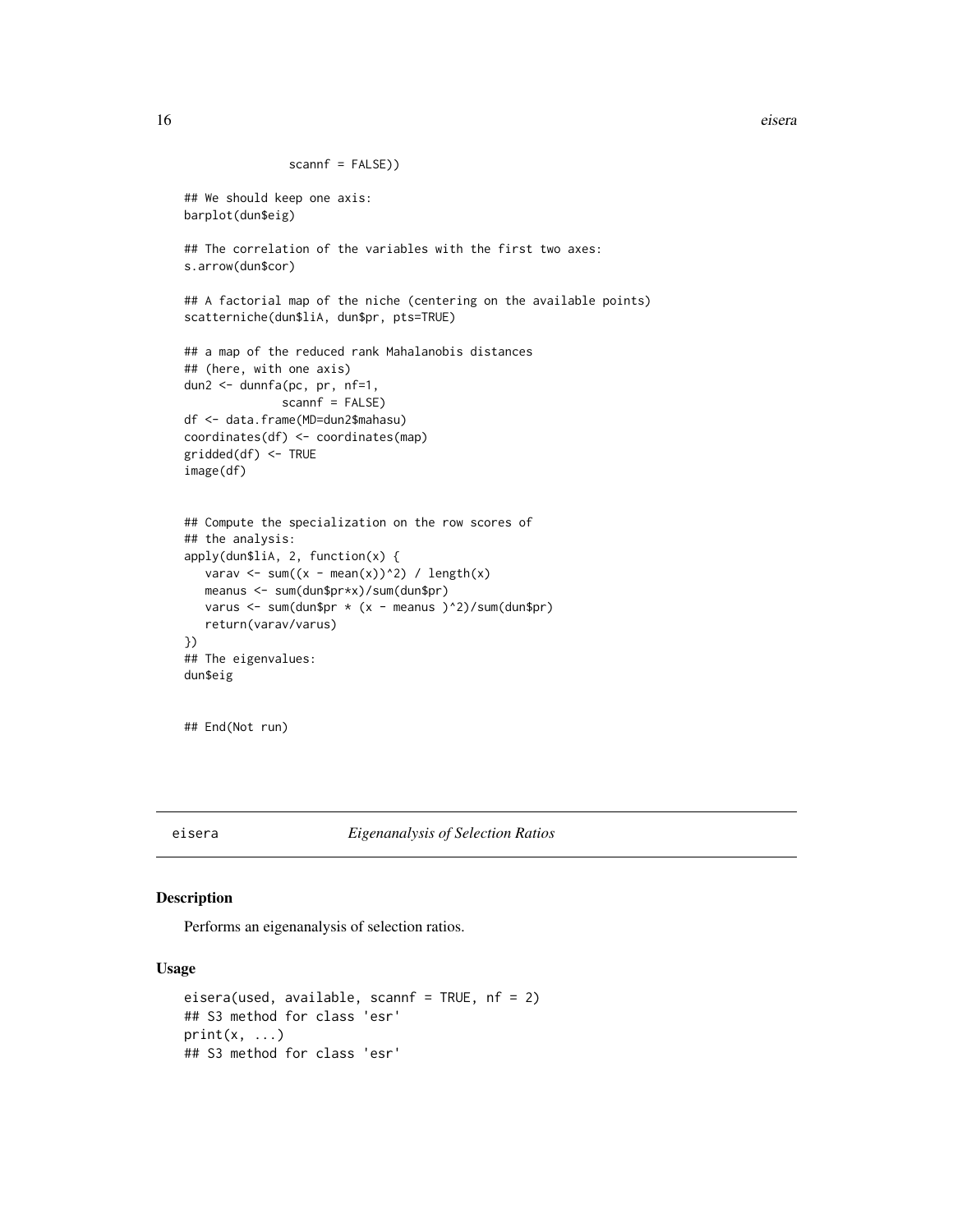eisera **17** 

```
scatter(x, xax = 1, yax = 2,
           csub = 1, possub = "bottomleft", ...
```
## Arguments

| used      | a data frame containing the *number* of relocations of each animal (rows) in<br>each habitat type (columns)        |
|-----------|--------------------------------------------------------------------------------------------------------------------|
| available | a data frame containing the *proportion* of availability of each habitat type<br>(columns) to each animal (rows)   |
| scannf    | logical. Whether the eigenvalues bar plot should be displayed                                                      |
| nf        | if scannf = FALSE, an integer indicating the number of kept axes                                                   |
| X         | an object of class esr                                                                                             |
| xax       | the column number for the x-axis                                                                                   |
| yax       | the column number for the y-axis                                                                                   |
| csub      | a character size for the legend, used with par ("cex") *csub                                                       |
| possub    | a string of characters indicating the sub-title position ("topleft", "topright", "bot-<br>tomleft", "bottomright") |
| $\cdots$  | further arguments passed to or from other methods                                                                  |

## Details

The eigenanalysis of selection ratios has been developped to explore habitat selection by animals monitored using radio-tracking, when habitat is defined by several categories (e.g. several vegetation types, see Calenge and Dufour 2006).

This analysis can be used for both designs II (same availability for all animals, e.g. selection of the home range within the study area) and designs III (different availability, e.g. selection of the sites within the home range). In the latter case, when some available proportions are equal to zero, the selection ratios are replaced by their expectation under random habitat use, following the recommendations of Calenge and Dufour (2006).

#### Value

A list of class esr and dudi containing also:

| available | available proportions |
|-----------|-----------------------|
| used      | number of relocations |
| wij       | selection ratios      |

## Author(s)

Clement Calenge <clement.calenge@ofb.gouv.fr>

#### References

Calenge, C. and Dufour, A.B. (2006) Eigenanalysis of selection ratios from animal radio-tracking data. *Ecology*. 87, 2349–2355.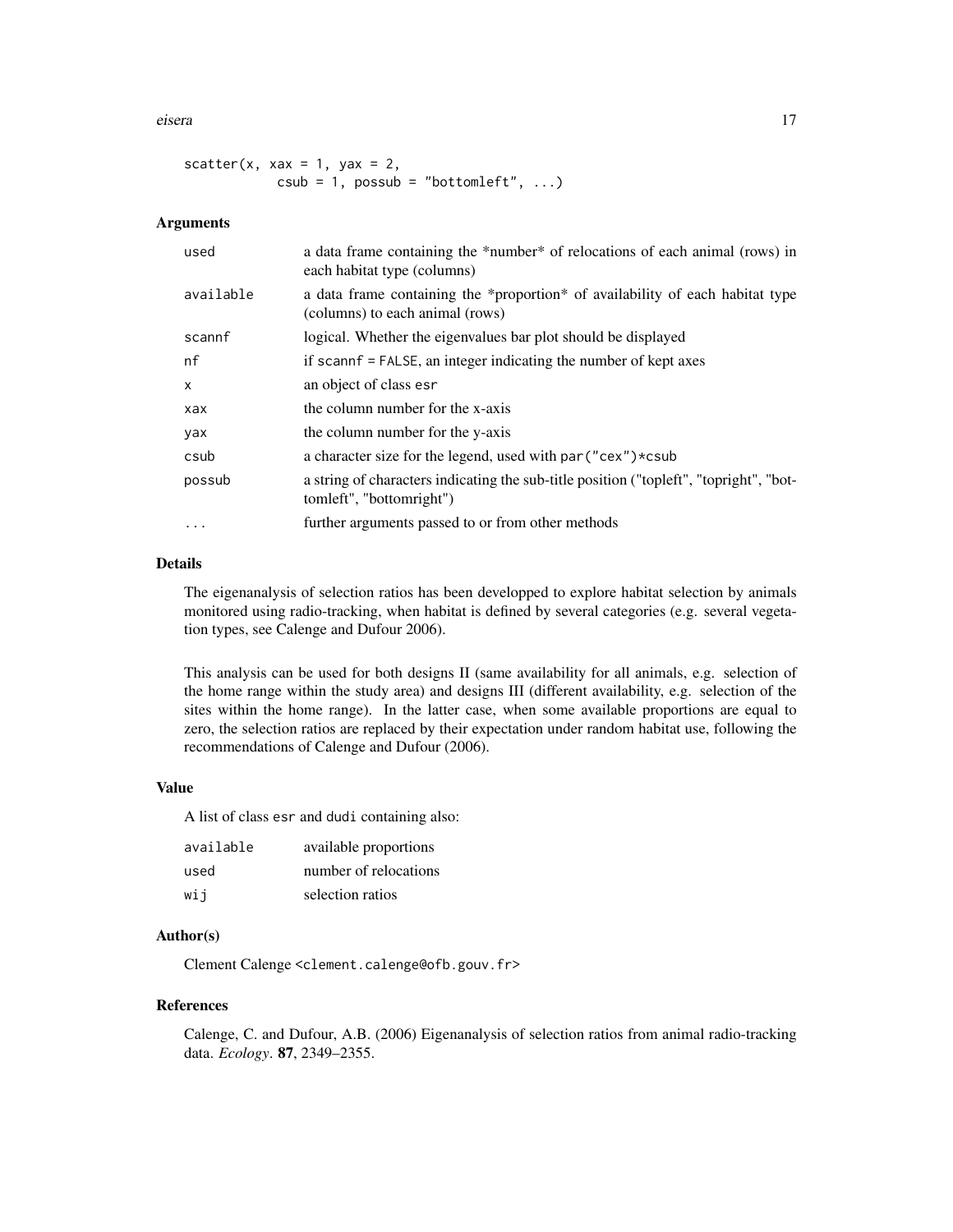<span id="page-17-0"></span>18 eisera

#### See Also

[wi](#page-60-1) for further information about the selection ratios, [compana](#page-7-1) for compositional analysis.

### Examples

```
###########################################################
###########################################################
###
### Example given in Calenge and Dufour 2006 (design II)
data(squirrel)
## computation of the number of relocations in each habitat type
## from the data given by Aebischer et al. (1993).
## squirrel$locs give the percentage of relocations in each habitat
## type, and Aebischer et al. (1993) indicate that there are 30
## relocations per animal.
## We therefore compute the number of relocations in each habitat type
## using:
us <- round(30 * squirrel$locs / 100)
## Habitat availability
av <- squirrel$studyarea
## Eigenanalysis of selection ratios
ii \leq eisera(us, av, scannf = FALSE)
scatter(ii, grid = FALSE, clab = 0.7)## The following graph may help the interpretation
## (see Calenge and Dufour 2006)
data(squirreloc)
locs <- squirreloc$locs
are <- squirreloc$map
ind <- levels(slot(locs, "data")$id)
opar \leq par(mfrow=n2mfrow(length(ind)), mar=c(0,0,2,0))
tmp <- lapply(1:length(ind), function(i) {
     plot(are, col = as.data.frame(are)[,2])
     title(main = ind[i])
     points(locs[slot(locs, "data")[,1]==ind[i],], pch=16, cex=1.5)
box()
})
plot(0,0, axes=FALSE, ty="n", xlim=c(-1,1), asp=1)
legend(-0.8,0.8, unique(slot(are,"data")[,1]),
       fill=unique(slot(are,"data")[,2]))
par(opar)
```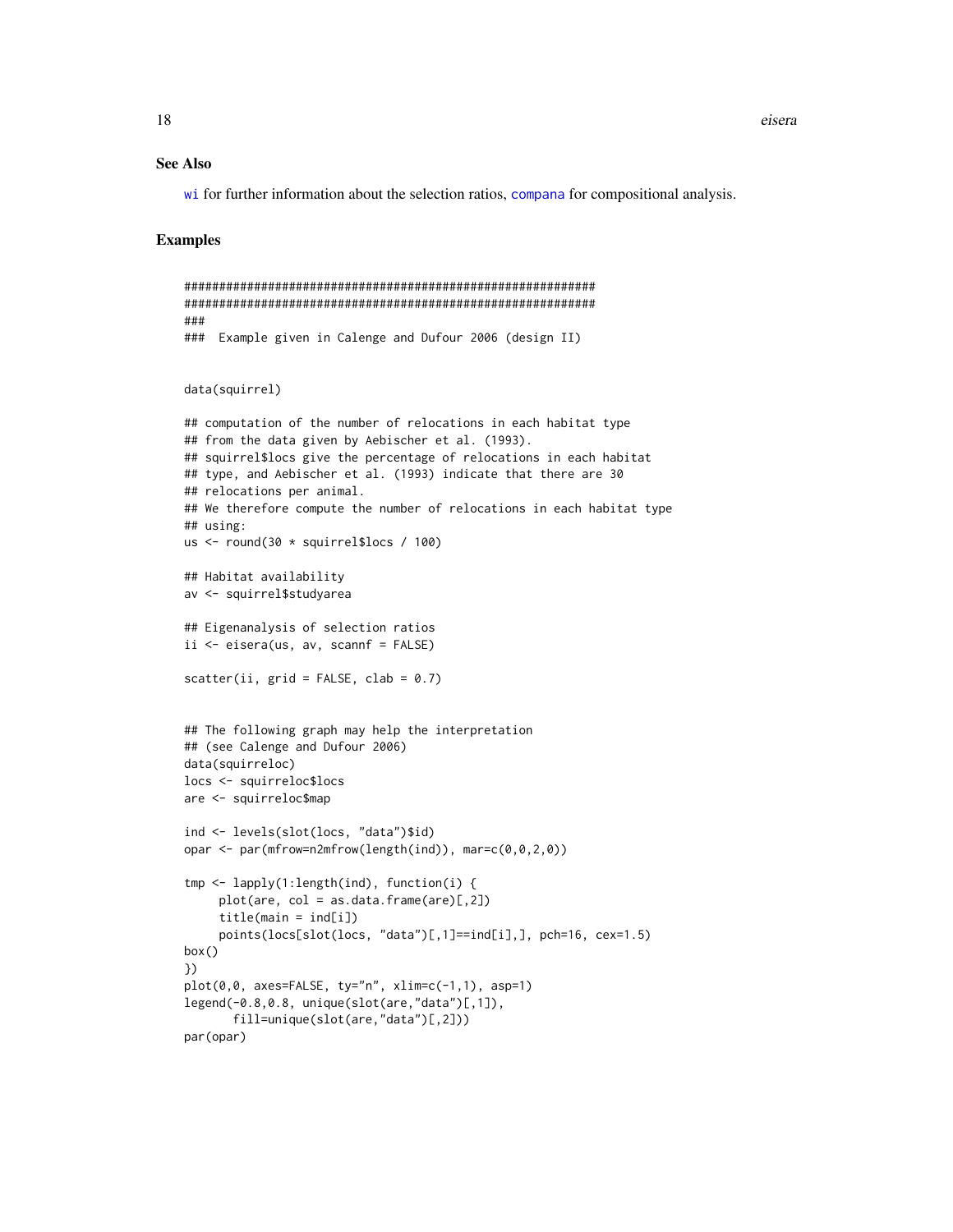```
###########################################################
###########################################################
###
### Example of design III
iii <- eisera(us, squirrel$mcp, scannf = FALSE)
scatter(iii, grid = FALSE, clab = 0.7)
```
<span id="page-18-1"></span>

#### enfa *Ecological Niche Factor Analysis*

## Description

enfa performs an Ecological Niche Factor Analysis. hist.enfa draws histograms of the row scores or of the initial variables of the ENFA.

## Usage

```
enfa(dudi, pr, scannf = TRUE, nf = 1)
## S3 method for class 'enfa'
hist(x, scores = TRUE, type = c("h", "l"), adjust = 1,
                    Acol, Ucol, Aborder, Uborder, Alwd = 1, Ulwd = 1, ...)
```
## Arguments

| dudi   | a duality diagram, object of class dudi (see Details)                                                                                                                                                                                                                     |
|--------|---------------------------------------------------------------------------------------------------------------------------------------------------------------------------------------------------------------------------------------------------------------------------|
| pr     | a vector giving the utilization weights associated to each unit                                                                                                                                                                                                           |
| scannf | logical. Whether the eigenvalues barplot should be displayed                                                                                                                                                                                                              |
| nf     | an integer indicating the number of kept specialization axes                                                                                                                                                                                                              |
| X      | an object of class enfa                                                                                                                                                                                                                                                   |
| scores | logical. If TRUE, the histograms display the row scores of the ENFA. If FALSE,<br>they display the niche on the environmental variables (in this case, this is equiv-<br>alent to histniche)                                                                              |
| type   | what type of plot should be drawn. Possible types are:<br>"h" for histograms,<br>"1" for kernel density estimates (see ?density).<br>By default, type = "h" is used. If type = "l" is used, the position of the mean<br>of each distribution is indicated by dotted lines |
| adjust | if type $=$ "1", a parameter used to control the bandwidth of the density estimates<br>(see ?density)                                                                                                                                                                     |
| Acol   | if type = "h", a color to be used to fill the histogram of the available pixels. if<br>type $=$ "1", a color to be used for the kernel density estimates of the available<br>pixels                                                                                       |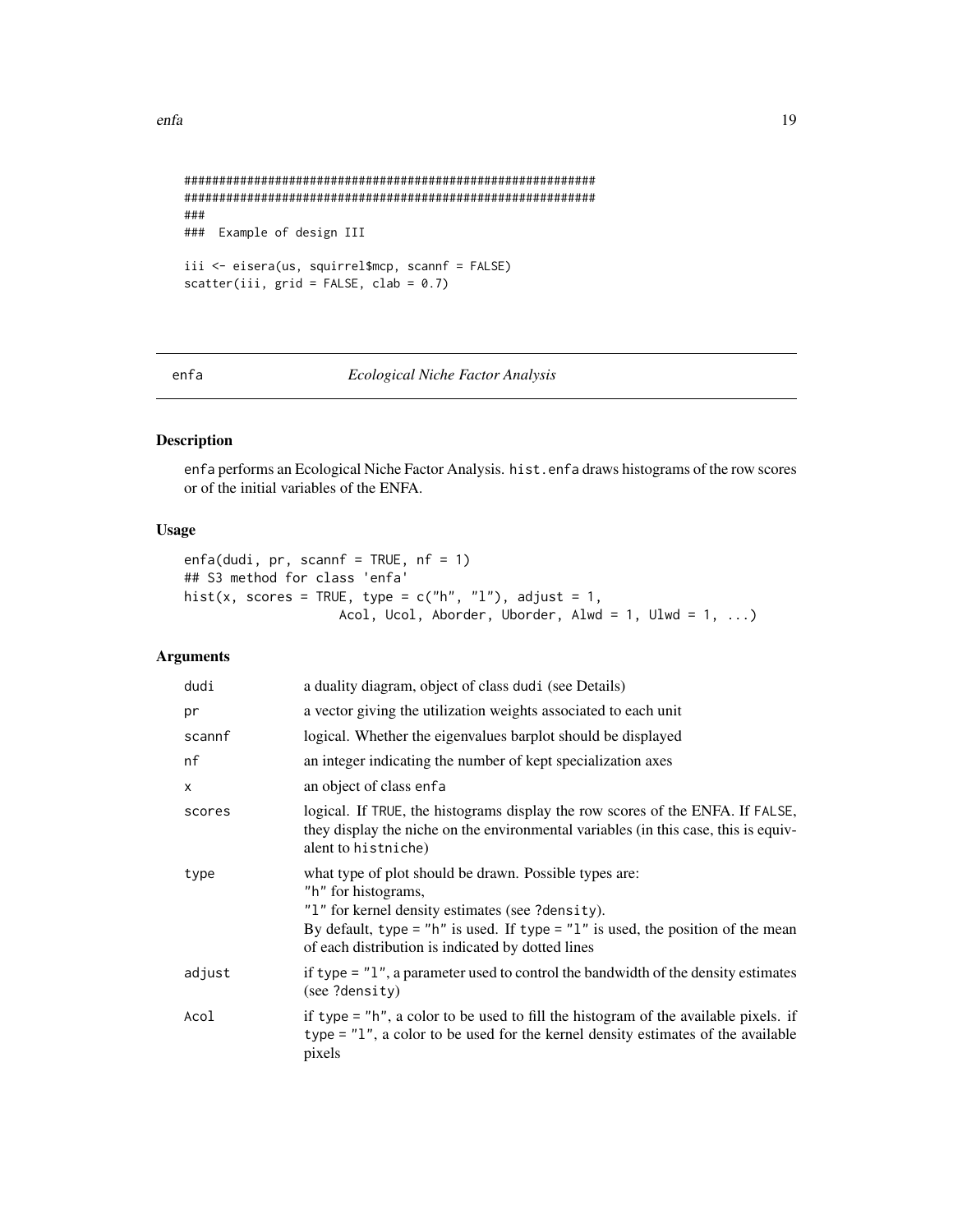| Ucol     | if type = "h", a color to be used to fill the histogram of the used pixels. if type<br>$=$ "1", a color to be used for the kernel density estimates of the used pixels |
|----------|------------------------------------------------------------------------------------------------------------------------------------------------------------------------|
| Aborder  | color for the border of the histograms of the available pixels                                                                                                         |
| Uborder  | color for the border of the histograms of the used pixels                                                                                                              |
| Alwd     | if type $=$ "1", the line width of the kernel density estimates of the available<br>pixels                                                                             |
| Ulwd     | if type $=$ "1", the line width of the kernel density estimates of the used pixels                                                                                     |
| $\cdots$ | further arguments passed to or from other methods                                                                                                                      |

## Details

The niche concept, as defined by Hutchinson (1957), considers the ecological niche of a species as an hypervolume in the multidimensional space defined by environmental variables, within which the populations of a species can persist. The Ecological Niche Factor Analysis (ENFA) has been developped by Hirzel et al. (2002) to analyse the position of the niche in the ecological space. Nicolas Perrin (1984) described the position of the niche in the n-dimensional space using two measures: the M-specialization (hereafter termed marginality) and the S-specialization (hereafter termed specialization). The marginality represents the squared distance of the niche barycentre from the mean available habitat. A large specialization corresponds to a narrow niche relative to the habitat conditions available to the species.

The ENFA first extracts an axis of marginality (vector from the average of available habitat conditions to the average used habitat conditions). Then the analysis extracts successives orthogonal axes (i.e. uncorrelated), which maximises the specialization of the species. The calculations used in the function are described in Hirzel et al. (2002).

The function enfa can be used on both quantitative variables and qualitative variables (though the interpretation of the results of the ENFA for qualitative variables is still under research), provided that the table containing the values of habitat variables (columns) for each resource unit (rows) is correctly transformed (e.g. column-centered and standardised for tables containing only quantitative variables), and that appropriate column weights are given (e.g. the sum of the weights for the levels of a factor should be the same as the weight of one quantitative variable). Therefore, the function enfa requires that a preliminary multivariate analysis is performed on the table (using analysis of the family of duality diagram, e.g. principal component analysis or Hill and Smith analysis). The object returned by this preliminary analysis contains the appropriate weights and transformation of the original data frame. For example, the function dudi.mix can be used first on the data.frame containing the value of both quantitative (e.g. slope, elevation) and qualitative habitat variables (e.g. vegetation) for each pixel of a raster map. The result of this analysis can then be passed as argument to the function enfa (see examples below).

#### Value

enfa returns a list of class enfa containing the following components:

| call | original call.                                                                 |
|------|--------------------------------------------------------------------------------|
| tab  | a data frame with n rows and p columns.                                        |
| рr   | a vector of length n containing the number of points in each pixel of the map. |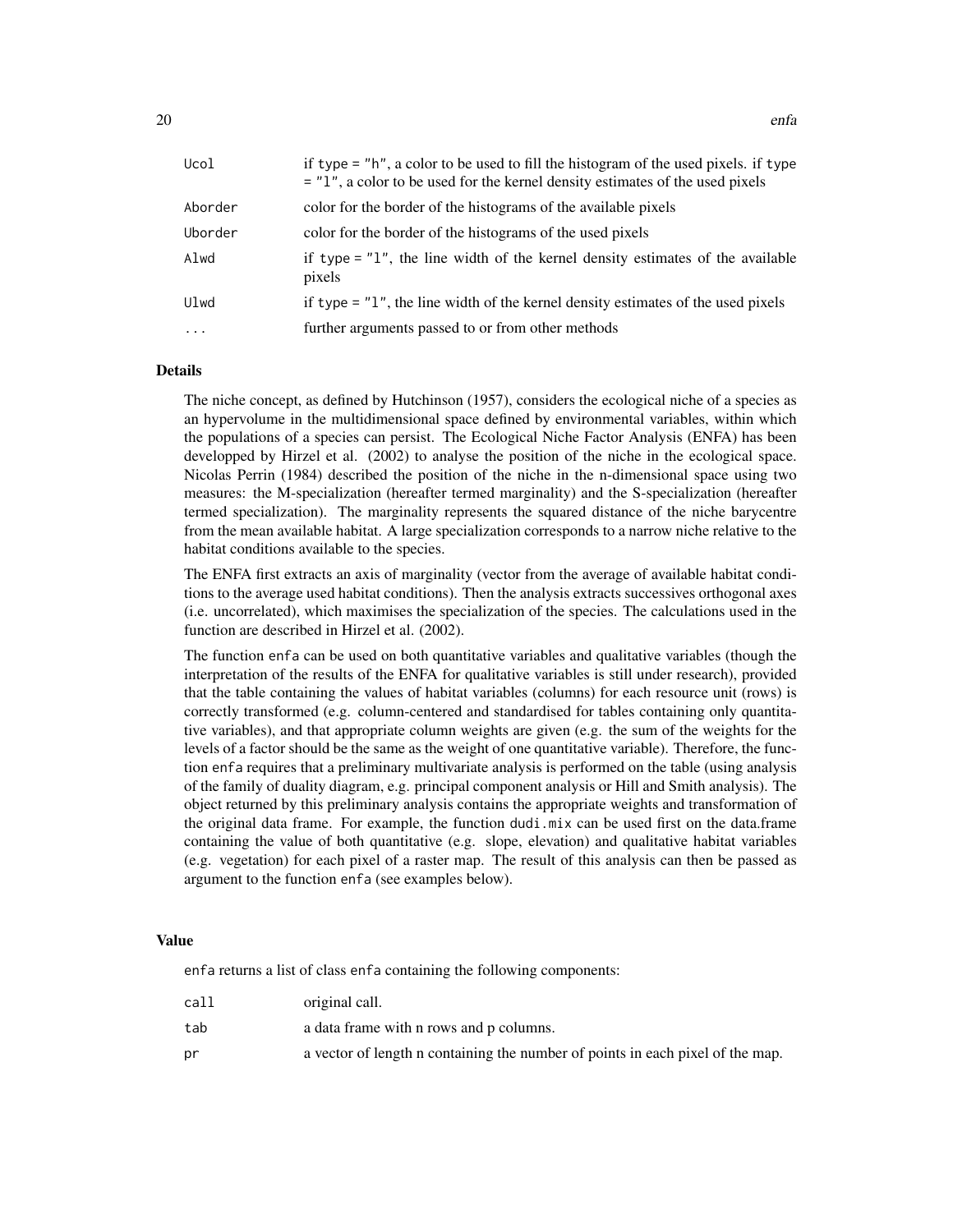<span id="page-20-0"></span>

| nf             | the number of kept specialization axes.                     |
|----------------|-------------------------------------------------------------|
| m              | the marginality (squared length of the marginality vector). |
| S              | a vector with all the eigenvalues of the analysis.          |
| lw             | row weights, a vector with n components.                    |
| <sup>1</sup> i | row coordinates, data frame with n rows and nf columns.     |
| <b>CW</b>      | column weights, a vector with p components.                 |
| <b>CO</b>      | column coordinates, data frame with p rows and nf columns.  |
| mar            | coordinates of the marginality vector.                      |

#### Author(s)

Mathieu Basille <br/>basille@ase-research.org>

## References

Hutchinson, G.E. (1957) Concluding Remarks. *Cold Spring Harbor Symposium on Quantitative Biology*, 22: 415–427.

Perrin, N. (1984) Contribution a l'ecologie du genre Cepaea (Gastropoda) : Approche descriptive et experimentale de l'habitat et de la niche ecologique. These de Doctorat. Universite de Lausanne, Lausanne.

Hirzel, A.H., Hausser, J., Chessel, D. and Perrin, N. (2002) Ecological-niche factor analysis: How to compute habitat-suitability maps without absence data? *Ecology*, 83, 2027–2036.

Basille, M., Calenge, C., Marboutin, E., Andersen, R. and Gaillard, J.M. (2008) Assessing habitat selection using multivariate statistics: Some refinements of the ecological-niche factor analysis. *Ecological Modelling*, 211, 233–240.

## See Also

[niche](#page-0-0), [kselect](#page-35-1) for other types of analysis of the niche, when several species are under studies, and [scatter.enfa](#page-54-1) to have a graphical display of objects of class enfa. See [madifa](#page-38-1) for another factorial analysis of the ecological niche.

#### Examples

data(lynxjura) map <- lynxjura\$map ## We keep only "wild" indices. locs <- lynxjura\$locs locs <- locs[slot(locs, "data")[,2]!="D",] hist(map, type =  $"1"$ ) ## The variable artif is far from symetric ## We perform a square root transformation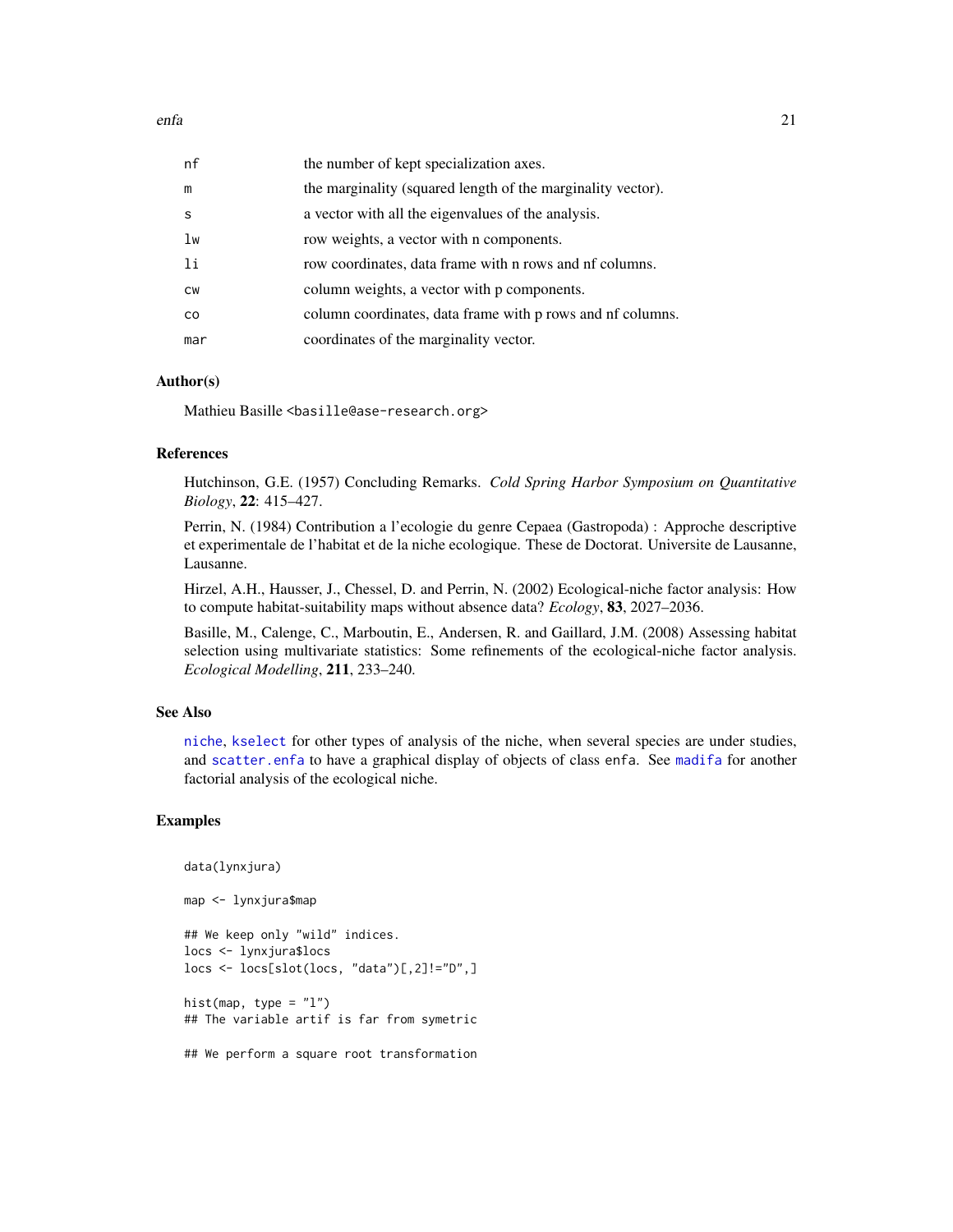```
## of this variable
## We therefore normalize the variable 'artif'
slot(map,"data")[,4] <- sqrt(slot(map,"data")[,4])
hist(map, type = "1")
## We prepare the data for the ENFA
tab <- slot(map, "data")
pr <- slot(count.points(locs, map), "data")[,1]
## We then perform the PCA before the ENFA
pc <- dudi.pca(tab, scannf = FALSE)
## The object 'pc' contains the transformed table (i.e.
## centered so that all columns have a mean of 0
## and scaled so that all columns have a variance of 1
## 'pc' also contains the weights of the habitat variables,
## and the weights of the pixels in the analysis
(enfa1 <- enfa(pc, pr,
               scannf = FALSE))
hist(enfa1)
hist(enfa1, scores = FALSE, type = "l")
## scatterplot
scatter(enfa1)
## randomization test
## Not run:
(renfa <- randtest(enfa1))
plot(renfa)
## End(Not run)
```
engen2008II *Measuring Habitat Selection Using the Method of Engen et al. (2008)*

## Description

These functions implements the method described by Engen et al. to measure the preference of animals for habitat variables in habitat selection studies.

#### Usage

engen2008II(us, av, id, nsim = 500, nsimra = 500) engen2008I(us, av, nsimra=500)

<span id="page-21-0"></span>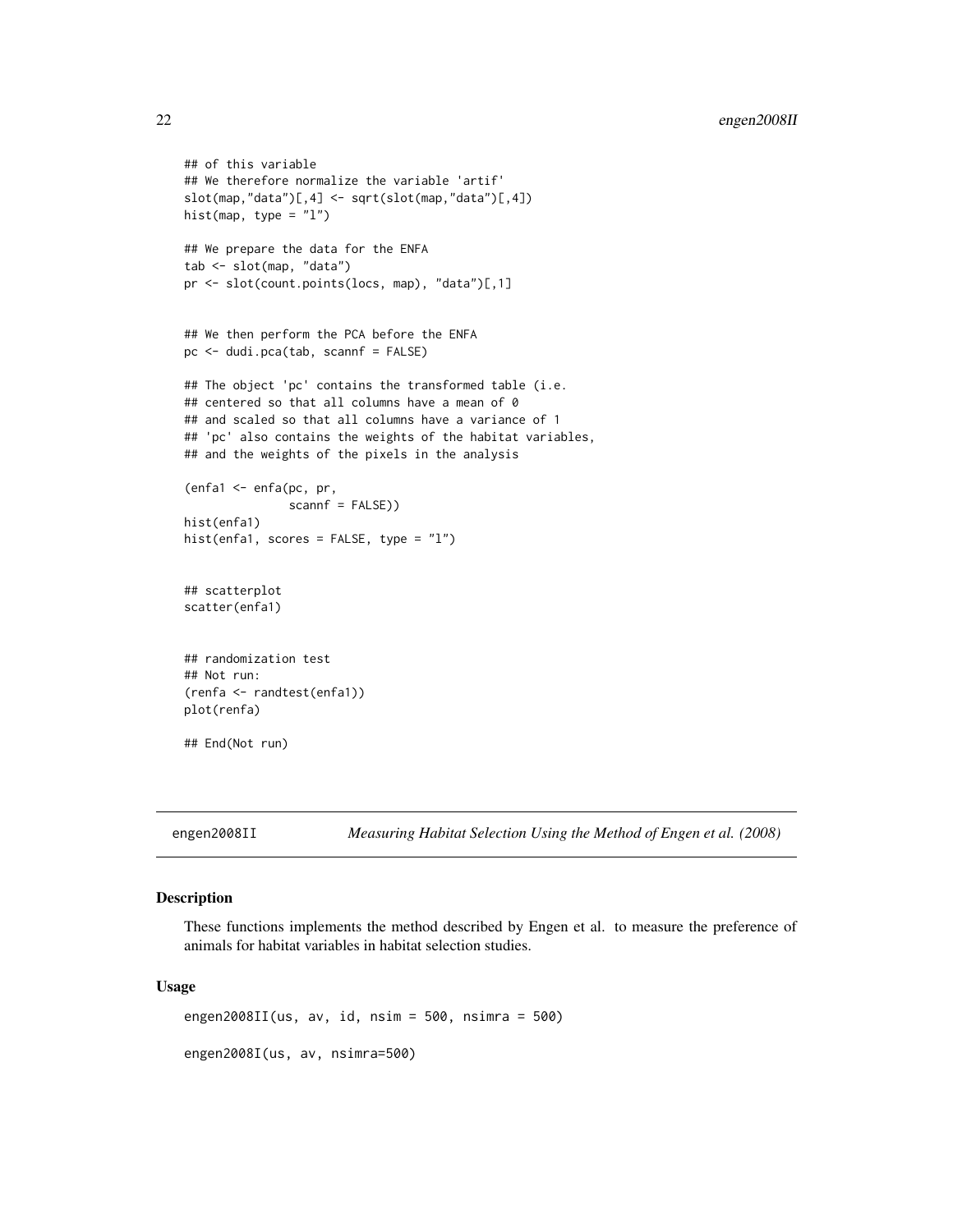```
## S3 method for class 'engenetalI'
print(x, \ldots)## S3 method for class 'engenetalII'
print(x, \ldots)
```
#### Arguments

| <b>us</b>    | a data frame containing the value of numeric habitat variables (columns) in each<br>site (rows) used by the animals.               |
|--------------|------------------------------------------------------------------------------------------------------------------------------------|
| av           | a data frame containing the value of numeric habitat variables (columns) in each<br>site (rows) available to the animals.          |
| id           | a factor with as many elements as there are rows in us, indicating the ID of the<br>animal that used the corresponding rows in us. |
| nsim         | the number of randomizations used in the calculation of the total variance.                                                        |
| nsimra       | the number of random allocation of ranks used in the calculation of the normal<br>score (see details).                             |
| $\mathsf{x}$ | an object of class engenetal I or engenetal II                                                                                     |
| .            | additional arguments to be passed to other functions (currently unused)                                                            |

#### Details

Engen et al. (2008) proposed an original approach to measure the preference of animals for values of each particular variable of a multivariate set of environmental variables. Their approach was originally developed for the case where there is a sample of used site is for each animal in a sample of identified animals (e.g. using radiotelemetry or GPS), with several sites per animal (i.e., design II according to the classification of Thomas and Taylor, 1990). However, we extended this approach to also include the case where habitat use is described by a sample of used site, with one site per unidentified animal (i.e., design I).

The original approach is the following: first, a normal score transformation of each habitat variable is performed: for each variable, the empirical cumulative distribution is computed, by dividing the rank of the value of each available site by the number of observations. Note that the ties are ranked randomly. Then, the inverse of the standard normal integral (see ?qnorm) of the cumulative distribution function is computed for all available sites: this results into a perfectly normal distribution of the habitat variables for the available sites. Then, the value of the cumulative distribution  $-$  estimated from the available sites – is computed for each used site. Then, the inverse of the standard normal integral is computed for each one.

Engen et al. (2008) suppose the following model describing how habitat use results from habitat availability. Let

 $Z_{ii}$ 

be the value of a given habitat variable (transformed according to the normal score) for the j-th site used by the i-th animal. Then this value can be described by the model:

$$
Z_{ij} = \mu + U_i + V_{ij}
$$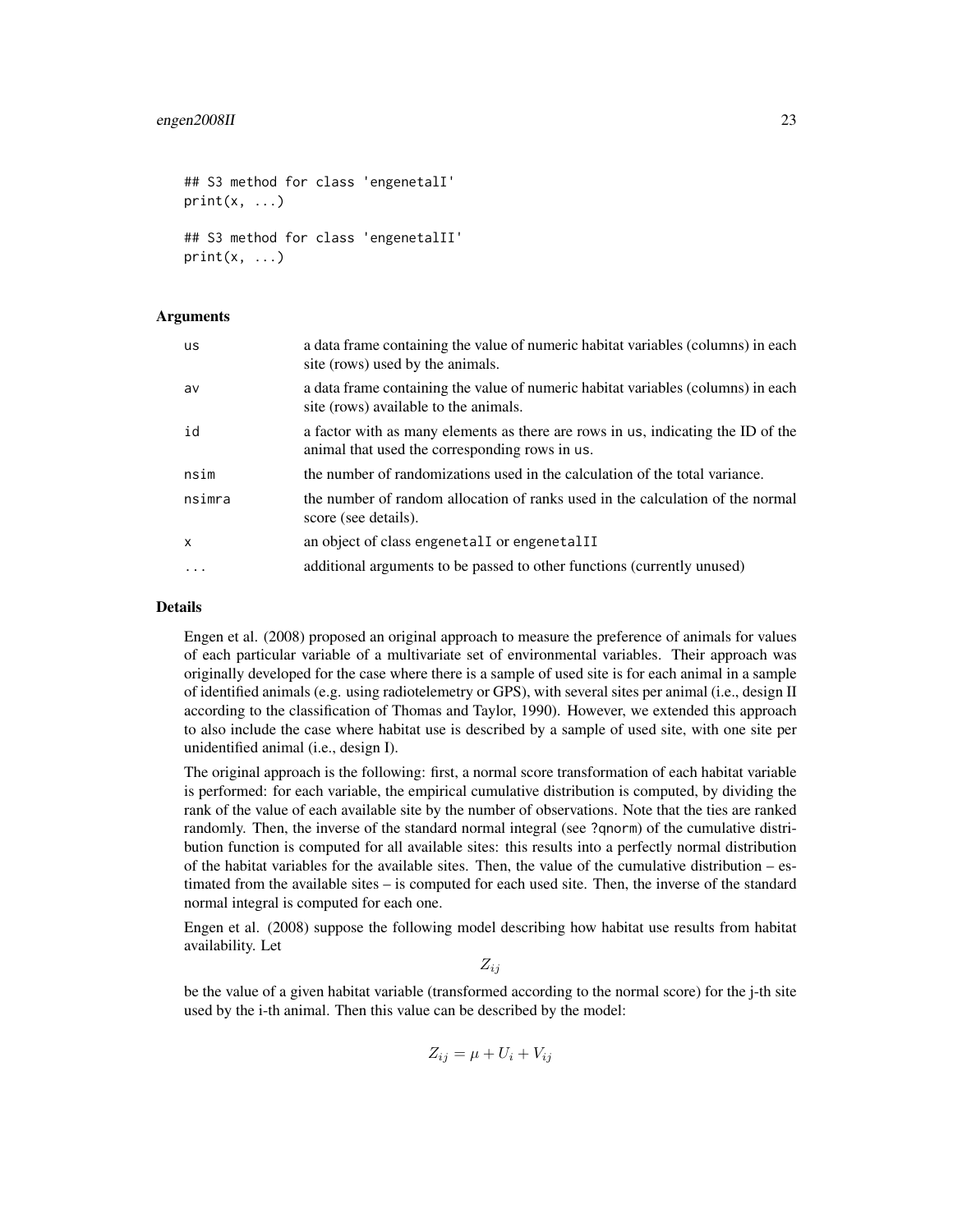where

 $\mu$ 

 $U_i$ 

is the preference for the habitat variable (0 indicates a non-preference),

and

 $V_{ii}$ 

 $\sigma^2$ 

are normal distributions with means equal to zero and variances equal to

and

respectively. Engen et al. give fomula for the estimation of these parameters. Their estimation is done by first estimating the total variance

 $\tau^2$ 

 $\sigma^2 + \tau^2$ 

(this variance is estimated by sampling randomly one observation per animal – the parameter nsim controls the number of samples used in this computation; see Engen et al. 2008). Note that the correlation between the value observed for two used units sampled from all the units used by a given animal is

$$
\rho = \sigma^2 / (\sigma^2 + \tau^2)
$$

. A large value of rho indicates a large variation in the habitat used between animals (or a small within-animal variation). The main parameter of concern is here the preference. The function engen2008II allows to estimate these parameters.

The function engen2008I extends this model for design I studies (a sample of used sites and a sample of available sites, animals not identified), by considering the following model for these studies:

$$
Z_{ij} = \mu + V_{ij}
$$

 $\mu$ 

where

.

is the preference for the habitat variable (0 indicates a non-preference), and

 $V_{ij}$ 

are normal distributions with means equal to zero and variances equal to

 $\sigma^2$ 

Note that the habitat variables may be correlated on the study area. In this case, observed preference for a given variable may be an artefact of other variables prefered by animals. Supposing that the data.frame containing the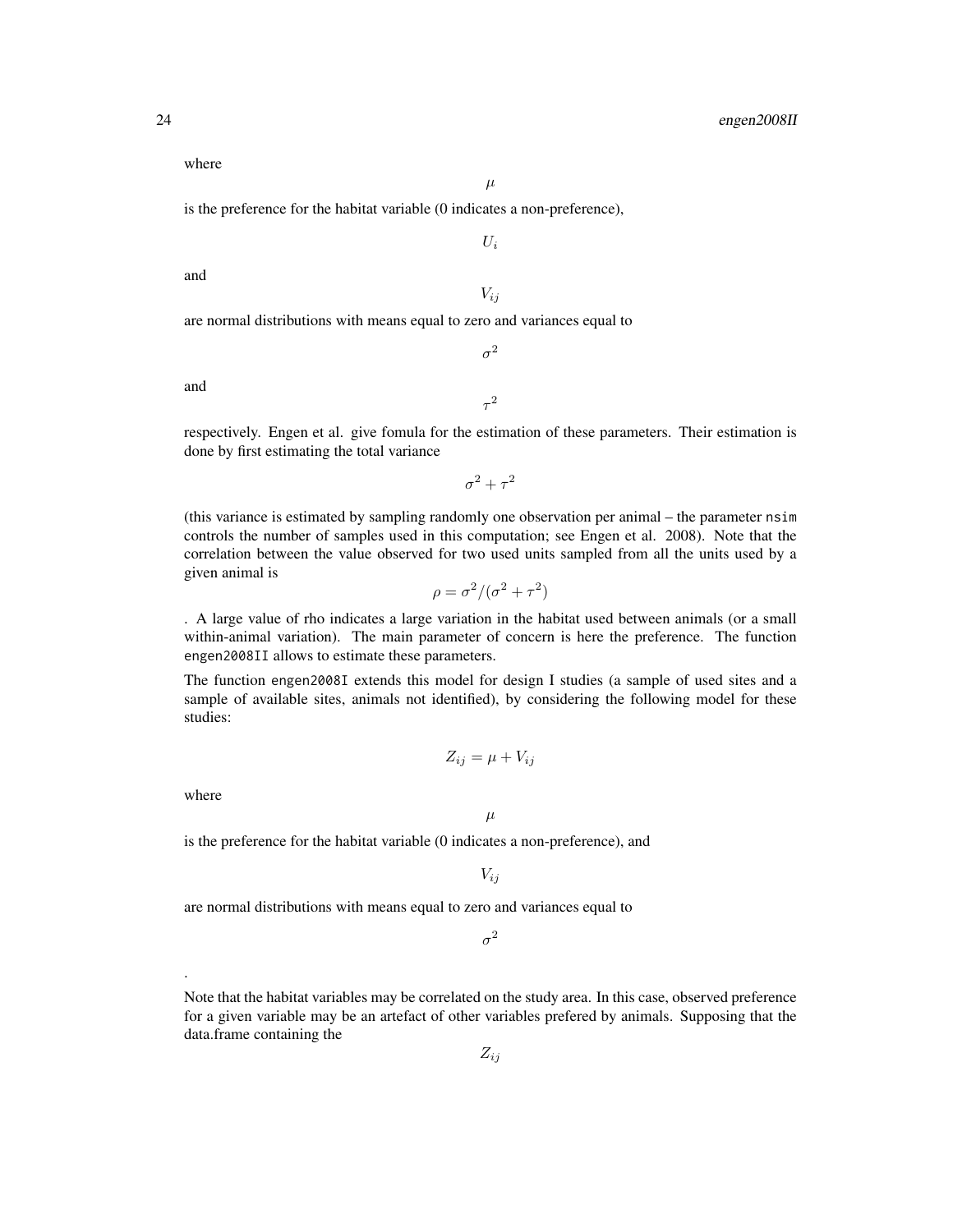's is a realization of a multivariate normal distribution, we can compute, for each habitat variable and each used site, the \*conditional\* mean

 $m_{ij}$ 

and \*conditional\* standard deviation

sij

of this variable at this site, \*given\* the values of the other habitat variables at this site (this is done using the algorithm described by Ripley, 1987, p.98). We then compute the standardized values

$$
P_{ij} = (Z_{ij} - m_{ij})/s_{ij}
$$

. The preference is then computed using these standardized values.

Because there may be ties in the distribution of values of habitat variables, the results may vary depending on the random order chosen for ties when computing the normal scores. Engen et al. recommended to repeat the function a large number of times, and to use the mean values as estimates of the parameters. This is what the function does, and the number of randomization is controlled by the parameter nsimra.

Note that all these methods rely on the following hypotheses: (i) independence between animals, (ii) independence between sites, and (iii) all animals are selecting habitat in the same way (in addition to "traditional" hypotheses in these kinds of studies: no territoriality, all animals having equal access to all available resource units, etc., see Manly et al. 2002 for further details).

That the examples below provide an illustration and discussion of interesting and (at first sight) surprising properties of this method.

#### Value

engen2008I returns a list of class engenetalI, and engen2008II returns a list of class engenetalII. Both types of list contain two elements:

| raw     | this is a list containing one data frame per habitat variable, containing the value<br>of the correlation rho (for engenetal II objects), mean preferences and standard<br>error of these preferences (columns) for each randomization performed (rows); |
|---------|----------------------------------------------------------------------------------------------------------------------------------------------------------------------------------------------------------------------------------------------------------|
| results | a data frame containing the mean values over all the randomizations, of these<br>parameters (columns) for each habitat variable (rows).                                                                                                                  |

#### Note

Be patient! these functions can be very long (depending on the number of sites and on the value of simra)

## Author(s)

Clement Calenge <clement.calenge@ofb.gouv.fr>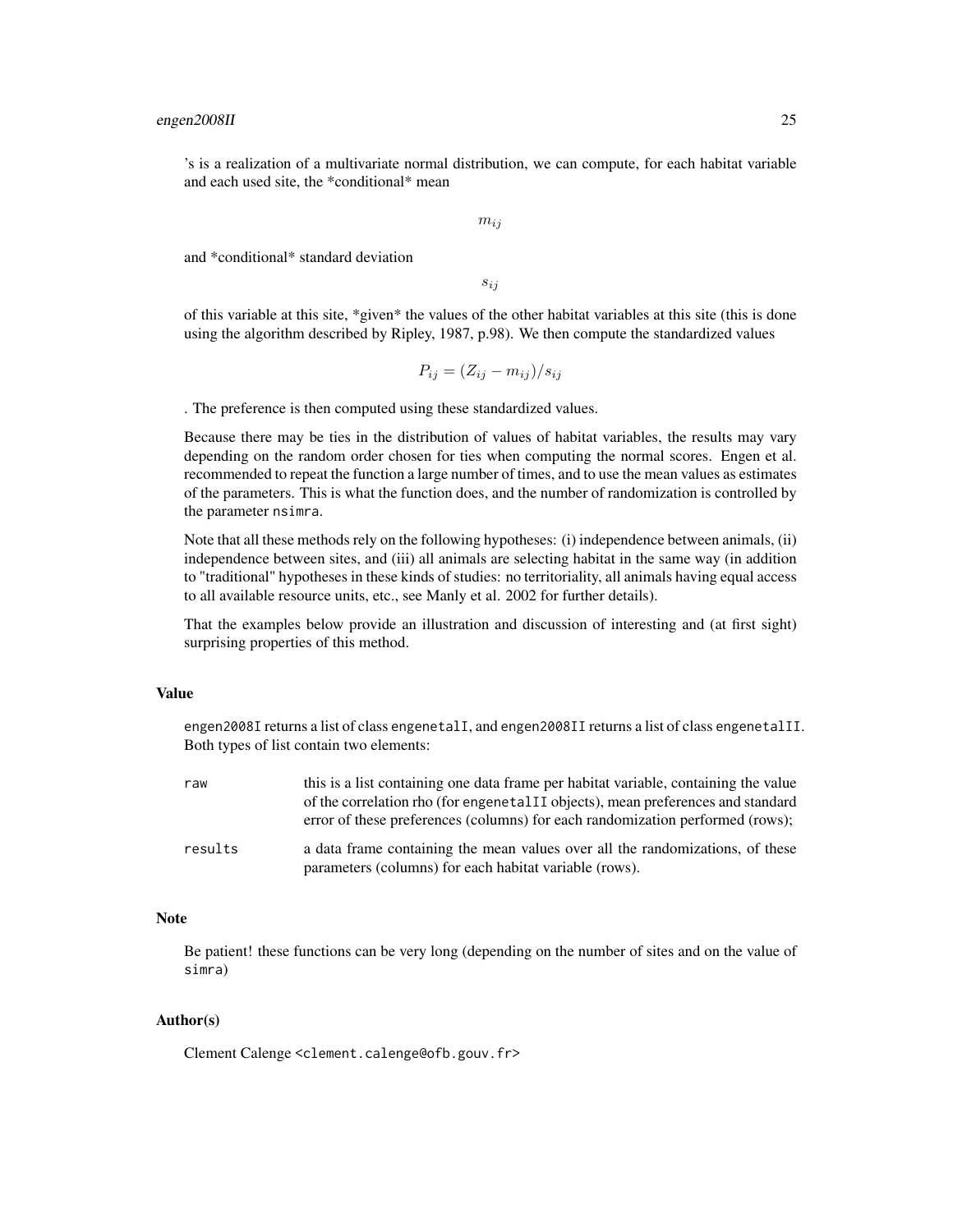#### <span id="page-25-0"></span>References

Engen, S., Grotan, V., Halley, D. and Nygard, T. (2008) An efficient multivariate approach for estimating preference when individual observations are dependent. *Journal of Animal Ecology*, 77: 958–965.

Thomas, D. and Taylor, E. (1990) Study designs and tests for comparing resource use and availability. *Journal of Wildlife Management*, 54, 322–330.

Ripley, B. (1987) Stochastic Simulation. John Wiley and Sons.

## See Also

[niche](#page-0-0), [madifa](#page-38-1), [gnesfa](#page-27-1) for another approach to tackle the study of habitat selection. For categorical variables, see [kselect](#page-35-1)

## Examples

```
## Not run:
```

```
#################################
#################################
#################################
```
## Practical use of engen2008II

data(puechabonsp) map <- puechabonsp\$map

## Removes the aspect (no factor allowed in the function) slot(map,"data")\$Aspect <- NULL

```
## engen2008II:
avail <- slot(map, "data")
use <- join(puechabonsp$relocs, map)
id <- slot(puechabonsp$relocs, "data")$Name
```

```
## This function can be very long:
engen2008II(use, avail, id, nsimra=10)
```
## Practical use of engen2008I

```
data(lynxjura)
ma <- lynxjura$map
lo <- lynxjura$locs
av <- slot(ma, "data")
us <- join(lo, ma)
us \leq us[!is.na(us[,1]),]
```
## Idem, be patient here: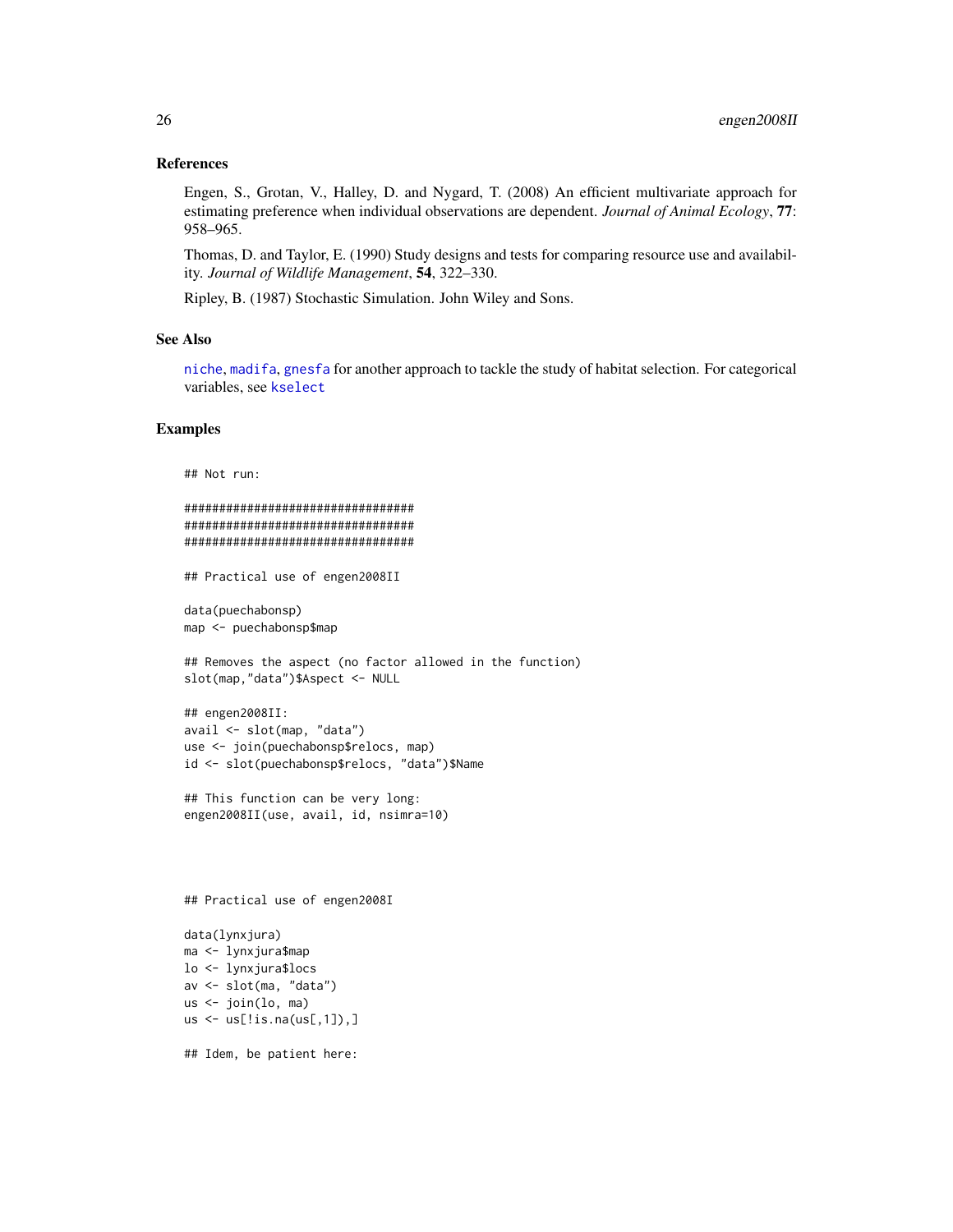#### engen2008II 27

engen2008I(us, av, nsimra=10)

```
#################################
#################################
#################################
##
## For a deeper discussion on
## this method... a simulation:
#################################
##
## First, simulation of a dataset
## copy and paste this part into R,
## but skip the reading of the
## comments if you are not interested
## into this simulation
## simulate the available points
suppressWarnings(RNGversion("3.5.0"))
set.seed(235)
av <- cbind(rnorm(1000, mean=0, sd=3), rnorm(1000, mean=0, sd=0.5))
tt \leftarrow cbind(c(cos(-pi/4),sin(-pi/4)),c(cos(pi/4), sin(pi/4)))
av <- as.data.frame(as.matrix(av)%*%tt)
## simulate the used points: we simulate a selection on the first
## principal component of the PCA of the data.frame describing the
## availability. In other words, we simulate the case where the
## habitat selection occurs on the "common part" of the two habitat
## variable (no preference for one particular variable).
us <- do.call("rbind", lapply(1:5, function(i) {
    us1 <- cbind(rnorm(30, mean=rnorm(1, -4, 1), sd=0.5),
                 rnorm(30, mean=rnorm(1, 0, 0.5), sd=0.2))
    return(us1%*%tt)
}))
colnames(us) <- colnames(av) <- c("var1", "var2")
id \leftarrow gl(5,30)#################################
##
## Study of the habitat selection on these data
## The data are:
## - us: a matrix containing the used sites for two
## habitat variables
## - av: a matrix containing the available sites for two
```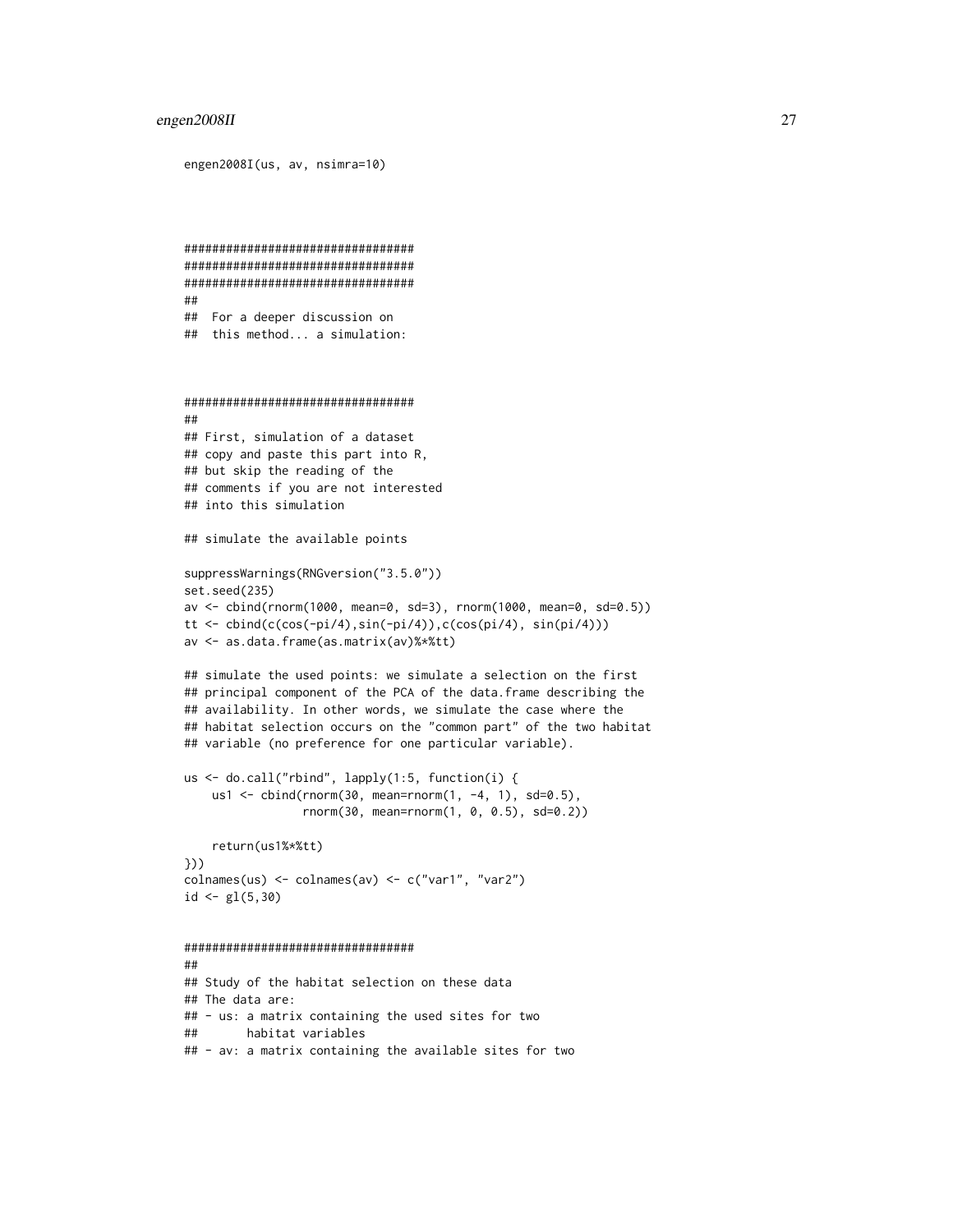```
## habitat variables
## - id: a vector containing the id of 5 animals
## First illustrate the use and availability of the two variables:
plot(av, xlab="Habitat variable 1", ylab="Habitat variable 2",
     col="grey", pch=16)
lius <- split(as.data.frame(us), id)
junk <- lapply(1:5, function(i) points(lius[[i]], pch=16, col=i))
## -----> ***It is very clear that there is a selection***:
## the animals select the low values of both habitat variables.
## (this is what we actually simulated)
## Now perform the method of Engen et al. (2008):
engen2008II(us, av, id)
## Surprisingly, the method seems to fail to identify the clear
## habitat selection identified graphically...
##
## In fact, it does not fail:
## this method identifies the part of habitat selection that is clearly
## attributable to a given variable. Here the animals select the
## the common factor expressed in the two variables, and it is impossible
## to identify whether the selection is due only to the variable 1 or to
## the variable 2: it is caused by both variable simultaneously.
## Once the selection on the variable 2 (including the common part)
## has been removed, there is no longer appearant selection on
## variable 1. Once the selection caused by the variable 1
## (including the common part) has been removed, there is no
## longer selection on variable 2...
##
## For this reason, Engen et al. recommended to use this method
## concurrently with other factor analyses of the habitat selection
## such as madifa, kselect, niche (in ade4 package), etc.
##
## Note also the strong correlation between the value of two random
## points used by a given animal. This indicates a strong variability
## among animals...
```
## End(Not run)

<span id="page-27-1"></span>gnesfa *General Niche-Environment System Factor Analysis*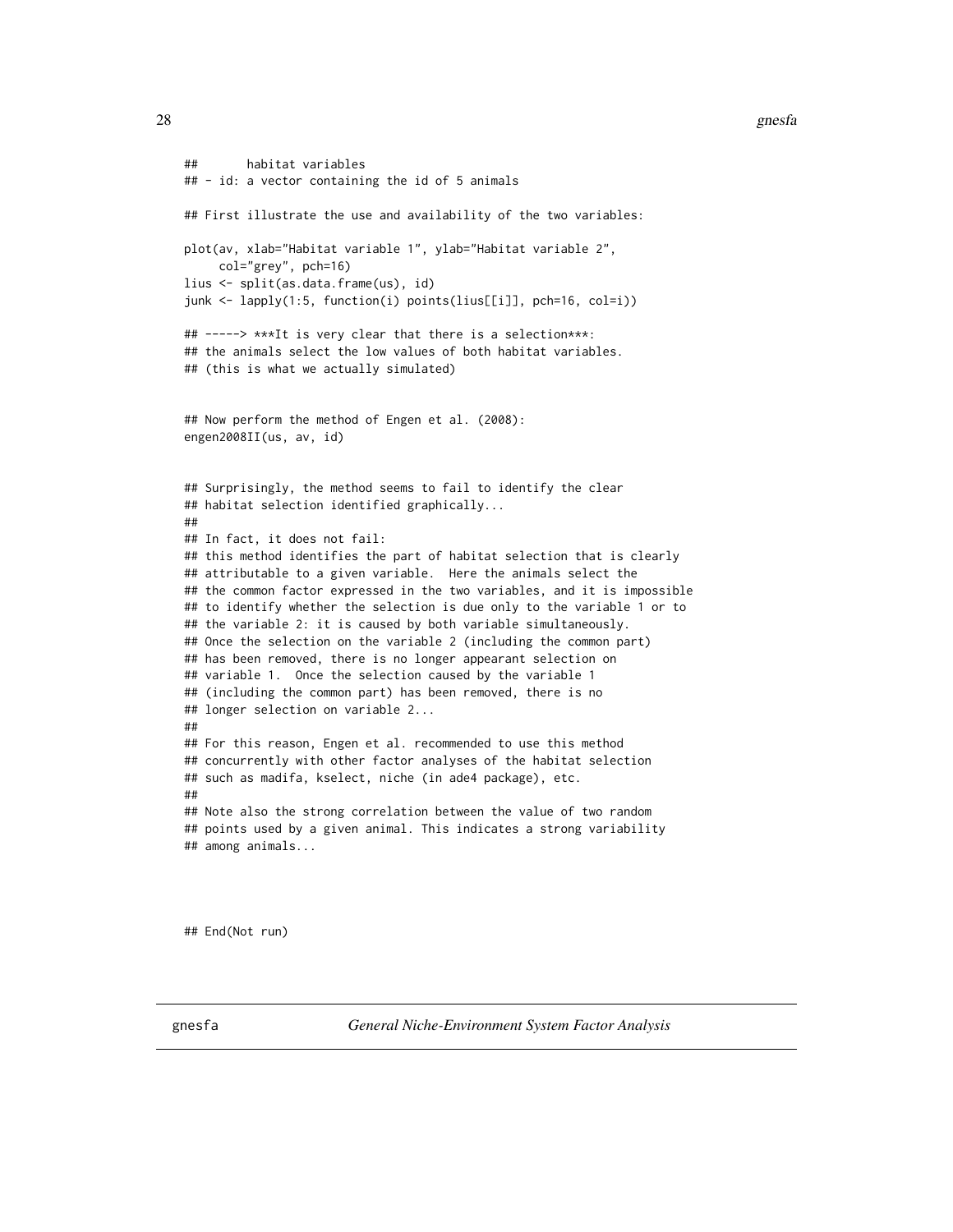#### gnesfa 29

### Description

The function gnesfa allows to perform a general niche-environment system factor analysis.

#### Usage

```
gnesfa(dudi, Focus, Reference,
       centering = c("single", "twice"),
       scannf = TRUE, nfFirst = 2, nfLast = 0)
## S3 method for class 'gnesfa'
print(x, \ldots)
```
#### Arguments

| dudi       | an object of class dudi                                                         |
|------------|---------------------------------------------------------------------------------|
| Focus      | a vector containing the focus weights                                           |
| Reference  | a vector containing the reference weights                                       |
| centering  | a character string indicating the type of centering (see details)               |
| scannf     | a logical value indicating whether the eigenvalues bar plot should be displayed |
| nfFirst    | the number of first axes to be kept                                             |
| nfLast     | the number of last axes to be kept                                              |
| X          | an object of class GNESFA                                                       |
| $\ddots$ . | further arguments to be passed to other functions                               |

## Details

The GNESFA is an algorithm which generalises several factor analyses of the ecological niche. A table X gives the values of P environmental variables in N resource units (e.g. the pixels of a raster map). A distribution of weights D describes the availability of the resource units to the species (if not specified, these weights are considered to be uniform). Another distribution of weights Dp describes the use of the resource units by the species (for example the proportion of relocations in each pixel of a raster map).

Each environmental variable defines a dimension in a multidimensional space, the ecological space. The N resource units define a cloud of points in this space. Each point is associated to two weights. The GNESFA finds, in the ecological space, the directions on which these two distributions of weights are the most different.

The GNESFA relies on a choice of the analyst, followed by three steps. Before all, the analyst has to choose one distribution of weights as the Reference distribution, and the other one as the Focus distribution; (i) The first table X is centred on the centroid of the Reference distribution; (ii) a principal component analysis of this Reference distribution is performed; (iii) the cloud of points is distorted, so that the Reference distribution takes a standard spherical shape; (iv) a non centred principal component analysis of the Focus distribution allows to identify the directions of the ecological space where the two distributions are the most different.

Depending on the distribution chosen as Reference, this algorithm returns results with different meanings (see examples). This algorithm is closely related to several common analyses of habitat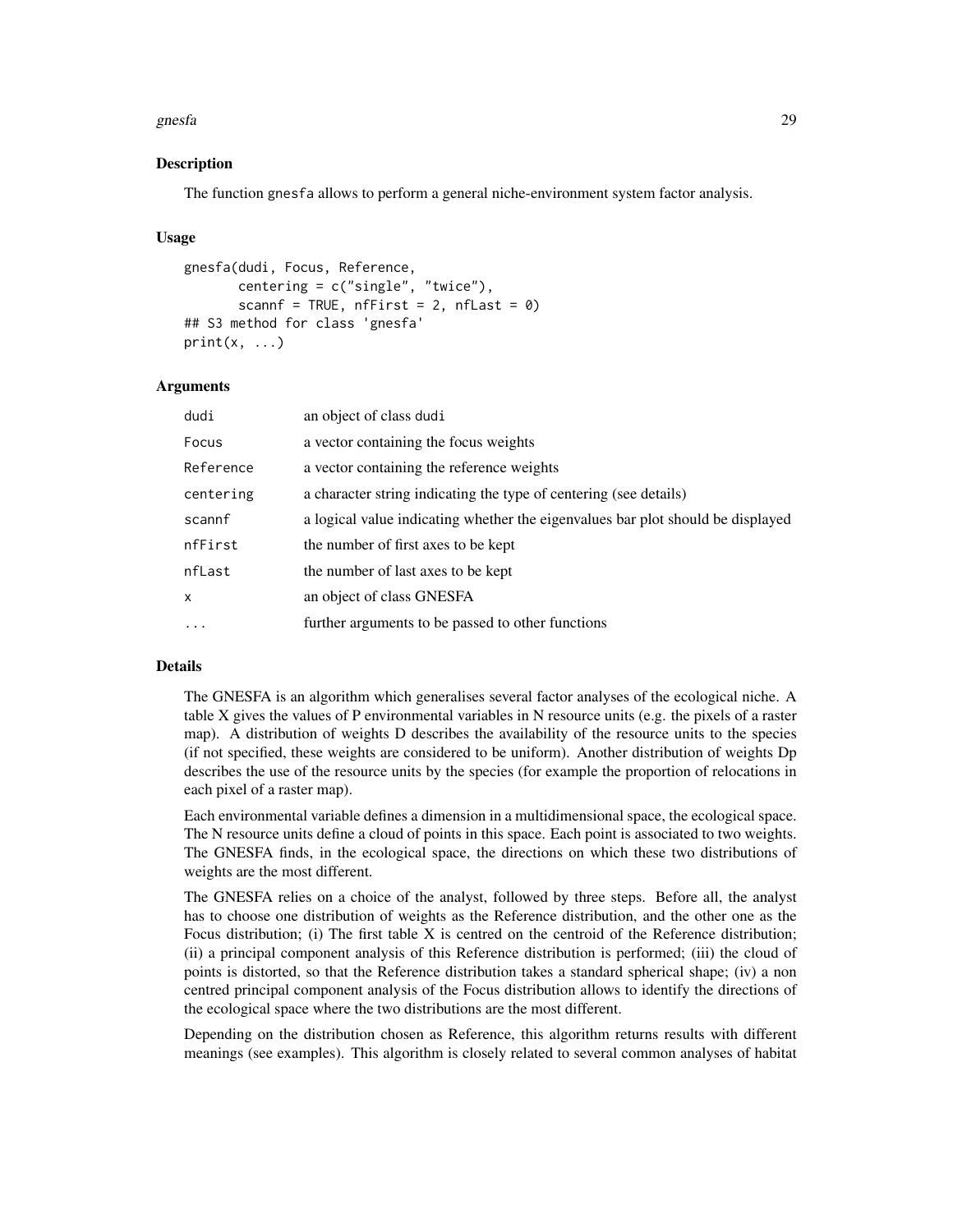<span id="page-29-0"></span>selection/niche (ENFA, MADIFA, Mahalanobis distances, selection ratios, etc.). The examples below give some examples of the mathematical properties of this algorithm.

Note that the function takes a parameter named centering. Indeed, two types of centering can be performed prior to the GNESFA. The choice "single" consists in the centering of the cloud of point in the ecological space on the centroid of the Reference distribution. The choice "twice" consist to center the cloud of points on both the centroid of the Reference distribution and the centroid of the Focus distribution. This is done by projecting the cloud of points on the hyperplane orthogonal to the marginality vector (the vector connecting the two centroids. If this choice is done, the GNESFA is identical to the commonly used Ecological Niche Factor Analysis (see examples).

## Value

gnesfa returns a list of class gnesfa containing the following components:

| call      | original call.                                                     |
|-----------|--------------------------------------------------------------------|
| centering | The type of centering required.                                    |
| tab       | a data frame with n rows and p columns.                            |
| Reference | a vector of length n containing the Reference weights.             |
| Focus     | a vector of length n containing the Focus weights.                 |
| nfFirst   | the number of kept first axes.                                     |
| nfLast    | the number of kept last axes.                                      |
| eig       | a vector with all the eigenvalues of the analysis.                 |
| 1i        | row coordinates, data frame with n rows and nf columns.            |
| 11        | row normed coordinates, data frame with n rows and nf columns.     |
| co        | column scores, data frame with p rows and nf columns.              |
| cor       | the correlation between the GNESFA axes and the original variables |

## Author(s)

Clement Calenge <clement.calenge@ofb.gouv.fr>

#### References

Calenge, C. and Basille, M. (2008) A General Framework for the Statistical Exploration of the Ecological Niche. *Journal of Theoretical Biology*, 252: 674-685.

Calenge, C., Darmon, G., Basille, M., Loison, A. and Jullien, J.M. (2008) The factorial decomposition of the Mahalanobis distances in habitat selection studies. *Ecology*, 89, 555-566.

## See Also

[madifa](#page-38-1), [mahasuhab](#page-44-1), [enfa](#page-18-1), [wi](#page-60-1) for closely related methods (see Examples)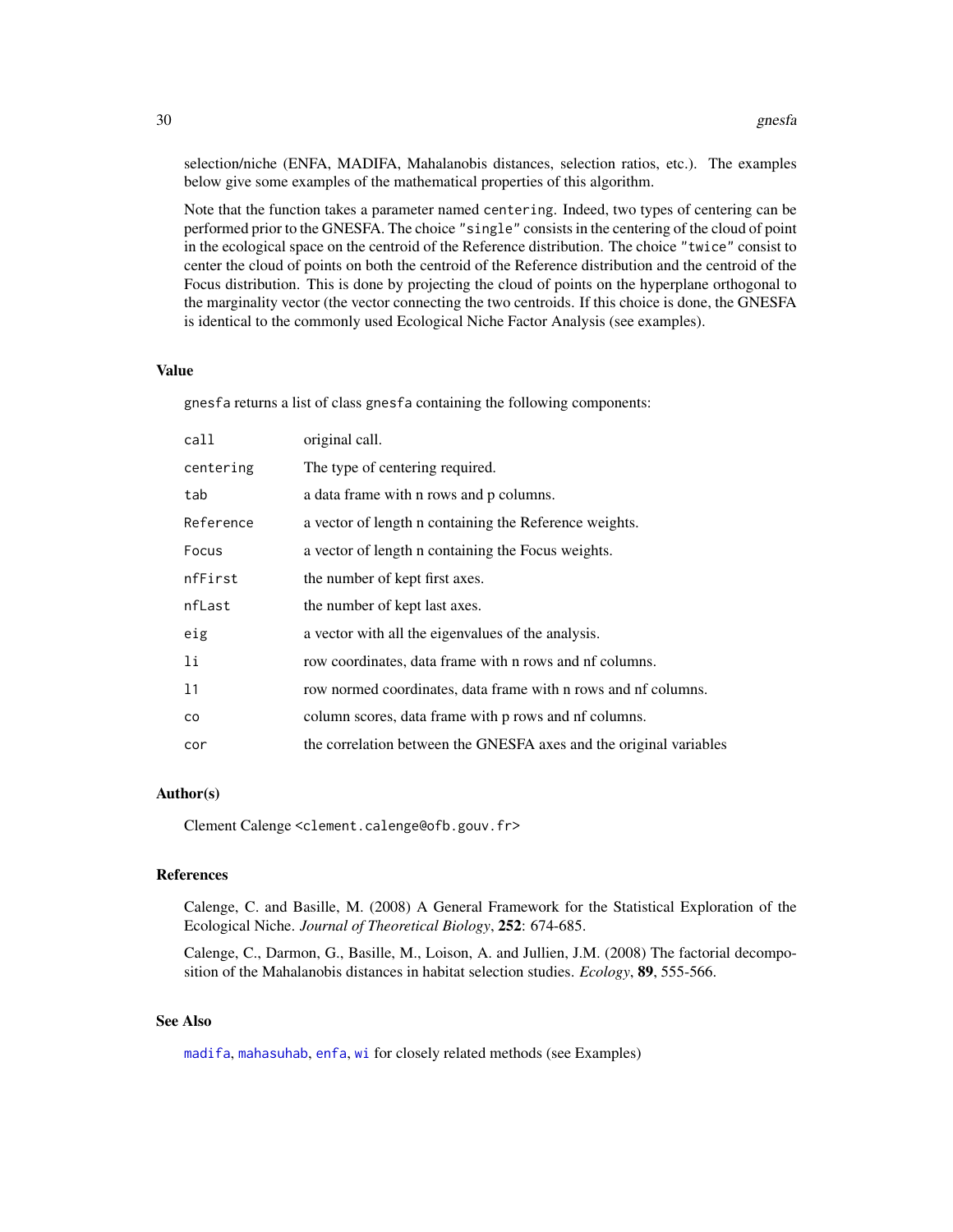#### gnesfa 31

### Examples

##

```
## Not run:
################################################################
##
## Study of the habitat selection by the chamois in the French
## mountains of Les Bauges
## Loads the data
data(bauges)
names(bauges)
map <- bauges$map
locs <- bauges$locs
## displays the data
mimage(map)
image(map,1)
points(locs, pch = 3)
## Prepares the data for the GNESFA:
tab <- slot(map, "data")
Dp <- slot(count.points(locs,map), "data")[,1]
pc \le dudi.pca(tab, scannf = FALSE)
## Example of use with Dp = Reference
gn <- gnesfa(pc, Reference = Dp, scannf=FALSE)
## One main axis:
barplot(gn$eig)
## The correlation with variables indicate that
## the elevation, the proximity to grass and to
## deciduous forests:
s.arrow(gn$cor)
## The factorial map of the niche...
scatterniche(gn$li, Dp, pts = TRUE)
## The chamois is rather located at high elevation,
## in the grass, far from deciduous forests
##########################################################
```
##########################################################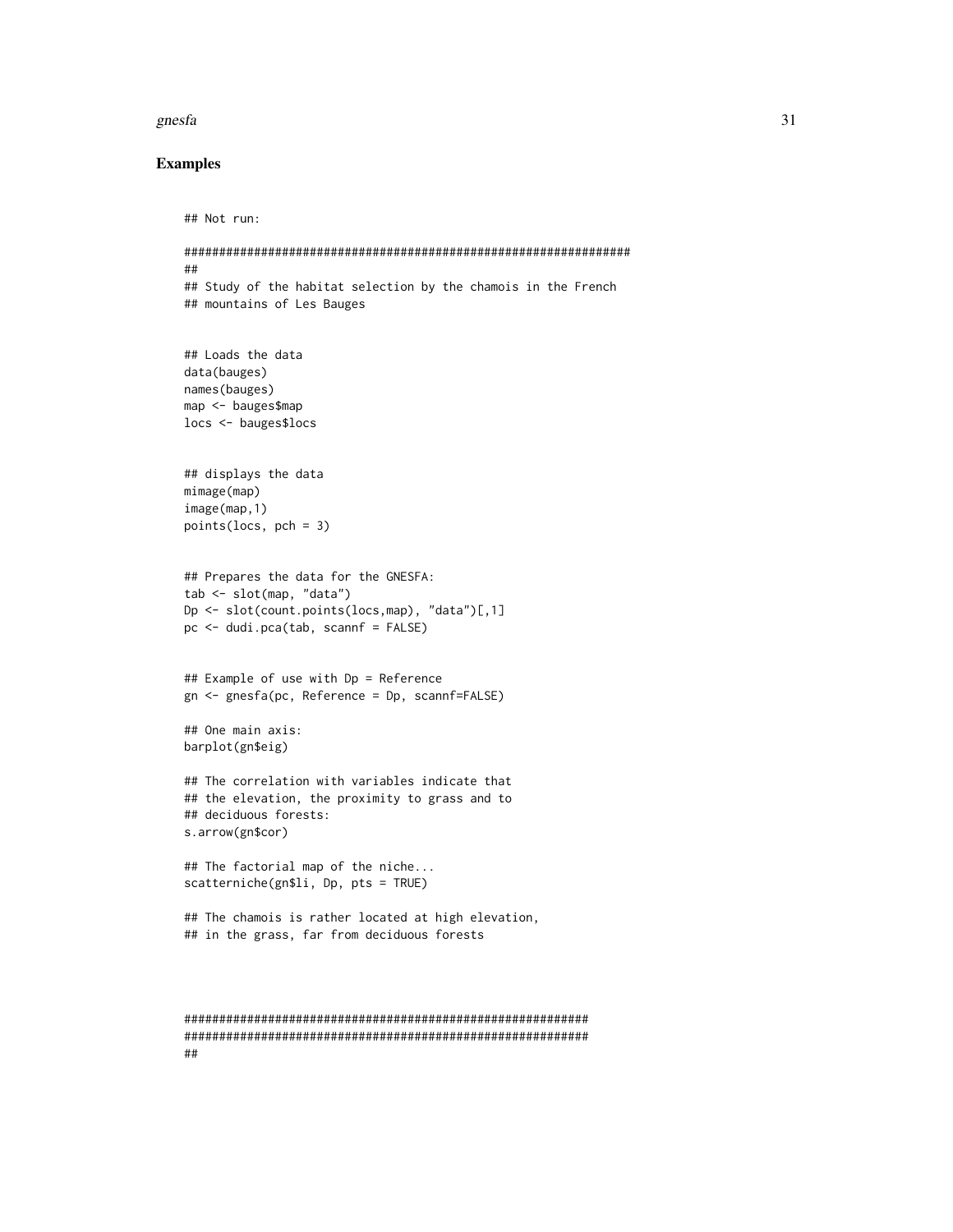```
##
## Some interesting properties of the GNESFA
##
##
##########################################################
##########################################################
################################
################################
##
## Interesting properties of the
## choice: Dp as Reference
## identical to the MADIFA
## (Calenge et al. 2008),
## See the help page of the function madifa
## for other properties)
gn <- gnesfa(pc, Reference = Dp, scannf=FALSE,
             nfFirst = 7)gn
## This is the same as the MADIFA:
mad <- madifa(pc, Dp, scannf=FALSE)
## Indeed:
plot(gn$li[,1], mad$li[,1])
cor(gn$li[,1], mad$li[,1])
## And consequently the sum of the squared scores,
## On the axes of the GNESFA...
su <- apply(gn$l1,1,function(x) sum(x^2))
## ... is equal to the Mahalanobis distances between
## the points and the centroid of the niche
## (Clark et al. 1993, see the help page of mahasuhab)
su2 <- slot(mahasuhab(map, locs), "data")[,1]
## Indeed:
all(su - su2 < 1e-7)
plot(su, su2)
################################
################################
##
```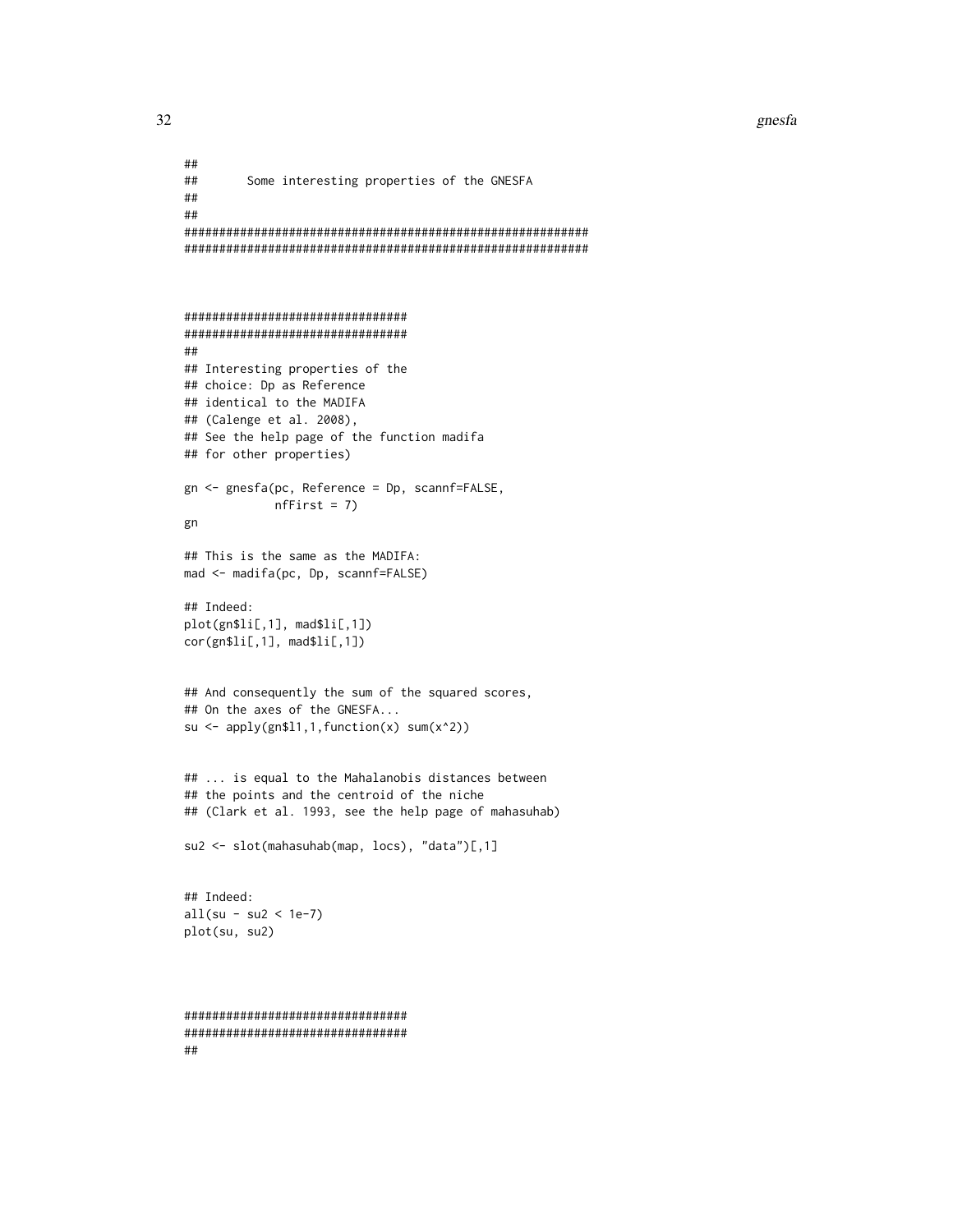#### gnesfa 33

```
## Centering twice is identical to
## the ENFA (Hirzel et al. 2002, see the help
## page of the function enfa)...
#######
##
## ... If Dp is the Reference:
gn <- gnesfa(pc, Reference = Dp, center = "twice", scannf = FALSE)
gn
enf <- enfa(pc, Dp, scannf = FALSE)
plot(enf$li[,2], gn$li[,1])
cor(enf$li[,2], gn$li[,1])
## The first specialization axis of the ENFA
## is the first axis of the GNESFA!
#######
##
## ... If Dp is the Focus:
gn <- gnesfa(pc, Focus = Dp, center = "twice",
             scannf = FALSE, nffirst = 6)plot(enf$li[,2], gn$li[,6])
cor(enf$li[,2], gn$li[,6])
## The first specialization axis of the ENFA
## is the last axis of the GNESFA!
#######
##
## Whatever the distribution chosen as Reference,
## projecting the cloud of points on the hyperplane
## orthogonal to the marginality axis, and performing
## a GNESFA in this subspace is identical to an ENFA!
## The marginality axis of the ENFA is identical
## to the component "projmar" of the GNESFA
plot(enf$li[,1],gn$projmar)
cor(enf$li[,1],gn$projmar)
################################
################################
##
```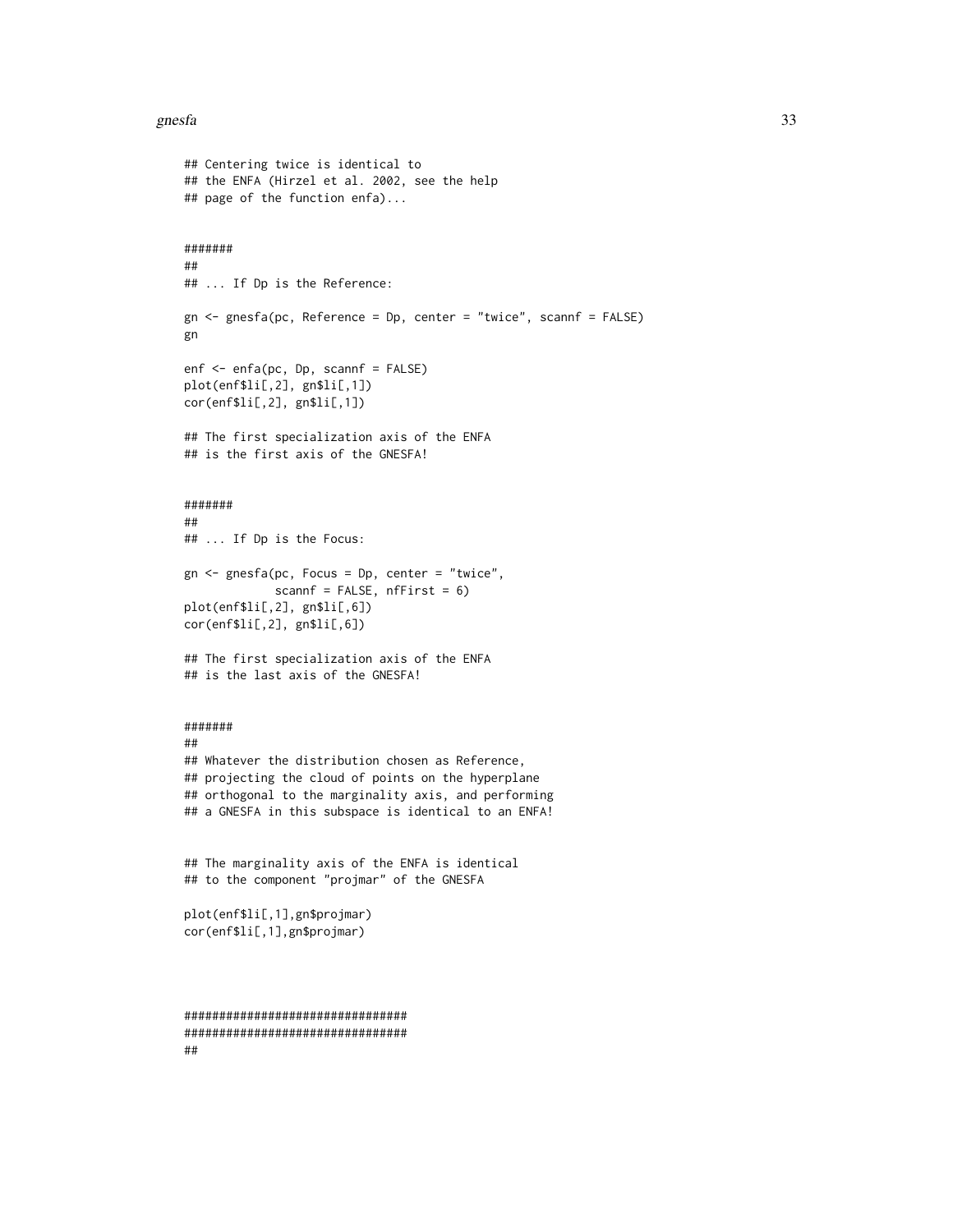```
## Interesting properties of the
## case: Dp as Focus, one categorical
## variable. Relationships with the selection
## ratios of Manly et al. (1972, see the
## help page of wi)
## For example, take the Elevation, and
## define a factor with 4 levels
elev <- data.frame(el = cut(slot(map, "data")$Elevation, 4))
## Now, compute the complete disjonctive table
dis <- acm.disjonctif(elev)
head(dis)
## Now perform the GNESFA with Dp as Focus:
pc <- dudi.pca(dis, scannf = FALSE)
gn \leq spnesfa(pc, Dp, scannf = FALSE, nfFirst = 3)#######
##
## This analysis is closely related to the concept of
## selection ratios
## Compute the percentage of use of each level:
us <- apply(dis, 2, function(x) sum(x*Dp)/sum(Dp))
av \leftarrow apply(dis, 2, function(x) sum(x)/length(x))
## The selection ratios
wi <- widesI(us, av)$wi
## Compute the sum of the eigenvalue
sum(gn$eig)
## Compute the sum of the selection ratios - 1
sum(wi) - 1## In other words, when the GNESFA (Dp as Focus) is
## applied on only one categorical variable, this
## analysis finds a set of axes which partition the
## sum of the selection ratios so that it is maximum
## on the first axes!!
```
## End(Not run)

<span id="page-33-1"></span>histniche *Histograms of the Ecological Niche*

<span id="page-33-0"></span>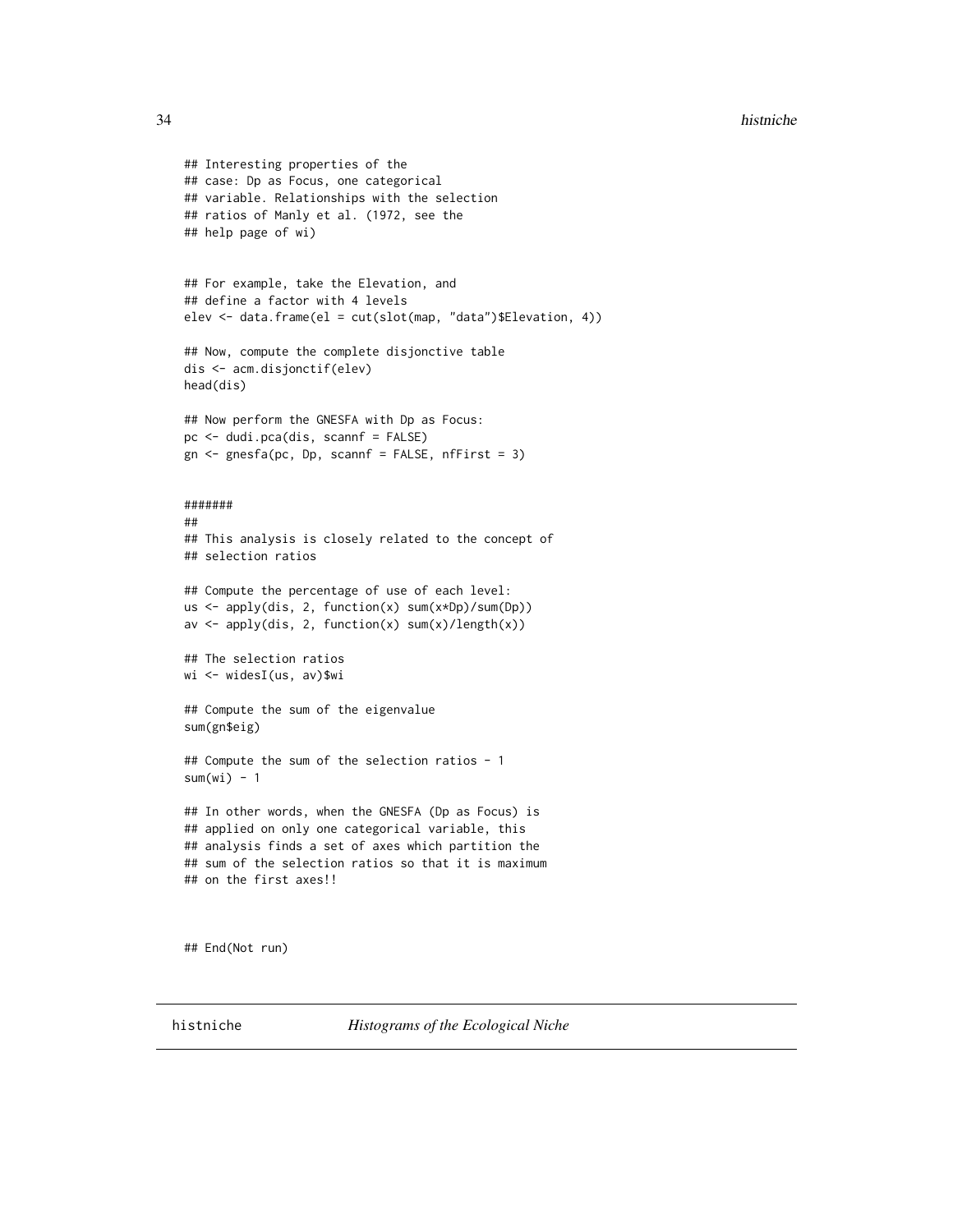#### histniche 35

## Description

histniche draws histograms of the niche-environment system: an histogram of the available resource units (environment) is drawn on the same graph as an histogram of the used resource units (i.e. the niche), for comparison.

#### Usage

```
histniche(x, pr, type = c("h", "l"), adjust = 1,Acol, Ucol, Aborder, Uborder, Alwd = 1,
         Ulwd = 1, ylim, ncla = 15, ...)
```
## Arguments

| $\times$ | a data frame giving the value of environmental variables (columns) in resource<br>units (rows, e.g. the pixels of a raster map)                                                                                                                                                   |
|----------|-----------------------------------------------------------------------------------------------------------------------------------------------------------------------------------------------------------------------------------------------------------------------------------|
| pr       | a vector of integers with the same length as $nrow(x)$ (giving for example the<br>number of detections in the pixels)                                                                                                                                                             |
| type     | what type of plot should be drawn. Possible types are:<br>* "h" for histograms,<br>* "1" for kernel density estimates (see ?density).<br>By default, type = "h" is used. If type = " $1$ " is used, the position of the mean<br>of each distribution is indicated by dotted lines |
| adjust   | if type $=$ "1", a parameter used to control the bandwidth of the density estimate<br>(see ?density)                                                                                                                                                                              |
| Acol     | color for the histograms of the available pixels                                                                                                                                                                                                                                  |
| Ucol     | color for the histograms of the used pixels                                                                                                                                                                                                                                       |
| Aborder  | if type = "h", color for the border of the histograms of the available pixels (see<br>help(hist.default))                                                                                                                                                                         |
| Uborder  | if type = "h", color for the border of the histograms of the used pixels (see<br>help(hist.default))                                                                                                                                                                              |
| Alwd     | if type $=$ "1", line width for the density estimate of the available pixels                                                                                                                                                                                                      |
| Ulwd     | if type $=$ "1", line width for the density estimate of the used pixels                                                                                                                                                                                                           |
| ylim     | the limits for the y axis                                                                                                                                                                                                                                                         |
| ncla     | The number of classes of the histogram                                                                                                                                                                                                                                            |
| $\cdots$ | further arguments passed to or from other methods                                                                                                                                                                                                                                 |

## Author(s)

Mathieu Basille <br/>basille@ase-research.org>

## Examples

## Not run:

data(puechabonsp)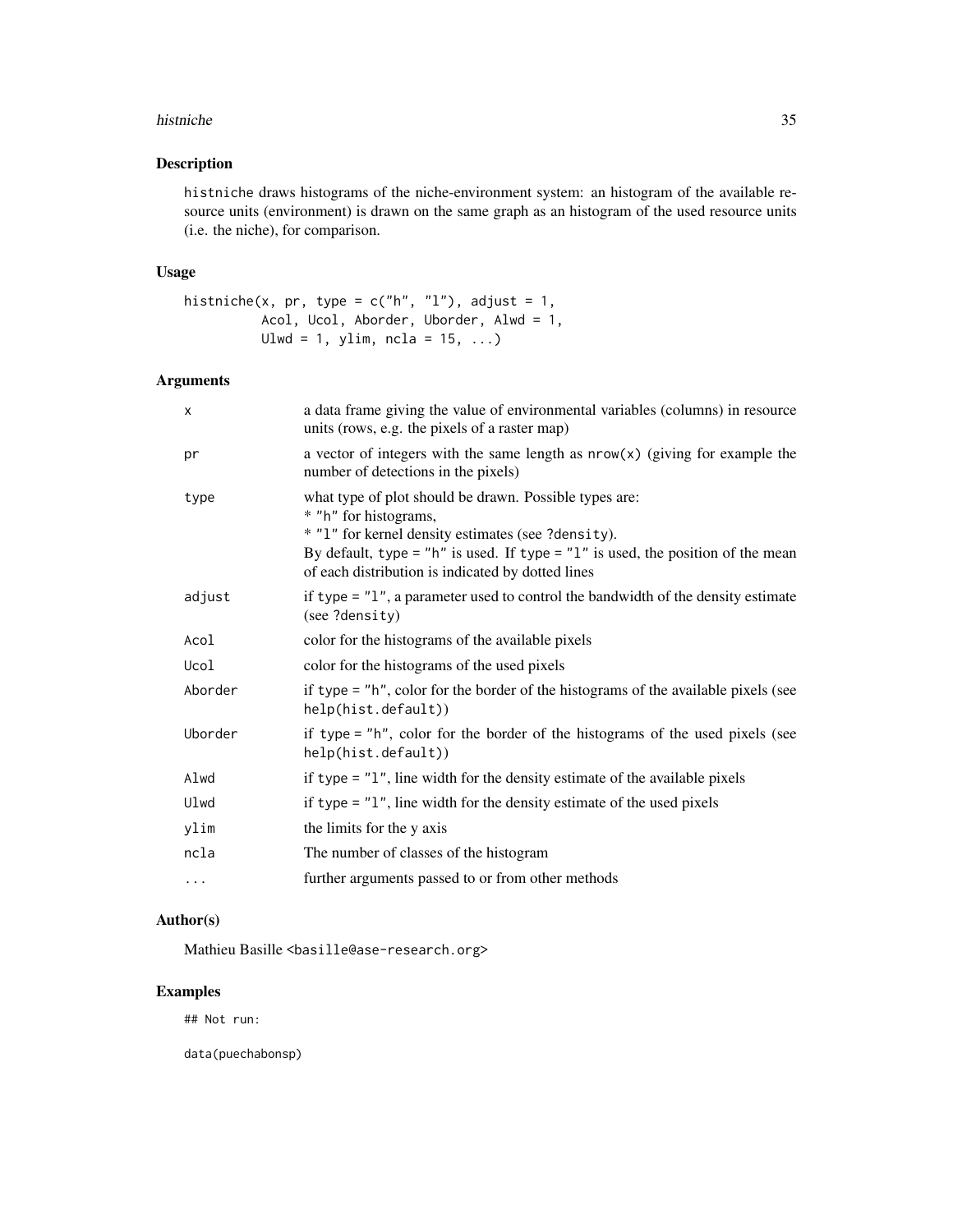```
cp <- count.points(puechabonsp$relocs, puechabonsp$map)
puechabonsp$map
histniche(slot(puechabonsp$map, "data"), slot(cp, "data")[,1])
histniche(slot(puechabonsp$map, "data"), slot(cp, "data")[,1],
          ty="l")
```
## End(Not run)

<span id="page-35-1"></span>

| kselect | K-Select Analysis: a Method to Analyse the Habitat Selection by Ani- |  |
|---------|----------------------------------------------------------------------|--|
|         | mals                                                                 |  |

## Description

Performs a multivariate analysis of ecological data (K-select analysis).

#### Usage

```
kselect(dudi, factor, weight, scannf = TRUE, nf = 2, ewa = FALSE)
## S3 method for class 'kselect'
print(x, \ldots)## S3 method for class 'kselect'
kplot(object, xax = 1, yax = 2, csub = 2, possub = c("topleft","bottomleft", "bottomright", "topright"),
              addval = TRUE, cpoint = 1, csize = 1, clegend = 2, \dots)
## S3 method for class 'kselect'
hist(x, xax = 1, mar=c(0.1,0.1,0.1,0.1),
             ncell=TRUE, csub=2,
             possub=c("bottomleft", "topleft",
                      "bottomright", "topright"),
             ncla=15, ...)
## S3 method for class 'kselect'
plot(x, xax = 1, yax = 2, ...)prepksel(sa, hr, locs)
```
## Arguments

| dudi   | an object of class dudi                                                                     |
|--------|---------------------------------------------------------------------------------------------|
| factor | a factor with the same length as $nrow(dudi$tab)$                                           |
| weight | a numeric vector of integer values giving the weight associated to the rows of<br>dudi\$tab |
| scannf | logical. Whether the eigenvalues bar plot should be displayed                               |
| nf     | if scannf = FALSE, an integer indicating the number of kept axes                            |

<span id="page-35-0"></span>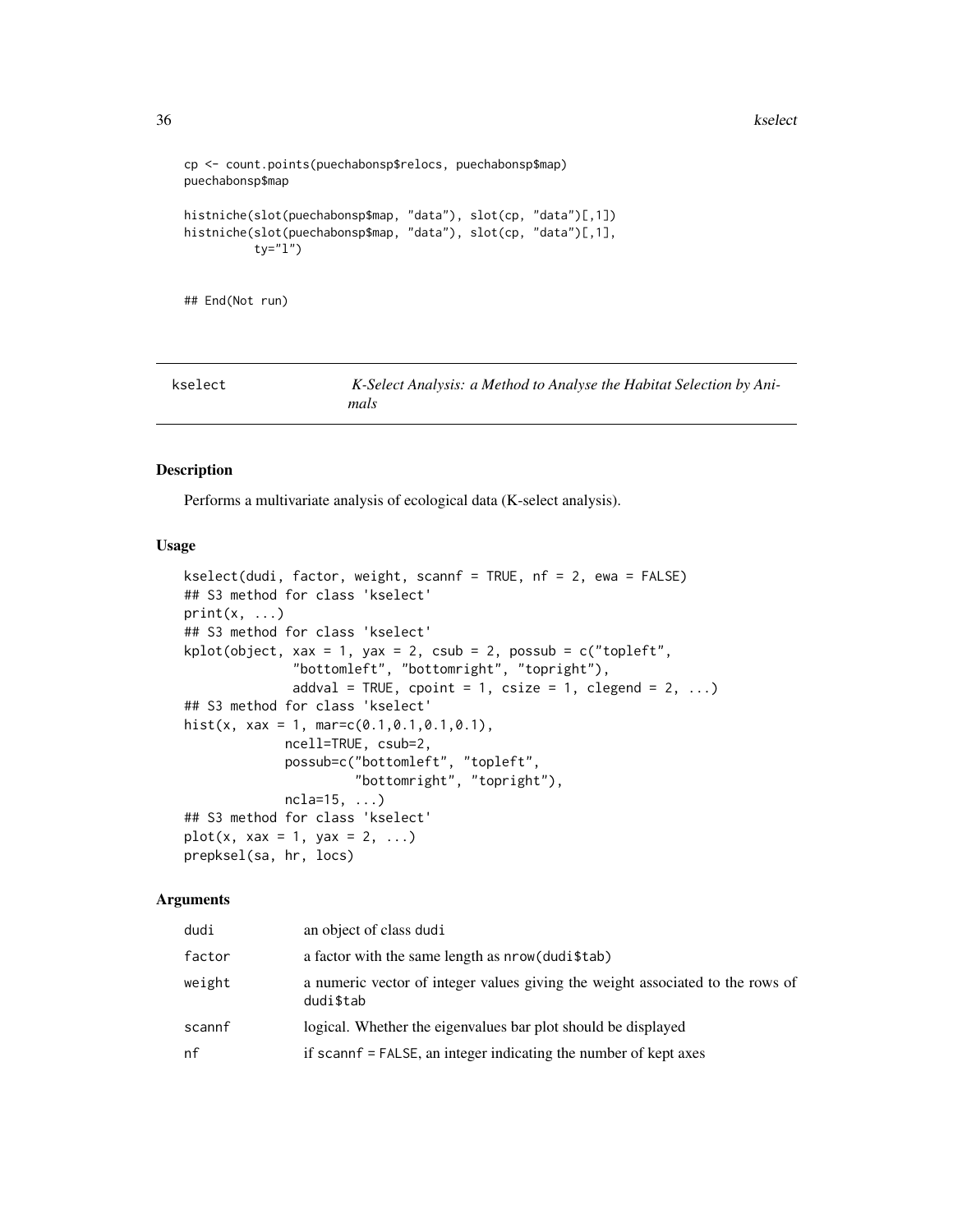#### kselect 37

| ewa       | logical. If TRUE, uniform weights are given to all animals in the analysis. If<br>FALSE, animal weights are given by the proportion of relocations of each animal<br>(i.e. an animal with 10 relocations has a weight 10 times lower than an animal<br>with 100 relocations) |
|-----------|------------------------------------------------------------------------------------------------------------------------------------------------------------------------------------------------------------------------------------------------------------------------------|
| x, object | an object of class kselect                                                                                                                                                                                                                                                   |
| xax       | the column number for the x-axis                                                                                                                                                                                                                                             |
| yax       | the column number for the y-axis                                                                                                                                                                                                                                             |
| addval    | logical. If TRUE, the frequency of the relocations per animal is displayed (see<br>examples)                                                                                                                                                                                 |
| cpoint    | the size of the points (if 0, the points where no relocations are found are not<br>displayed)                                                                                                                                                                                |
| mar       | the margin parameter (see help(par))                                                                                                                                                                                                                                         |
| ncell     | logical. If TRUE, the histogram shows the distribution of the cells of the raster<br>map where at least one relocation is found. If FALSE, the histogram shows the<br>distribution of the relocations                                                                        |
| csub      | the character size for the legend, used with par ("cex") *csub                                                                                                                                                                                                               |
| csize     | the size coefficient for the points                                                                                                                                                                                                                                          |
| clegend   | the character size for the legend used by par ("cex")*clegend                                                                                                                                                                                                                |
| possub    | a character string indicating the sub-title position ("topleft","topright","bottomleft","bottomrig                                                                                                                                                                           |
| ncla      | the number of classes of the histograms                                                                                                                                                                                                                                      |
| sa        | an object of class SpatialPixelsDataFrame containing the values of the envi-<br>ronmental variables on the study area                                                                                                                                                        |
| hr        | an object of class SpatialPixelsDataFrame with the same number of rows as<br>sa, for which the pixels contain 1 inside the home ranges of the animals (one<br>animal per column) and NA otherwise                                                                            |
| locs      | an object of class SpatialPixelsDataFrame with the same dimensions as hr,<br>containing the number of relocations of the animals (columns) in each pixel of<br>sa (rows)                                                                                                     |
| $\cdots$  | additional arguments to be passed to the generic function histniche, print or,<br>in the case of plot.kselect, s.distri                                                                                                                                                      |

## Details

The K-select analysis is intended for hindcasting studies of habitat selection by animals using radiotracking data. Each habitat variable defines one dimension in the ecological space. For each animal, the difference between the vector of average available habitat conditions and the vector of average used conditions defines the marginality vector. Its size is proportional to the importance of habitat selection, and its direction indicates which variables are selected. By performing a non-centered principal component analysis of the table containing the coordinates of the marginality vectors of each animal (row) on the habitat variables (column), the K-select analysis returns a linear combination of habitat variables for which the average marginality is greatest. It is a synthesis of variables which contributes the most to the habitat selection. As with principal component analysis, the biological significance of the factorial axes is deduced from the loading of variables.

prepksel allows to prepare the data for the kselect analysis (see examples).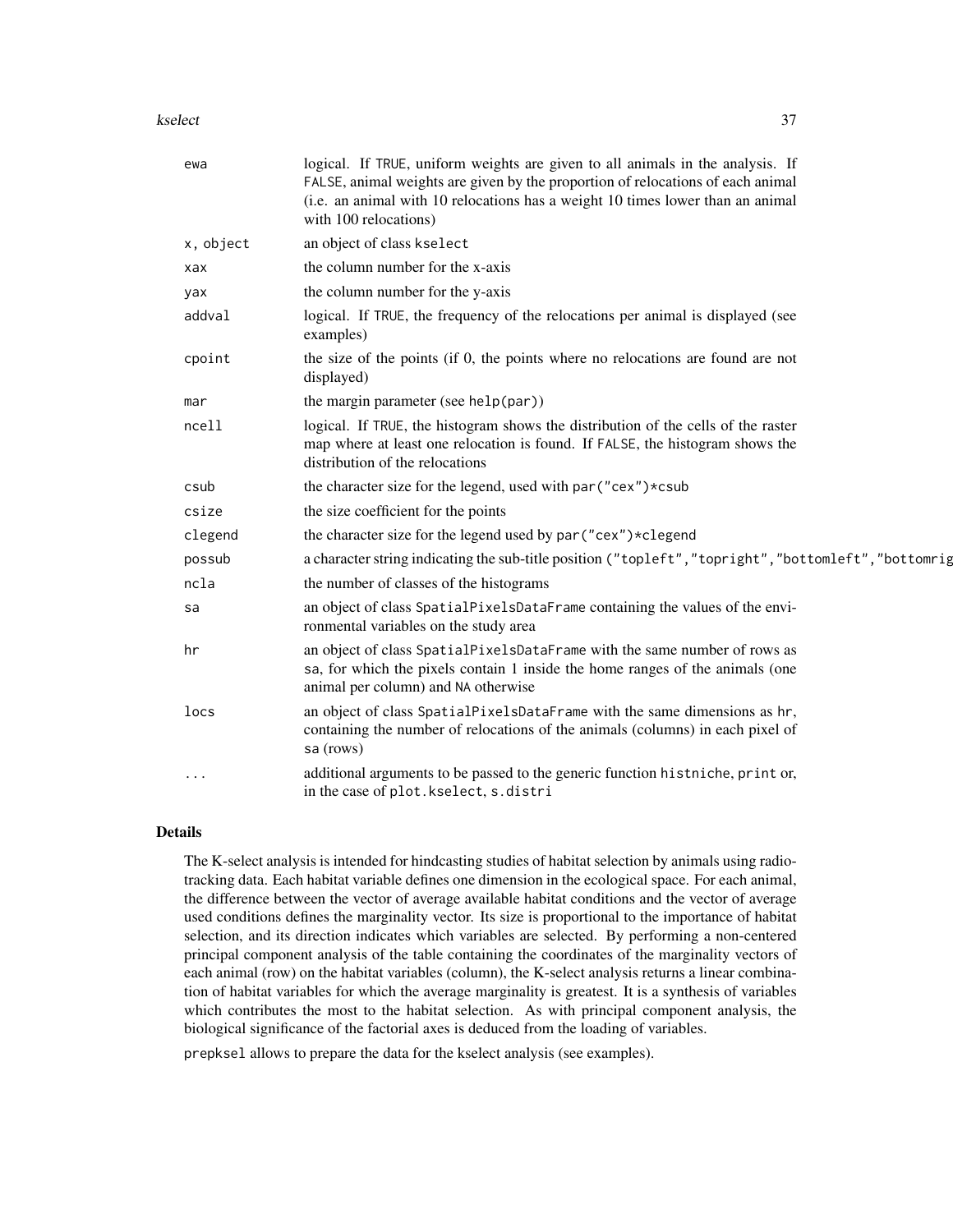<span id="page-37-0"></span>plot.kselect returns a summary of the analysis: it displays (i) a graph of the correlations between the principal axes of the PCA of the objects of class dudi passed as argument and the factorial axes of the K-select analysis; (ii) a graph giving the scores of the habitat variables on the factorial axes of the K-select analysis; (iii) the barplot of the eigenvalues of the analysis (each eigenvalue measure the mean marginality explained by the axis; (iv) the projection of the non-recentred marginality vectors on the factorial plane (the origin of the arrow indicates the average available habitat conditions, and the end of the arrow indicates the average used conditions); (v) the projection of the resource units available to each animal on the first factorial plane and (vi) the coordinates of the recentred marginality vectors (i.e. recentred so that they have a common origin) on the first factorial plane.

kplot.kselect returns one graph per animal showing the projections of the available resource units on the factorial plane, as well as their use by the animal. hist.kselect does the same thing, but on one dimension instead of two.

#### Value

kselect returns a list of the class kselect and dudi (see [dudi](#page-0-0)).

#### Author(s)

Clement Calenge <clement.calenge@ofb.gouv.fr>

#### References

Calenge, C., Dufour, A.B. and Maillard, D. (2005) K-select analysis: a new method to analyse habitat selection in radio-tracking studies. *Ecological modelling*, 186, 143–153.

#### See Also

[s.distri](#page-0-0), and [dudi](#page-0-0) for class dudi.

#### Examples

```
## Not run:
## Load the data
data(puechabonsp)
locs <- puechabonsp$relocs
map <- puechabonsp$map
## compute the home range of animals (e.g. using the minimum convex
## polygon)
pc <- mcp(locs[,"Name"])
## rasterize it
hr <- hr.rast(pc, map)
```

```
## Compute the number of relocation in each pixel of the map
cp <- count.points(locs[,"Name"], map)
```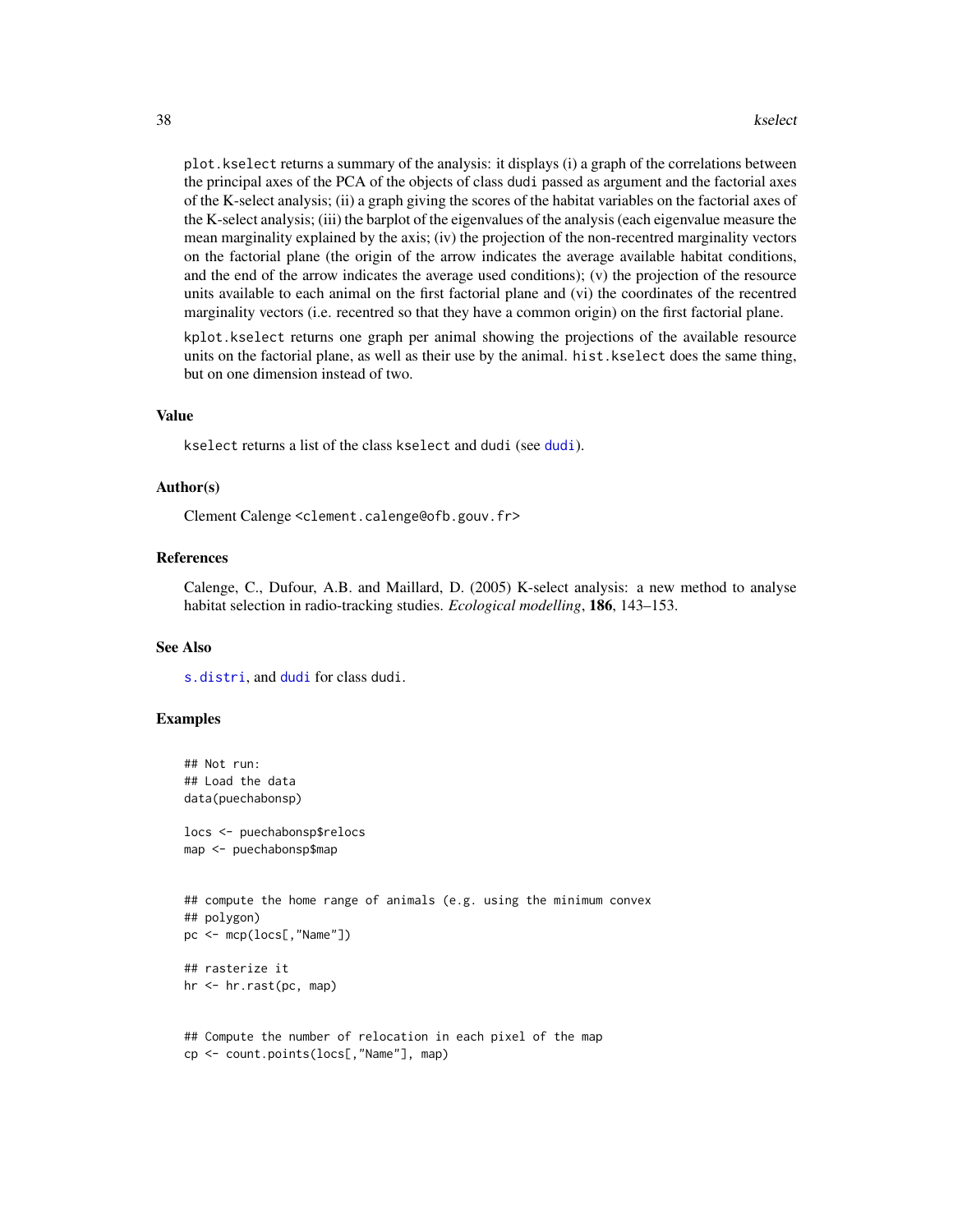#### <span id="page-38-0"></span>madifa 39

```
## prepares the data for the kselect analysis
x <- prepksel(map, hr, cp)
tab < - x$tab
## Example of analysis with two variables: the slope and the elevation.
## Have a look at the use and availability of the two variables
## for the 4 animals
tab \le tab[,((names(tab) == "Slope")|(names(tab) == "Elevation"))]
tab <- scale(tab)
tmp <- split.data.frame(tab, x$factor)
wg <- split(x$weight, x$factor)
opar <- par(mfrow = n2mfrow(nlevels(x$factor)))
for (i in names(tmp))
  s.distri(scale(tmp[[i]]), wg[[i]])
par(opar)
## We call a new graphic window
x11()
## A K-select analysis
acp \leq -dudi.pca(tab, scannf = FALSE, nf = 2)kn <- kselect(acp, x$factor, x$weight,
scannf = FALSE, nf = 2)
# use of the generic function scatter
scatter(kn)
# Displays the first factorial plane
kplot(kn)
kplot(kn, cellipse = 0, copoint = 0)kplot(kn, addval = FALSE, cstar = 0)# this factorial plane can be compared with
# the other graph to see the rotation proposed by
# the analysis
graphics.off()
# Displays the first factorial axis
hist(kn)
# Displays the second factorial axis
hist(kn, xax = 2)
# Summary of the analysis
plot(kn)
## End(Not run)
```
<span id="page-38-1"></span>madifa *The MADIFA: a Factorial Decomposition of the Mahalanobis Distances*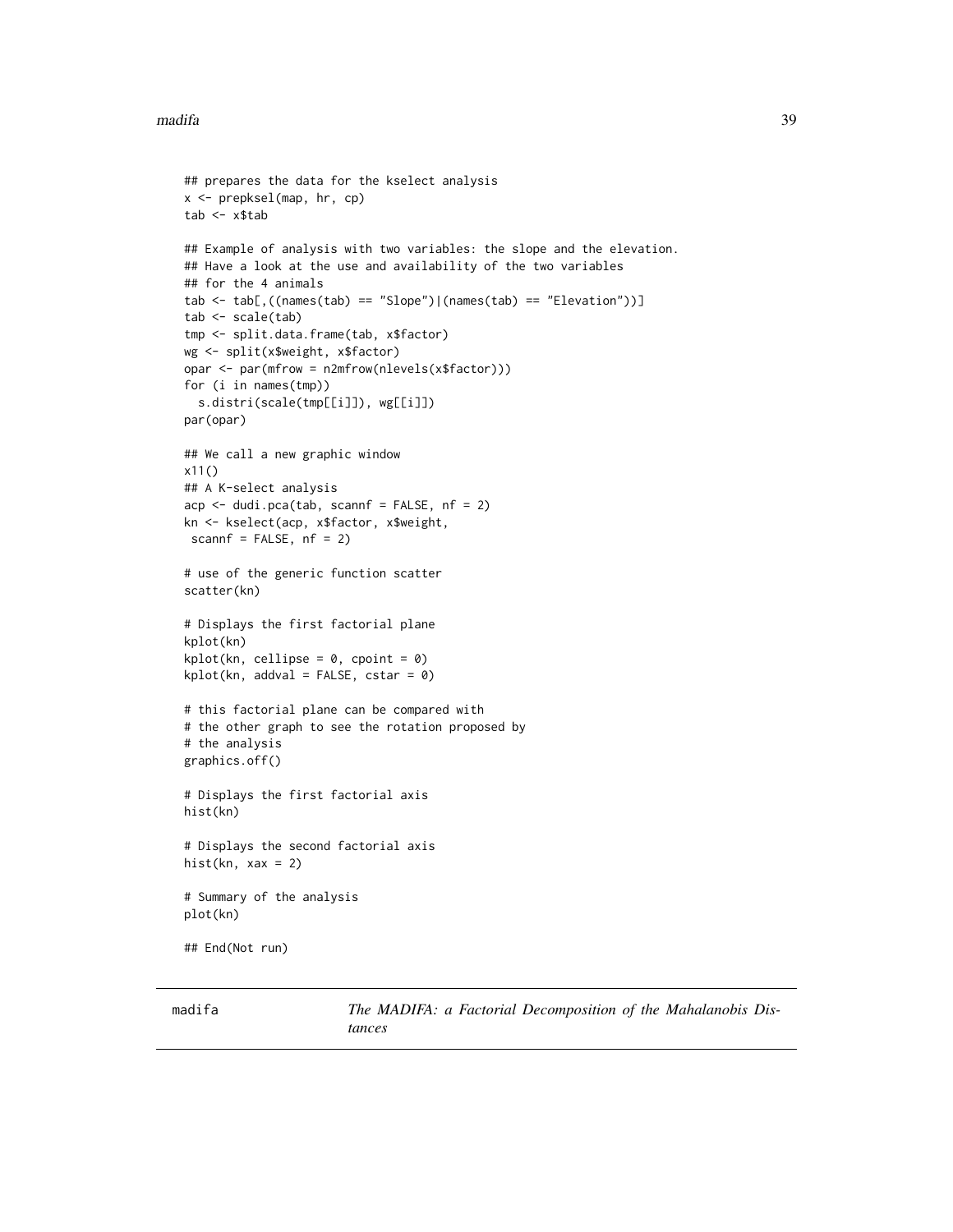#### Description

The MADIFA allows a factorial decomposition of the Mahalanobis distances. This method is presented here in the framework of niche-environment studies.

predict.madifa allows the computation of the Mahalanobis Distances based on a restricted number of factorial axes.

All other functions allow various graphical displays of the results of the MADIFA.

## Usage

```
madifa(dudi, pr, scannf = TRUE, nf = 2)
## S3 method for class 'madifa'
print(x, \ldots)## S3 method for class 'madifa'
scatter(x, xax = 1, yax = 2, pts = FALSE, percent = 95,
               clabel = 1, side = c("top", "bottom", "none"),Adensity, Udensity, Aangle, Uangle, Aborder,
               Uborder, Acol, Ucol, Alty,
               Ulty, Abg, Ubg, Ainch, Uinch, ...)
## S3 method for class 'madifa'
hist(x, scores = TRUE, type = c("h", "l"), adjust = 1, Acol,
            Ucol, Aborder, Uborder, Alwd = 1, Ulwd = 1, \dots)
## S3 method for class 'madifa'
predict(object, map, nf, ...)
s.madifa(x, xax = 1, yax = 2, cgrid = 1, clab = 1, ...)
## S3 method for class 'madifa'
plot(x, map, xax = 1, yax = 2, cont = FALSE, ...)
```
#### Arguments

| dudi      | a duality diagram, an object of class dudi                                                                         |
|-----------|--------------------------------------------------------------------------------------------------------------------|
| pr        | a vector giving the utilization weights associated to each unit                                                    |
| scannf    | logical. Whether the eigenvalues barplot should be displayed                                                       |
| nf        | an integer indicating the number of kept factorial axes                                                            |
| x, object | an object of class madifa                                                                                          |
| xax       | the column number for the x-axis                                                                                   |
| yax       | the column number for the y-axis                                                                                   |
| pts       | logical. Whether the points should be drawn. If FALSE, minimum convex poly-<br>gons are displayed                  |
| percent   | 100 minus the proportion of outliers to be excluded from the computation of the<br>minimum convex polygons         |
| clabel    | a character size for the columns                                                                                   |
| side      | if "top", the legend of the kept axis is upside, if "bottom" it is downside, if<br>"none" no legend                |
| Adensity  | the density of shading lines, in lines per inch, for the available pixels polygon.<br>See polygon for more details |

<span id="page-39-0"></span>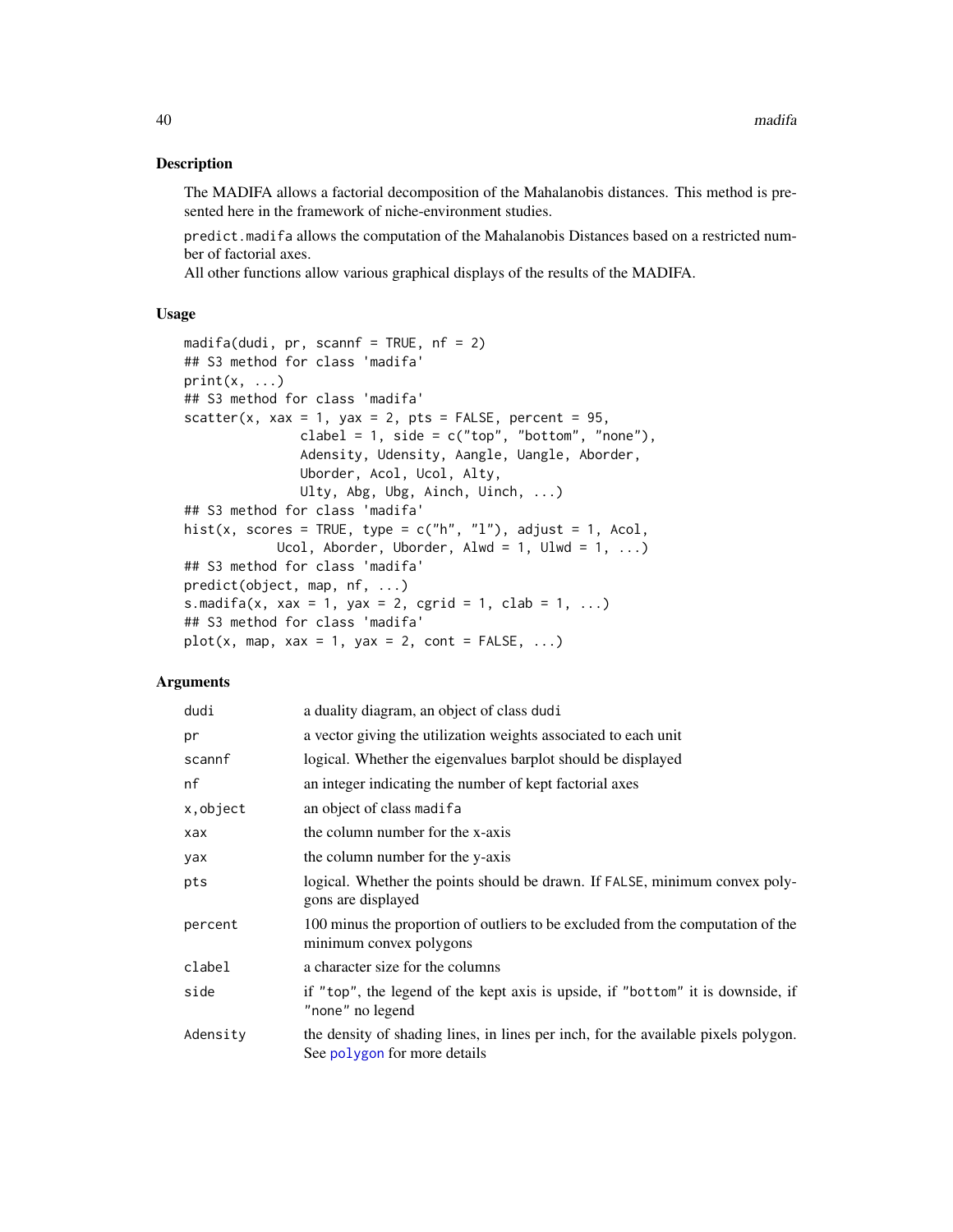#### <span id="page-40-0"></span> $m$ adifa  $41$

| Udensity | the density of shading lines, in lines per inch, for the used pixels polygon. See<br>polygon for more details                                                                                                                                                                     |
|----------|-----------------------------------------------------------------------------------------------------------------------------------------------------------------------------------------------------------------------------------------------------------------------------------|
| Aangle   | the slope of shading lines, given as an angle in degrees (counter-clockwise), for<br>the available pixels polygon                                                                                                                                                                 |
| Uangle   | the slope of shading lines, given as an angle in degrees (counter-clockwise), for<br>the used pixels polygon                                                                                                                                                                      |
| Aborder  | the color for drawing the border of the available pixels polygon (or of the bars<br>of the histogram). See polygon for more details                                                                                                                                               |
| Uborder  | the color for drawing the border of the used pixels polygon (or of the bars of the<br>histogram). See polygon for more details                                                                                                                                                    |
| Acol     | the color for filling the available pixels polygon. if pts == FALSE, the color for<br>the points corresponding to available pixels                                                                                                                                                |
| Ucol     | the color for filling the used pixels polygon. if pts == FALSE, the color for the<br>points corresponding to used pixels                                                                                                                                                          |
| Alty     | the line type for the available pixels polygon, as in par                                                                                                                                                                                                                         |
| Ulty     | the line type for the used pixels polygon, as in par                                                                                                                                                                                                                              |
| Abg      | if pts == TRUE, background color for open plot symbols of available pixels                                                                                                                                                                                                        |
| Ubg      | if pts == TRUE, background color for open plot symbols of used pixels                                                                                                                                                                                                             |
| Ainch    | if pts == TRUE, heigth in inches of the available pixels                                                                                                                                                                                                                          |
| Uinch    | if pts == TRUE, heigth in inches of the largest used pixels                                                                                                                                                                                                                       |
| scores   | logical. If TRUE, the histograms display the row scores of the MADIFA. If<br>FALSE, they display the niche on the environmental variables (in this case, this<br>is equivalent to histniche)                                                                                      |
| type     | what type of plot should be drawn. Possible types are:<br>* "h" for histograms,<br>* "1" for kernel density estimates (see ?density).<br>By default, type = "h" is used. If type = " $1$ " is used, the position of the mean<br>of each distribution is indicated by dotted lines |
| adjust   | if type $=$ "1", a parameter used to control the bandwidth of the density estimates<br>(see ?density)                                                                                                                                                                             |
| Alwd     | if type = $"1"$ , the line width of the kernel density estimates of the available<br>pixels                                                                                                                                                                                       |
| Ulwd     | if type $=$ " $1$ ", the line width of the kernel density estimates of the used pixels                                                                                                                                                                                            |
| cgrid    | a character size, parameter used with par("cex")* cgrid to indicate the mesh of<br>the grid                                                                                                                                                                                       |
| clab     | if not NULL, a character size for the labels, used with par ("cex") * clab                                                                                                                                                                                                        |
| map      | an object of class SpatialPixelsDataFrame                                                                                                                                                                                                                                         |
| cont     | logical. Whether contour lines should be added to the maps                                                                                                                                                                                                                        |
| $\cdots$ | additional arguments to be passed to the functions print, scatter, and plot                                                                                                                                                                                                       |
|          |                                                                                                                                                                                                                                                                                   |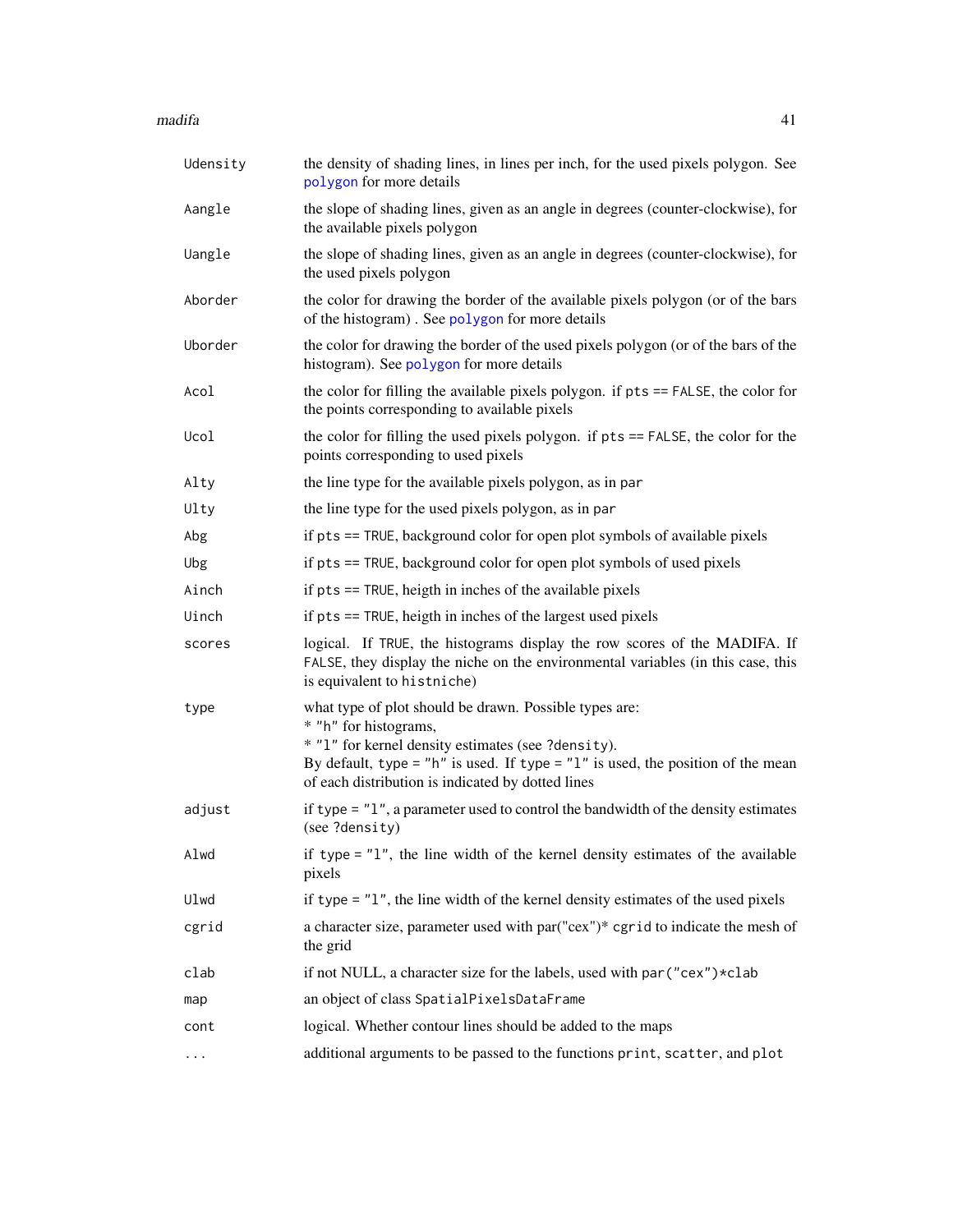#### Details

The Mahalanobis distances are often used in the context of niche-environment studies (Clark et al. 1993, see the function mahasuhab). Each environmental variable defines a dimension in a multidimensionnal space, namely the ecological space. The Mahalanobis distance between any resource unit in this space (e.g. the point defined by the values of environmental variables in a pixel of a raster map) and the centroid of the niche (the distribution of used resource units) can be used to give a value of eccentricity to this point.

For a given distribution of available resource units, for which a measure of Mahalanobis distances is desired, the MADIFA (MAhalanobis DIstances Factor Analysis) partitions the ecological space into a set of axes, so that the first axes maximises the average proportion of their squared Mahalanobis distances. Note that the sum of the squared scores of any resource unit on all the axes of the analysis is equal to the squared Mahalanobis distances for this resource unit. Thus, the MADIFA partitions the Mahalanobis distances into several axes of biological meaning (see examples). predict.madifa allows to compute approximate Mahalanobis distances from the axes of the MADIFA.

plot.madifa returns a graphical summary of the analysis: it returns graphs of (i) the eigenvalues of the analysis (each eigenvalue measures the average Mahalanobis distance explained by each factorial axis); (ii) the scores of the habitat variables (i.e. the coefficients associated to each environmental variable in the linear combination defining the axes) - note that as the ecological space is distorted to "sphericize" the niche, the factorial axes are no longer orthogonals, and the scores of the variables are distributed within an ellipsoid instead of an hypersphere of radius equal to one in classical PCA. The limits of this ellipsoid is displayed on this graph, to see the amount of distortion done by the analysis (further research needs yet to be done on this graph); (iii) The projection of the available and used points on the factorial plane of the MADIFA; (iv) The map of the Mahalanobis distances computed from the original environmental variables; (v) the map of the approximated Mahalanobis distances computed from the two axes displayed in this plot; the correlations between the original environmental variables and the factorial axes; (v) the map of the first factorial axis and (vi) the map of the second factorial axis.

hist.madifa returns a graph of the niche and the available resource units on the factorial axes of the analysis.

#### Value

madifa returns a list of class madifa containing the following components:

| call         | original call.                                                                 |
|--------------|--------------------------------------------------------------------------------|
| tab          | a data frame with n rows and p columns.                                        |
| pr           | a vector of length n containing the number of points in each pixel of the map. |
| nf           | the number of kept factorial axes.                                             |
| eig          | a vector with all the eigenvalues of the analysis.                             |
| lw           | row weights, a vector with a components.                                       |
| <sup>1</sup> | row coordinates, data frame with n rows and nf columns.                        |
| 11           | row normed coordinates, data frame with n rows and nf columns.                 |
| <b>CW</b>    | column weights, a vector with p components.                                    |
| <b>CO</b>    | column coordinates, data frame with p rows and nf columns.                     |
|              |                                                                                |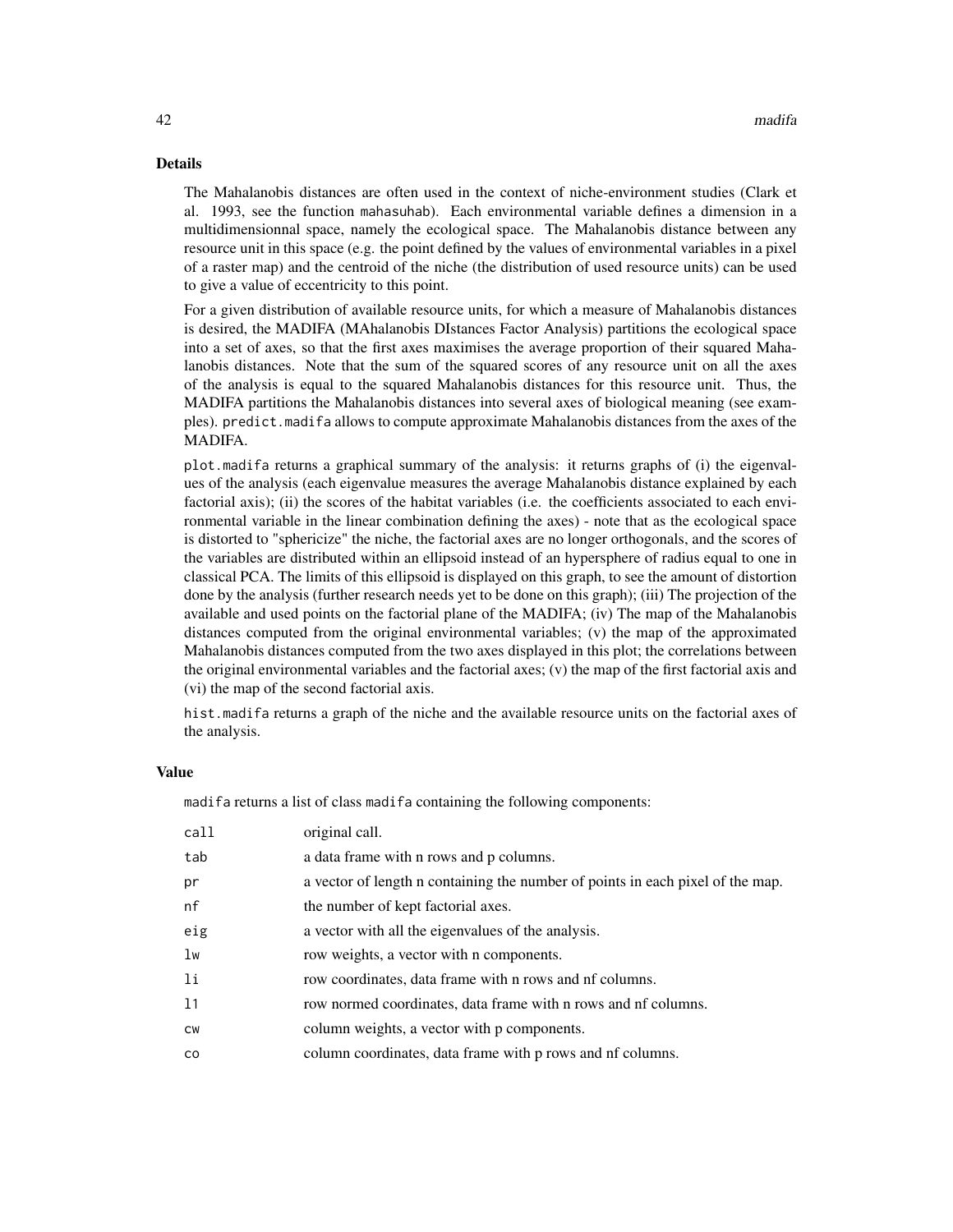#### <span id="page-42-0"></span>madifa 43

predict.madifa returns a matrix of class SpatialPixelsDataFrame.

## Author(s)

Clement Calenge <clement.calenge@ofb.gouv.fr>

## References

Clark, J.D., Dunn, J.E. and Smith, K.G. (1993) A multivariate model of female black bear habitat use for a geographic information system. *Journal of Wildlife Management*, 57, 519–526.

Calenge, C., Darmon, G., Basille, M., Loison, A. and Jullien J.M. (2008) The factorial decomposition of the Mahalanobis distances in habitat selection studies. *Ecology*, 89, 555–566.

## See Also

[mahasuhab](#page-44-1) for a detailed description of the Mahalanobis distances, [enfa](#page-18-1) and [gnesfa](#page-27-1) for closely related methods.

## Examples

## Not run:

data(bauges)

map <- bauges\$map locs <- bauges\$loc

```
## We prepare the data for the MADIFA
tab <- slot(map, "data")
pr <- slot(count.points(locs, map), "data")[,1]
```

```
## We then perform the PCA before the MADIFA
pc <- dudi.pca(tab, scannf = FALSE)
(mad <- madifa(pc, pr, nf=7,
               scannf = FALSE()
```

```
#########################################
## ##
## Graphical exploration of the MADIFA ##
## ##
#########################################
```
hist(mad)

plot(mad, map)

## this plot represents: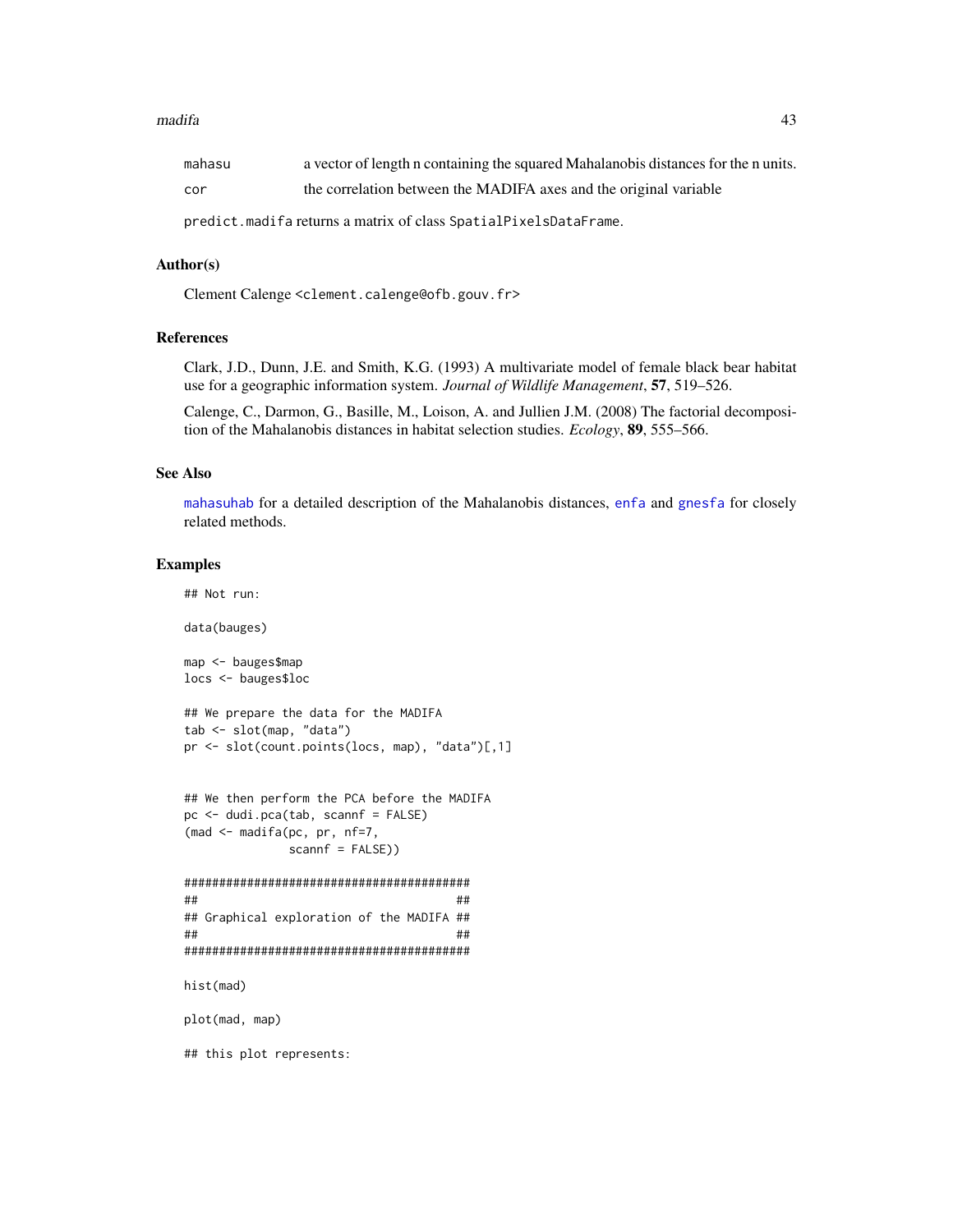```
44 madifa
```

```
## - the eigenvalues diagram
## - the scores of the columns on the axes
## - a graph of the niche in the available space
## - a map of the Mahalanobis distances computed
## using all environmental variables
## - a map of the Mahalanobis distances computed
## using the two factorial axes used in the
## previous graphs
## - the correlation between habitat variables
## and factorial axes
## - the geographical maps of the two
## factorial axes
## predict with just the first axis
pred <- predict(mad, map, nf=1)
image(pred)
#########################################
## ##
## Mathematical properties of MADIFA ##
## ##
#########################################
## mad$li is equal to mad$l1, up to a constant (mad$l1 is normed)
plot(mad$li[,1],mad$l1[,1])
## This constant is the square root of the corresponding eigenvalue:
## the variance of mad$l1 is equal to the eigenvalue
apply(mad$l1,2,function(x) sum(x^2))/nrow(mad$li)
## the variance of mad$l1 weighted by pr is equal to 1
apply(mad$l1,2,function(x) sum(mad$pr*x^2)/sum(mad$pr))
## Therefore, the eigenvalues are equal to the average of Mahalanobis
## distance for the available resource units on each axis
mean(mahalanobis(matrix(mad$l1[,1], ncol=1), 0, 1))
mad$eig[1]
## Computation of the Mahalanobis distances
ma1 <- mahasuhab(map, locs)
## The sum of squared scores for a given Resource unit is equal to the
## Mahalanobis distances
ma2 \leq apply(mad$11,1, function(x) sum(x^2))plot(ma2, slot(ma1, "data")[,1])
```

```
## End(Not run)
```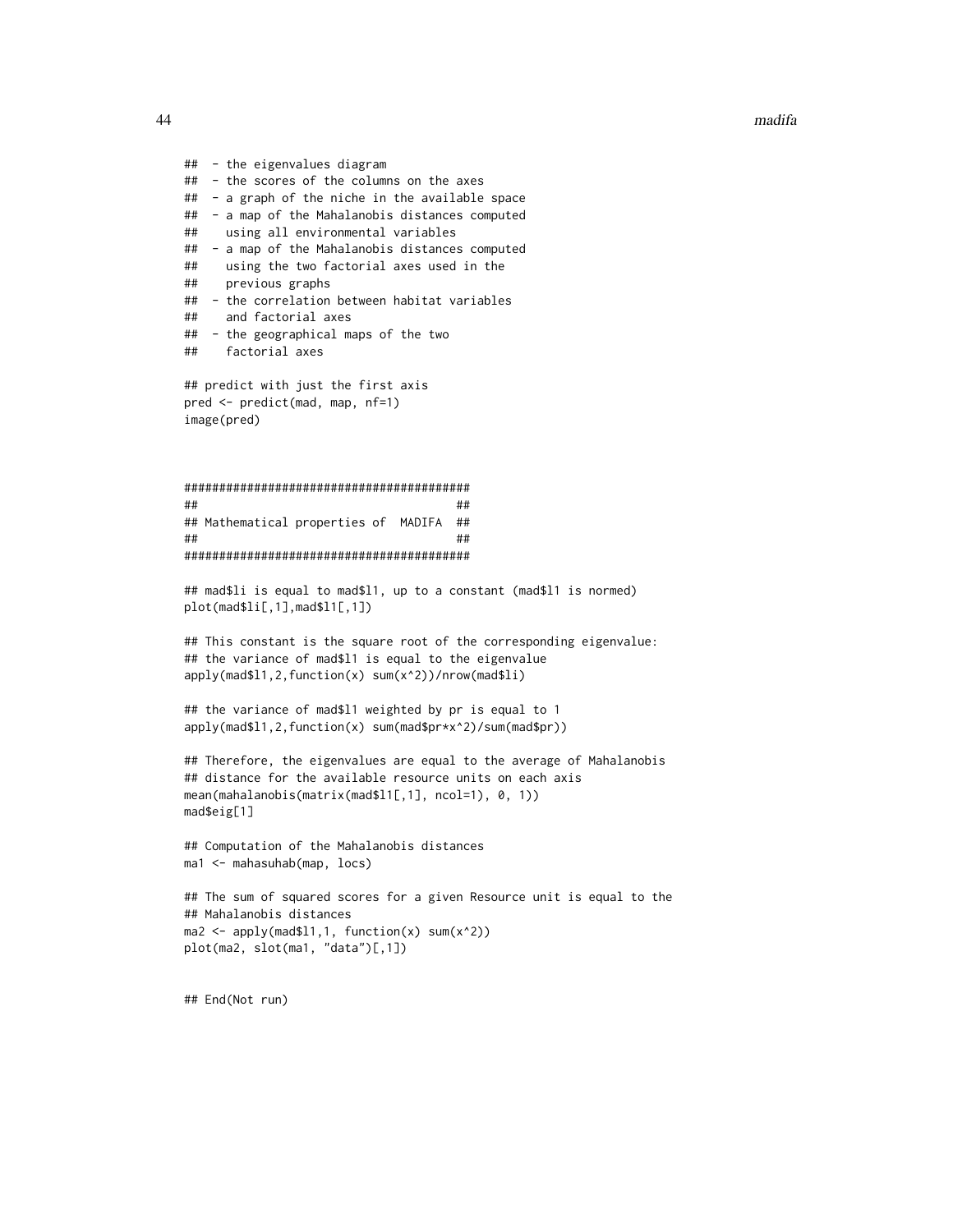<span id="page-44-1"></span><span id="page-44-0"></span>

#### Description

This function computes the habitat suitability map of an area for a species, given a set of locations of the species occurences (Clark et al. 1993). This function is to be used in habitat selection studies, when animals are not identified.

#### Usage

```
mahasuhab(x, pts, type = c("distance", "probability"))
```
#### Arguments

|      | a raster map of class SpatialPixelsDataFrame                                                                     |
|------|------------------------------------------------------------------------------------------------------------------|
| pts  | a data frame with two columns, giving the coordinates of the species locations                                   |
| type | a character string. Whether the raw "distance" should be returned, or rather<br>the "probability" (see details). |

#### Details

Let assume that a set of locations of the species on an area is available (gathered on transects, or during the monitoring of the population, etc.). If we assume that the probability of detecting an individual is independent from the habitat variables, then we can consider that the habitat found at these sites reflects the habitat use by the animals.

The Mahalanobis distances method has become more and more popular during the past few years to derive habitat suitability maps. The niche of a species is defined as the probability density function of presence of a species in the multidimensionnal space defined by the habitat variables. If this function can be assumed to be multivariate normal, then the mean vector of this distribution corresponds to the optimum for the species.

The function mahasuhab first computes this mean vector as well as the variance-covariance matrix of the niche density function, based on the value of habitat variables in the sample of locations. Then, the \*squared\* Mahalanobis distance from this optimum is computed for each pixel of the map. Thus, the smaller this squared distance is for a given pixel, and the better is the habitat in this pixel.

Assuming multivariate normality, squared Mahalanobis distances are approximately distributed as Chi-square with n-1 degrees of freedom, where n equals the number of habitat characteristics. If the argument type = "probability", maps of these p-values are returned by the function. As such these are the probabilities of a larger squared Mahalanobis distance than that observed when x is sampled from the niche.

#### Value

Returns a raster map of class SpatialPixelsDataFrame.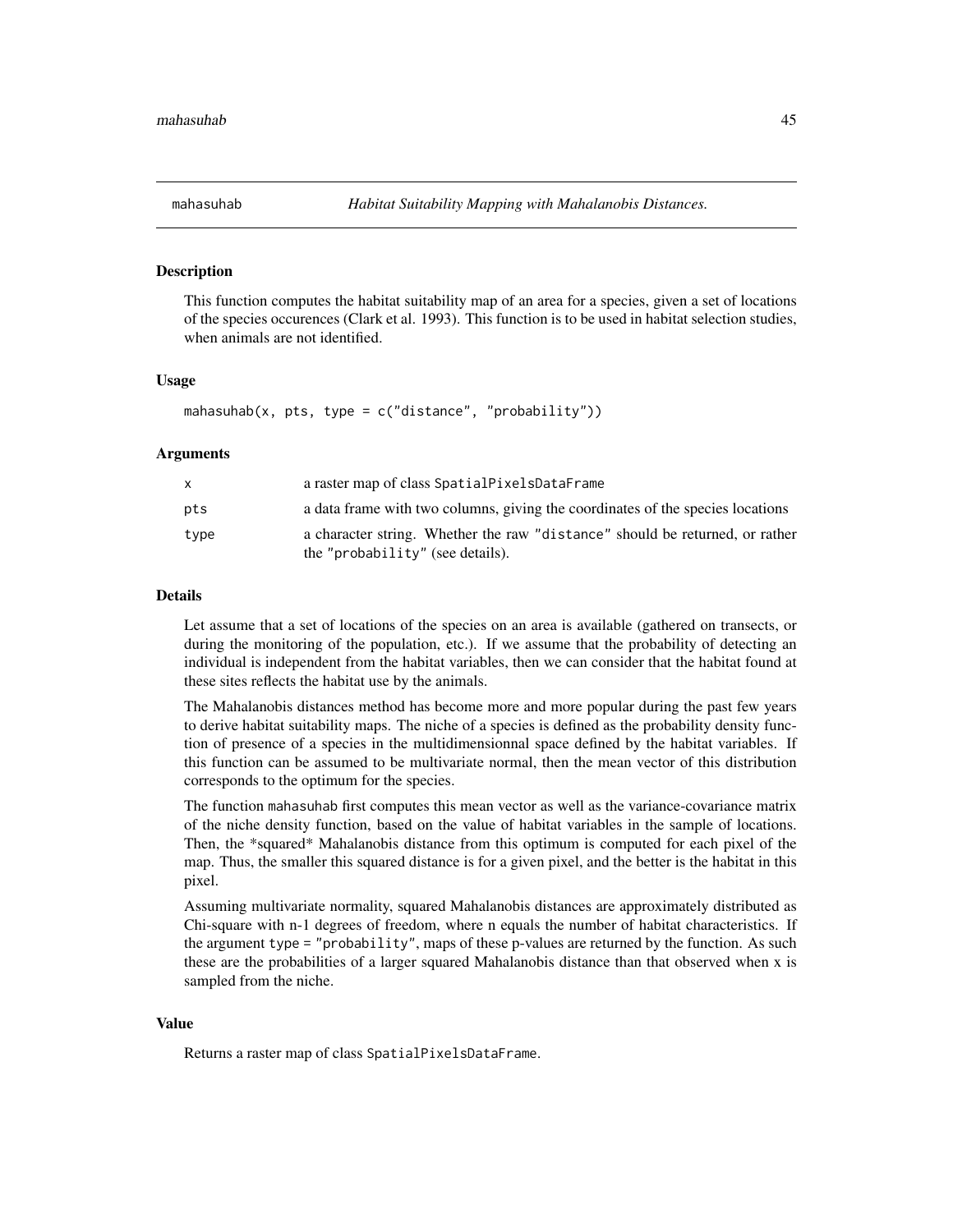The computation of the squared Mahalanobis distances inverts the variance-covariance matrix of the niche density function (see ?mahalanobis). It is therefore important that the habitat variables considered are not too correlated among each other. When the habitat variables are too correlated, the variance-covariance matrix is singular and cannot be inverted.

Note also that it is recommended to scale the variables before the computation, so that they all have the same variance, and therefore the same weight in the analysis (see examples below).

#### Author(s)

Clement Calenge <clement.calenge@ofb.gouv.fr>

#### **References**

Clark, J.D., Dunn, J.E. and Smith, K.G. (1993) A multivariate model of female black bear habitat use for a geographic information system. *Journal of Wildlife Management*, 57, 519–526.

#### See Also

[madifa](#page-38-1) and [dunnfa](#page-12-1) for factor analyses of the Mahalanobis distances, [domain](#page-10-1) for another method of habitat suitability mapping, [mahalanobis](#page-0-0) for information on the computation of Mahalanobis distances.

#### Examples

```
## loads the data
data(lynxjura)
ma <- lynxjura$map
lo <- lynxjura$locs[,1:2]
## We first scale the maps
slot(ma, "data") <- dudi.pca(slot(ma, "data"), scannf=FALSE)$tab
## habitat suitability mapping
hsm <- mahasuhab(ma, lo, type = "probability")
image(hsm)
title(main = "Habitat suitability map for the Lynx")
points(lo, pch = 3)
```
niche.test *Monte-Carlo Test on Parameters of the Ecological Niche*

#### **Description**

niche.test tests for the significance of two parameters of the ecological niche of a species (marginality and tolerance), using Monte-Carlo methods. This is a bivariate test.

<span id="page-45-0"></span>

### **Note**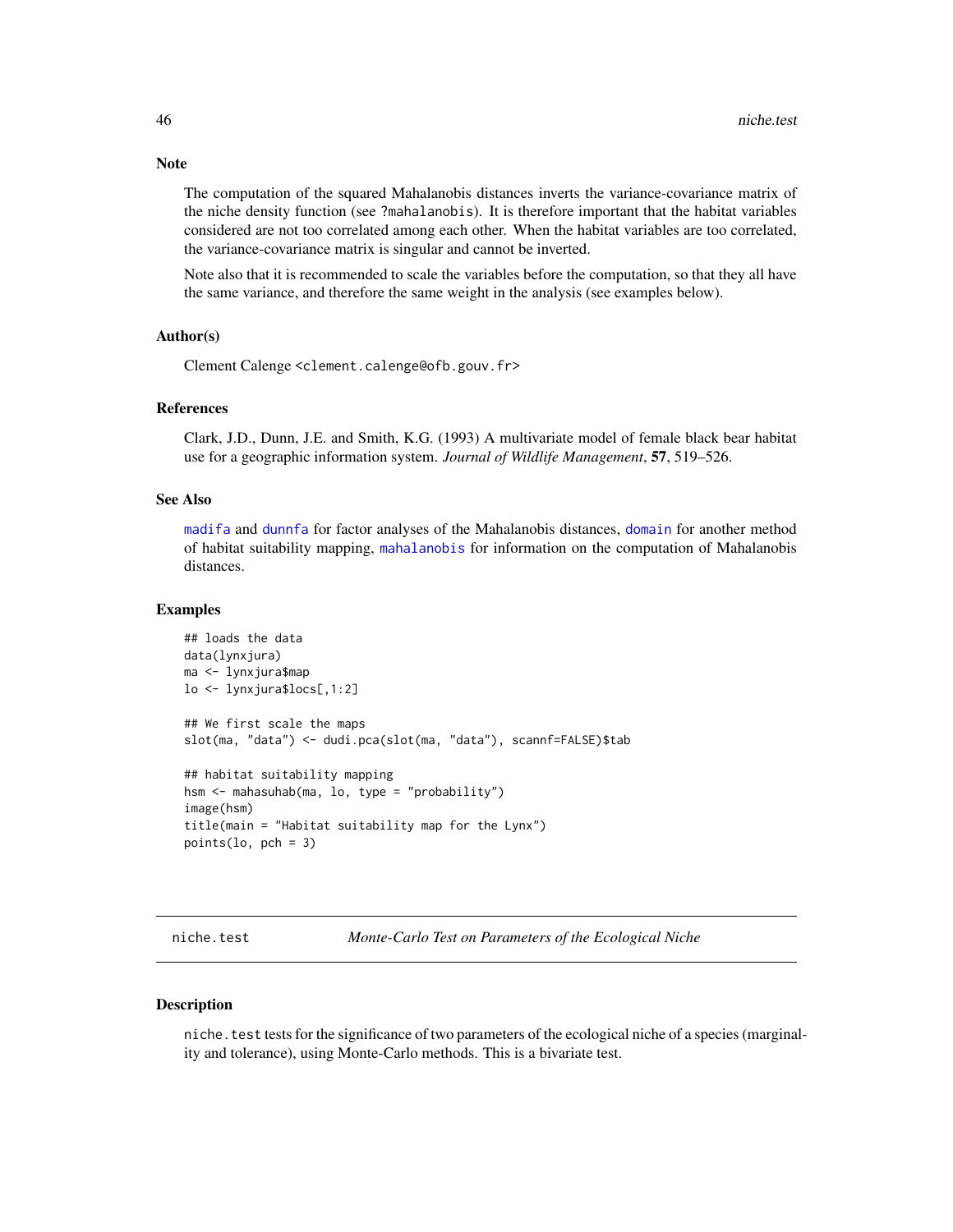#### <span id="page-46-0"></span>niche.test 47

#### Usage

niche.test(x, pts, nrep = 999, o.include = TRUE,  $\ldots$ )

## Arguments

| X.        | a raster map of class SpatialPixelsDataFrame                              |
|-----------|---------------------------------------------------------------------------|
| pts       | an object inheriting the class Spatial Points                             |
| nrep      | the number of permutations                                                |
| o.include | logical, passed to biv. test. If TRUE, the origin is included in the plot |
| $\ddots$  | further arguments passed to biv. test                                     |

## Details

niche.test tests the significance of two parameters describing the ecological niche: the marginality (squared length of the vector linking the average available habitat conditions to the average used habitat conditions in the ecological space defined by the habitat variables), and the tolerance (inertia of the niche in the ecological space, i.e. the sum over all variables of the variance of used pixels).

At each step of the randomisation procedure, the test randomly allocates the n points in the pixels of the map. The marginality and the tolerance are then recomputed on this randomised data set.

Actual values are compared to random values with the help of the function biv. test.

#### Value

Returns a list containing the following components:

| dfxv | a data frame with the randomized values of marginality (first column) and toler-<br>ance (second column). |
|------|-----------------------------------------------------------------------------------------------------------|
| obs  | the actual value of marginality and tolerance.                                                            |

#### Warning

biv. test uses the function kde2d of the package MASS.

## Author(s)

Mathieu Basille <br/>basille@ase-research.org> Clement Calenge <clement.calenge@ofb.gouv.fr>

## See Also

[biv.test](#page-2-1) for more details on bivariate tests. [histniche](#page-33-1) for the histograms of the variables of the niche.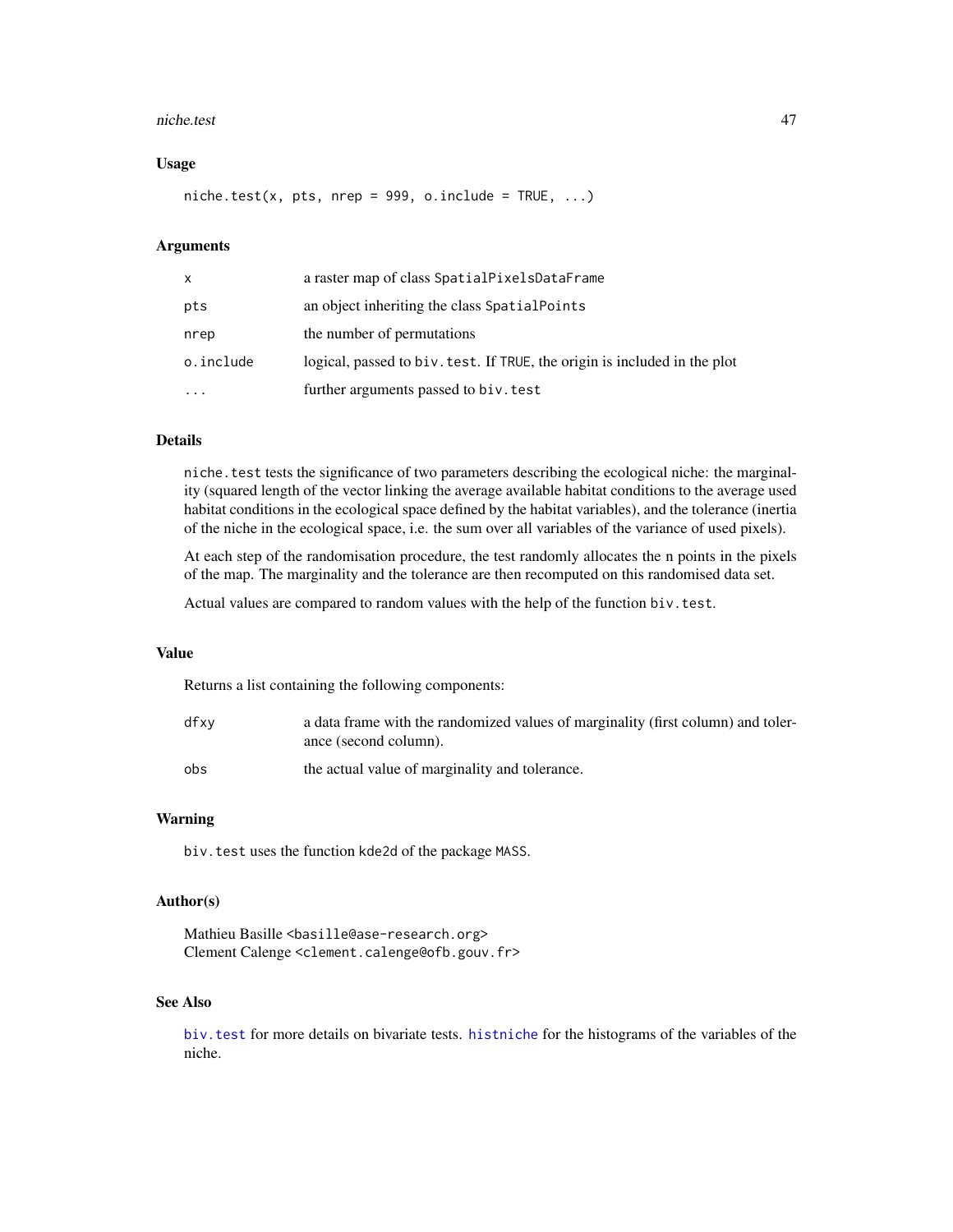#### 48 pheasant

#### Examples

```
## Not run:
data(chamois)
niche <- niche.test(chamois$map,
                    chamois$locs,
                     side = "bottom")
names(niche)
## End(Not run)
```
#### pheasant *Radio-Tracking of Pheasants*

## Description

This data set describes the use and availability of 5 habitat types for 13 pheasants monitored using radio-tracking.

#### Usage

data(pheasant)

#### Format

This list has three components:

- studyarea a data frame giving the proportion of each habitat type (columns) on the study area. These habitat types are Scrub, Broadleaf, Coniferous, Grassland and Crop. These proportions are repeated by rows, for all animals (rows)
- mcp a data frame giving the proportion of each habitat type (columns) in the home range of each animal (rows)
- locs a data frame giving the proportion of relocations of each animal (rows) reported in 3 of the 5 habitat types (columns). Indeed, Coniferous and Crops were not used by most of the animals.

## Source

Aebischer, N. J., Robertson, P. A. and Kenward, R. E. (1993) Compositional analysis of habitat use from animal radiotracking data. *Ecology*, 74, 1313–1325.

<span id="page-47-0"></span>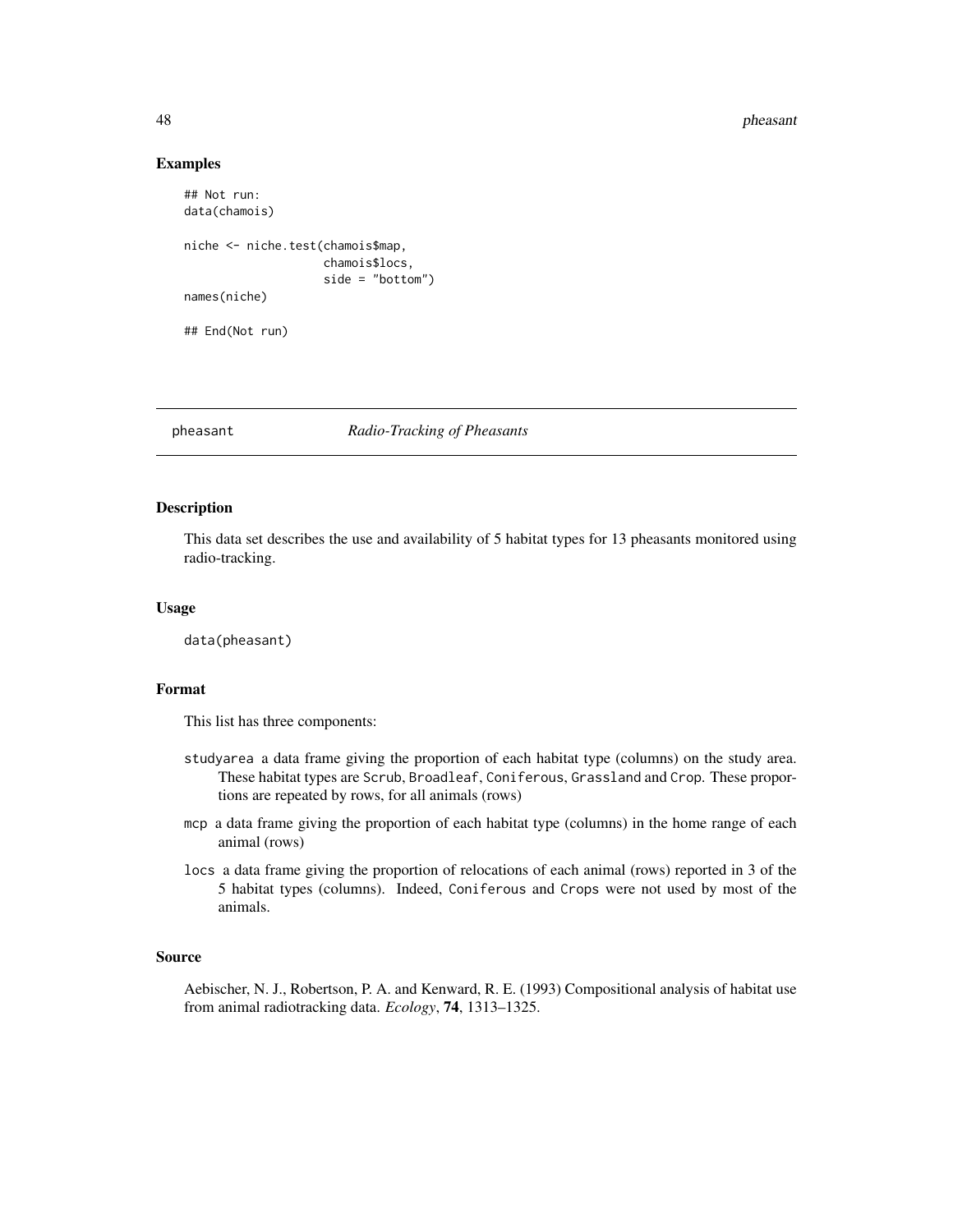<span id="page-48-0"></span>

#### Description

predict.enfa computes habitat suitability maps using the Ecological-Niche Factor Analysis and the Mahalanobis distances method.

#### Usage

```
## S3 method for class 'enfa'
predict(object, map, nf, ...)
```
#### Arguments

| object    | an object of class enfa                                                                                        |
|-----------|----------------------------------------------------------------------------------------------------------------|
| map       | an object of class SpatialPixelsDataFrame.                                                                     |
| nf        | the number of axes of specialization kept for the predictions. By default, all axes<br>kept in object are used |
| $\ddotsc$ | further arguments passed to or from other methods                                                              |

## Details

The predictions are based on the position of the niche defined by the ENFA within the multidimensional space of environmental variables. The ENFA produces row coordinates for each pixel, which are used with the function mahalanobis. For each pixel, this function computes the Mahalanobis distances from the barycentre of the niche.

Actually, the function predict.enfa is identical to the function mahasuhab, except that the habitat suitability map is computed using the axes of the ENFA, instead of the raw data.

Note that the MADIFA allows a more consistent factorial decomposition of the Mahalanobis distances.

## Value

Returns a raster map of class SpatialPixelsDataFrame.

#### Author(s)

Mathieu Basille <br/>basille@ase-research.org>

## References

Clark, J.D., Dunn, J.E. and Smith, K.G. (1993) A multivariate model of female black bear habitat use for a geographic information system. *Journal of Wildlife Management*, 57, 519–526.

Hirzel, A.H., Hausser, J., Chessel, D. & Perrin, N. (2002) Ecological-niche factor analysis: How to compute habitat-suitability maps without absence data? *Ecology*, 83, 2027–2036.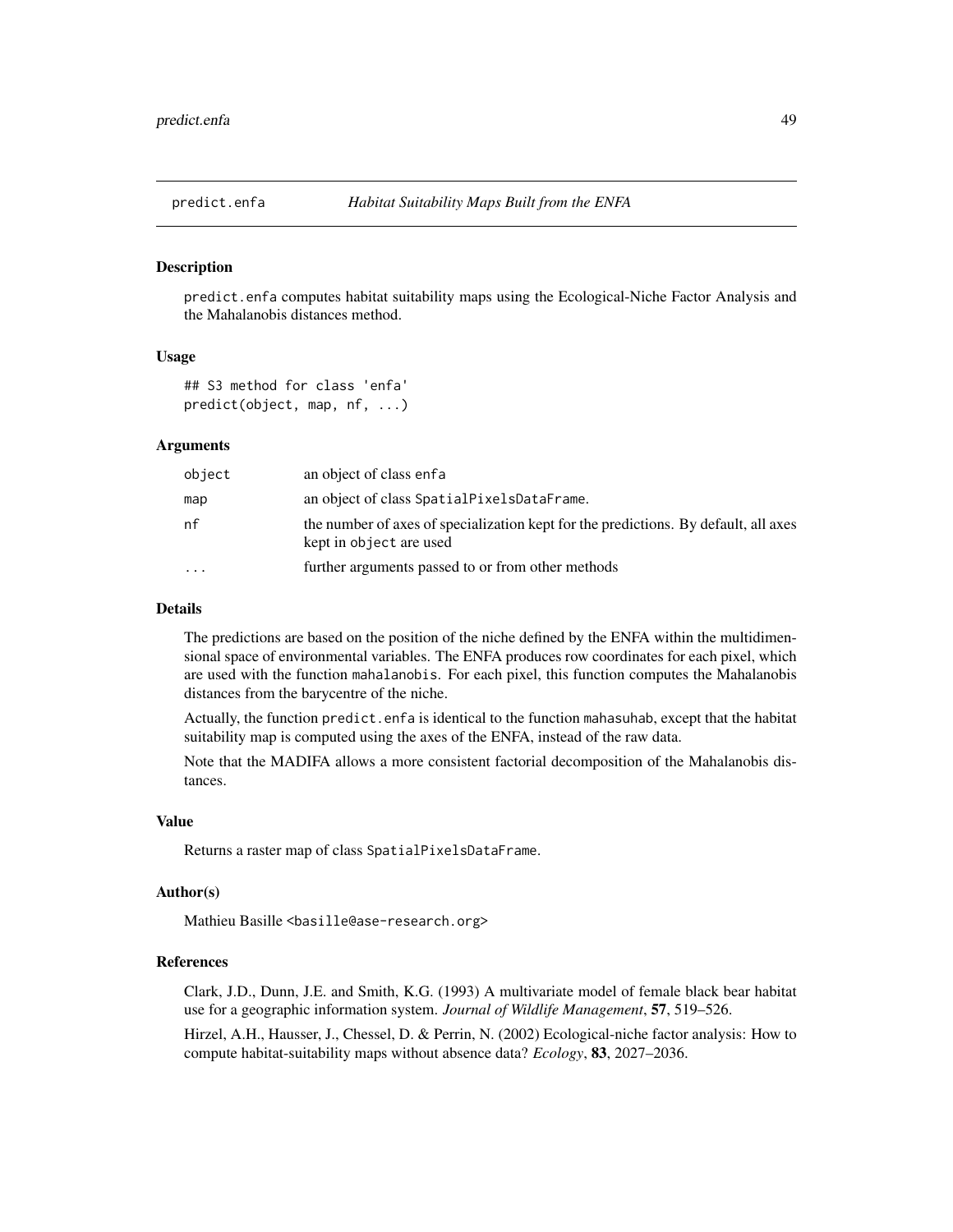### See Also

[mahalanobis](#page-0-0) for information on the computation of Mahalanobis distances. [mahasuhab](#page-44-1) for more details on the computation of habitat suitability maps using the Mahalanobis distances. [madifa](#page-38-1) for a more consistent factorial decomposition of the Mahalanobis distances

#### Examples

```
## Not run:
data(lynxjura)
map <- lynxjura$map
## We keep only "wild" indices.
locs <- lynxjura$locs
locs <- locs[slot(locs, "data")[,2]!="D",]
pr <- slot(count.points(locs, map), "data")[,1]
(enfa1 <- enfa(dudi.pca(slot(map, "data"), scannf=FALSE),
               pr, scannf = FALSE))
## Compute the prediction
pred <- predict(enfa1, map)
image(pred)
contour(pred, col="green", add=TRUE)
points(locs, pch = 3)
## End(Not run)
```
puech *Radio-Tracking Data of Wild Boar (2)*

#### Description

This data set stores the results of the monitoring of 6 wild boar at Puechabon (Mediterranean habitat, South of France). These data have been collected by Daniel Maillard (Office national de la chasse et de la faune sauvage).

#### Usage

data(puech)

## **Details**

The list puech has two components:

puech\$relocations is an object of class SpatialPixelsDataFrame containing the relocations of the wild boar resting sites in summer. It contains the coordinates of the relocations and the name of the corresponding wild boar.

<span id="page-49-0"></span>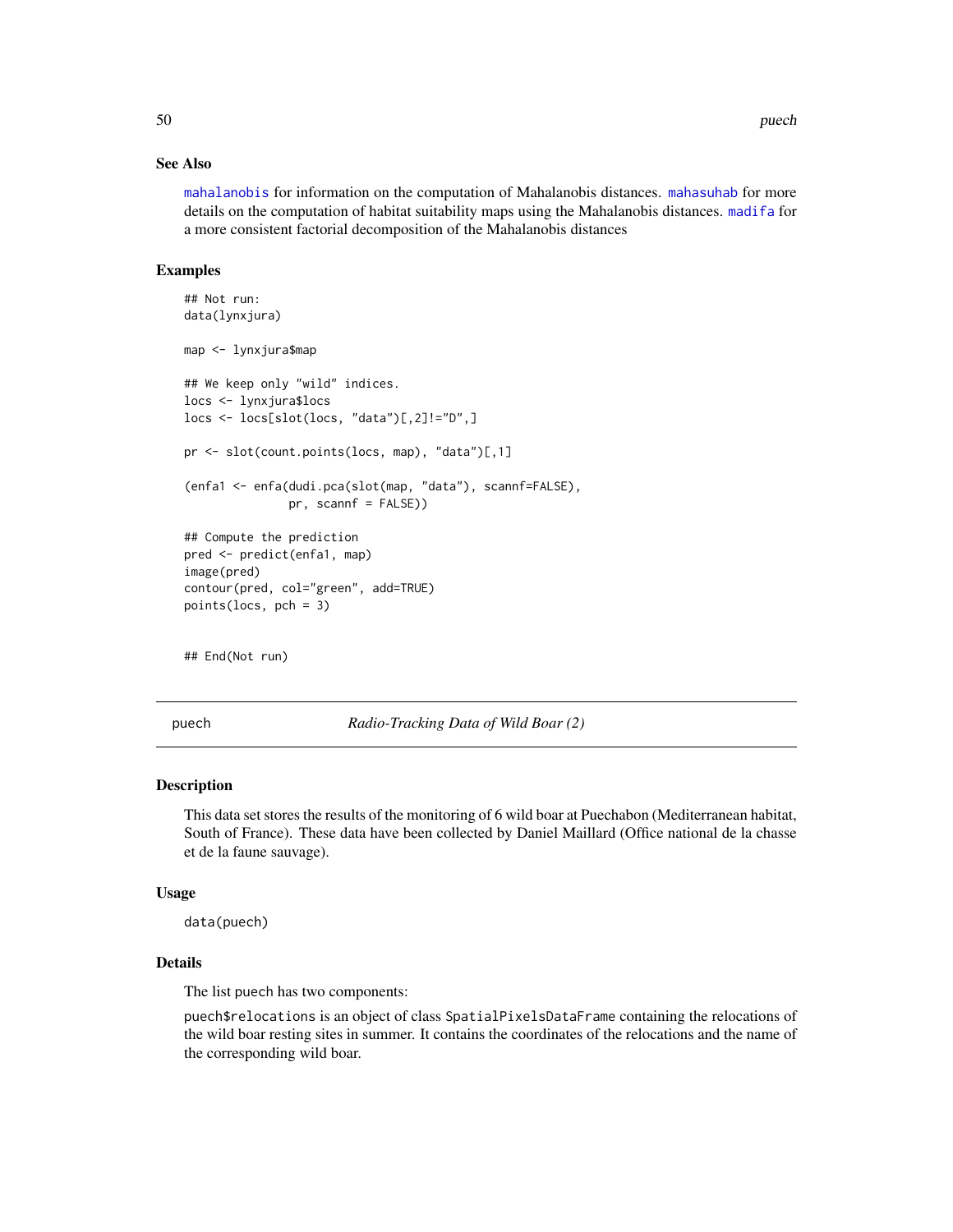#### <span id="page-50-0"></span>puechdesIII 51

puech\$map is n object of class SpatialPixelsDataFrame that describe nine environmental variables on the study area (the elevation, the tree cover, the shrub cover, the distance to recreational trails, the distance to crops, the distance to water points, the grass cover, the slope and the sunshine).

Note that both the maps and the relocations have been slightly "damaged" to preserve the copyright on the data.

#### References

Maillard, D. (1996). *Occupation et utilisation de la garrigue et du vignoble mediterraneens par le Sanglier*. Universite d'Aix-Marseille III: PhD thesis.

puechdesIII *Habitat Selection by the Wild Boar at Puechabon*

#### Description

This data set contains two data frames describing the use and the availability of 3 elevation classes for 6 wild boars (*Sus scrofa* L.) monitored using radio-tracking at Puechabon (South of France). These data have been collected by Daniel Maillard (Office national de la chasse et de la faune sauvage).

#### Usage

data(puechdesIII)

#### Details

The list puechdesIII has two components:

The data frame used describes the number of telemetry relocations for each of the 6 animals in each of the three elevation classes.

The data frame available describes a sample of random points placed in the areas available to these wild boars (a buffer area of 200 m around the relocations).

#### Source

Maillard, D. (1996) *Occupation et utilisation de la garrigue et du vignoble mediterraneens par le Sanglier*. Universite d'Aix-Marseille III: PhD thesis.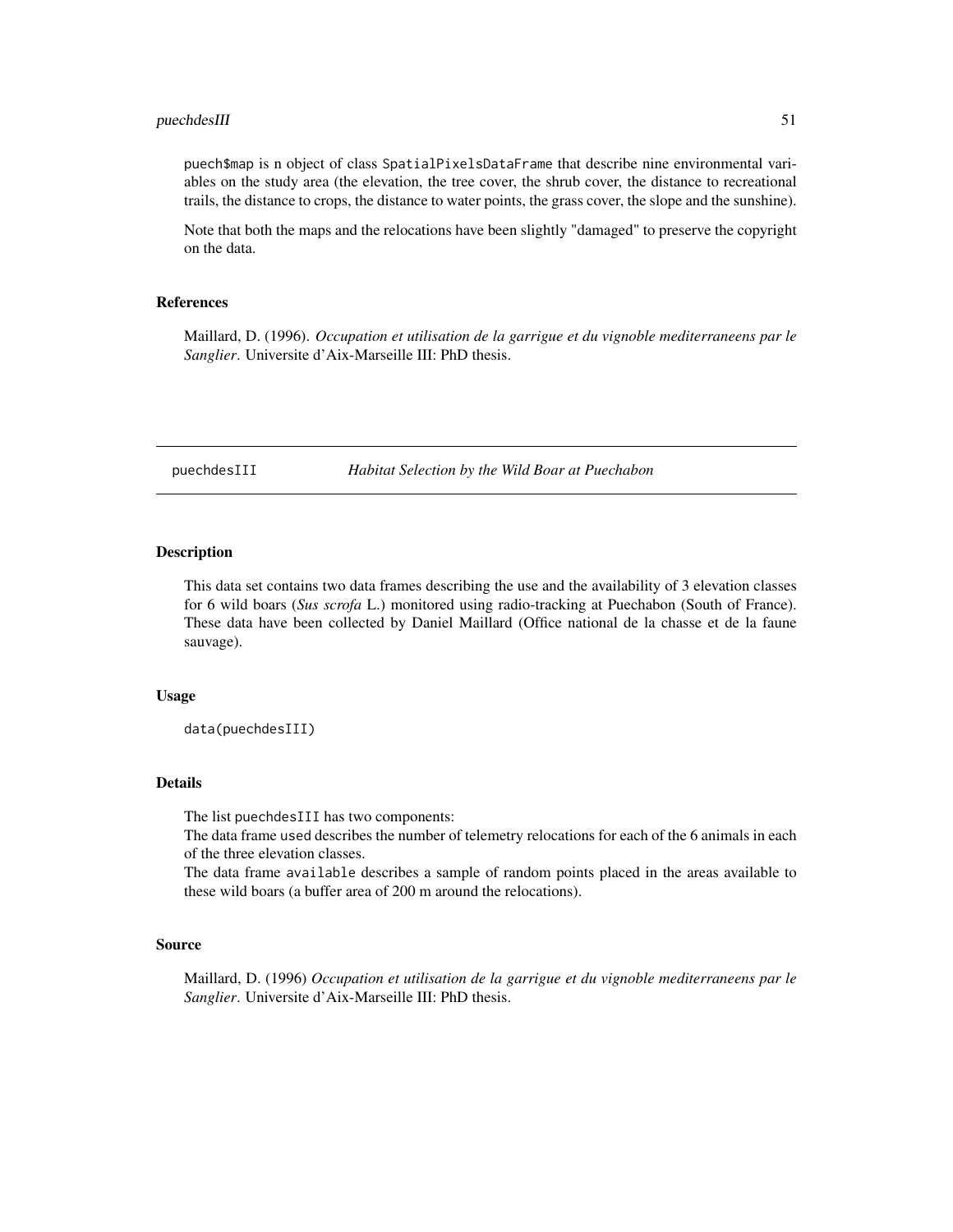## Description

rand.kselect tests whether the marginality vector of animals is significantly larger than what is expected under the hypothesis of random habitat use (third-order habitat selection: selection by the animals of the relocations within their home range; the habitat availability is measured for each animal). The effect of each variable on individual marginality is also tested. Finally, the pertinence of a K-select analysis is also tested. This is a randomisation test. The alpha-level of the tests is ajusted using the Bonferroni inequality.

#### Usage

```
rand.kselect(dudi, factor, weight, nrep = 200, alpha = 0.05, ewa = FALSE)
## S3 method for class 'rand.kselect'
print(x, \ldots)
```
#### Arguments

| dudi   | an object of class dudi.                                                                                                                                                                                                                                                     |
|--------|------------------------------------------------------------------------------------------------------------------------------------------------------------------------------------------------------------------------------------------------------------------------------|
| factor | a factor defining the animals identity                                                                                                                                                                                                                                       |
| weight | a weight vector of integer values (number of relocations counted in each re-<br>source unit in row of the object dudi)                                                                                                                                                       |
| nrep   | the number of repetitions of the test                                                                                                                                                                                                                                        |
| alpha  | the alpha level for the tests.                                                                                                                                                                                                                                               |
| ewa    | logical. If TRUE, uniform weights are given to all animals in the analysis. If<br>FALSE, animal weights are given by the proportion of relocations of each animal<br>(i.e. an animal with 10 relocations has a weight 10 times lower than an animal<br>with 100 relocations) |
| X      | an object of the class rand. kselect.                                                                                                                                                                                                                                        |
|        | further arguments to be passed to the generic function print                                                                                                                                                                                                                 |
|        |                                                                                                                                                                                                                                                                              |

#### Details

This test is carried out by simulating a random use of space by animals. rand.kselect is closely related to the function kselect (same arguments).

At each step of the randomisation procedure, and for each animal, the test randomly allocates the nk relocations (where nk is the sum of the weight vector for the animal k) in the Ik pixels available to this animal (where Ik is the length of the weight vector for animal k).

The length of the marginality vector is recomputed at each step of the randomisation procedure and for each animal. The effect of each variable on the use of pixels by each animal is measured by the criterion "(average habitat variable j used by animal i) minus (average habitat variable j available to animal i)". Finally the value of the first eigenvalue of the K-select analysis provides a criterion to test the pertinence of the K-select analysis.

All these values are then compared to the observed values to assess the significance of theses effects.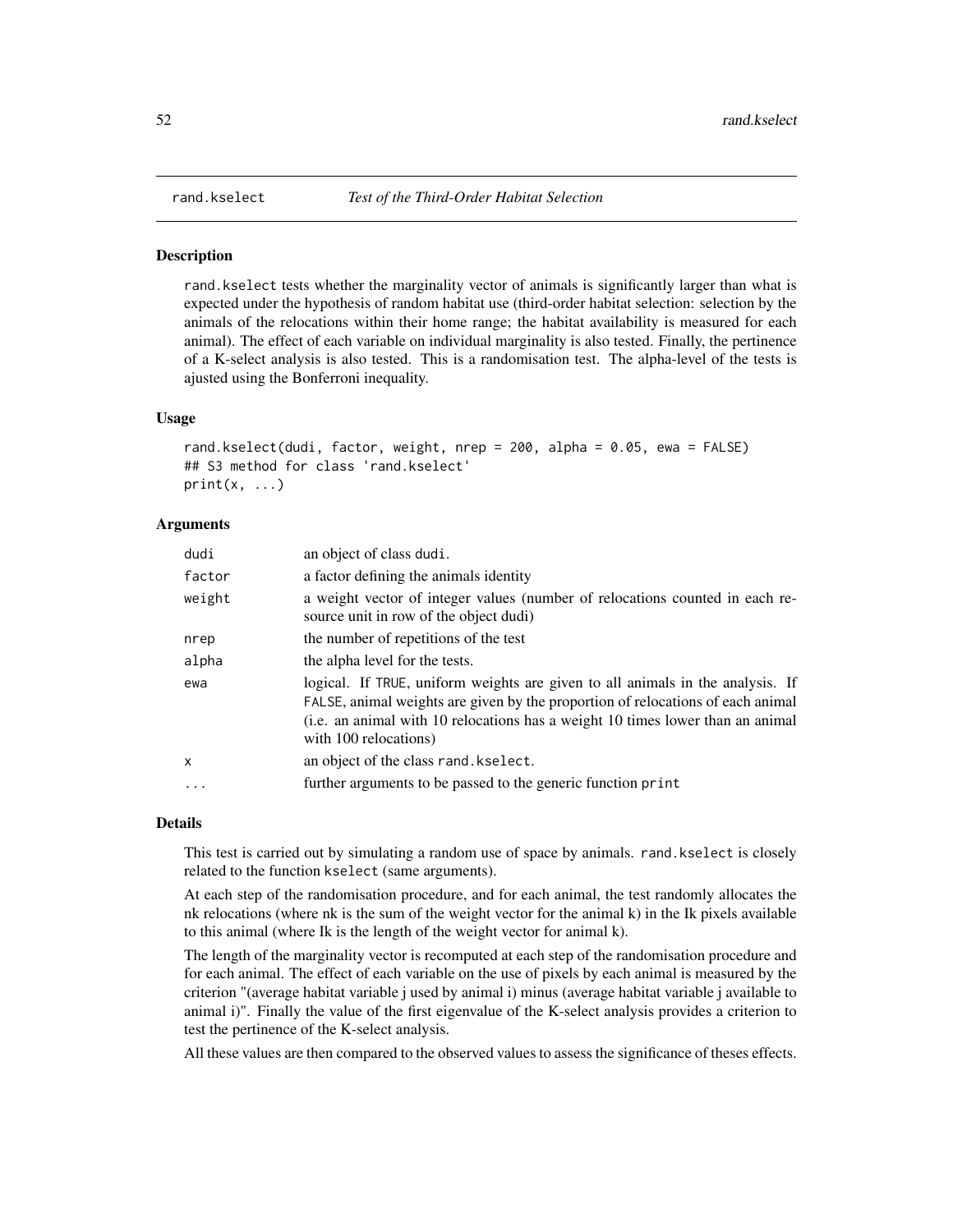#### <span id="page-52-0"></span>rand.kselect 53

## Value

Returns an object of class rand.kselect. This list has three components:

| global  | a vector of length 2 giving the results of the randomisation procedure for the<br>first eigenvalue of the K-select analysis.                   |
|---------|------------------------------------------------------------------------------------------------------------------------------------------------|
| marg    | a matrix giving the significance of the marginality of each animal.                                                                            |
| per.ind | a list giving the results of the randomisation test for the coordinates of the<br>marginality vector for each animal on each habitat variable. |
| alpha   | the alpha level of the tests.                                                                                                                  |

## Author(s)

Clement Calenge <clement.calenge@ofb.gouv.fr>

## References

Calenge, C., Dufour, A.B. and Maillard, D. (2005) K-select analysis: a new method to analyse habitat selection in radio-tracking studies. *Ecological modelling*, 186, 143–153.

#### See Also

[kselect](#page-35-1) to perform a K-select analysis.

## Examples

```
## Not run:
## Loads the data
data(puechabonsp)
locs <- puechabonsp$relocs
map <- puechabonsp$map
## compute the home range of animals (e.g. using the minimum convex
## polygon)
pc <- mcp(locs[,"Name"])
## rasterize it
hr <- do.call("data.frame", lapply(1:nrow(pc), function(i) {
    overlay(map, geometry(pc[i,]))
}))
names(hr) <- slot(pc, "data")$id
coordinates(hr) <- coordinates(map)
gridded(hr) <- TRUE
## Compute the number of relocation in each pixel of the map
cp <- count.points(locs[,"Name"], map)
## prepares the data for the kselect analysis
```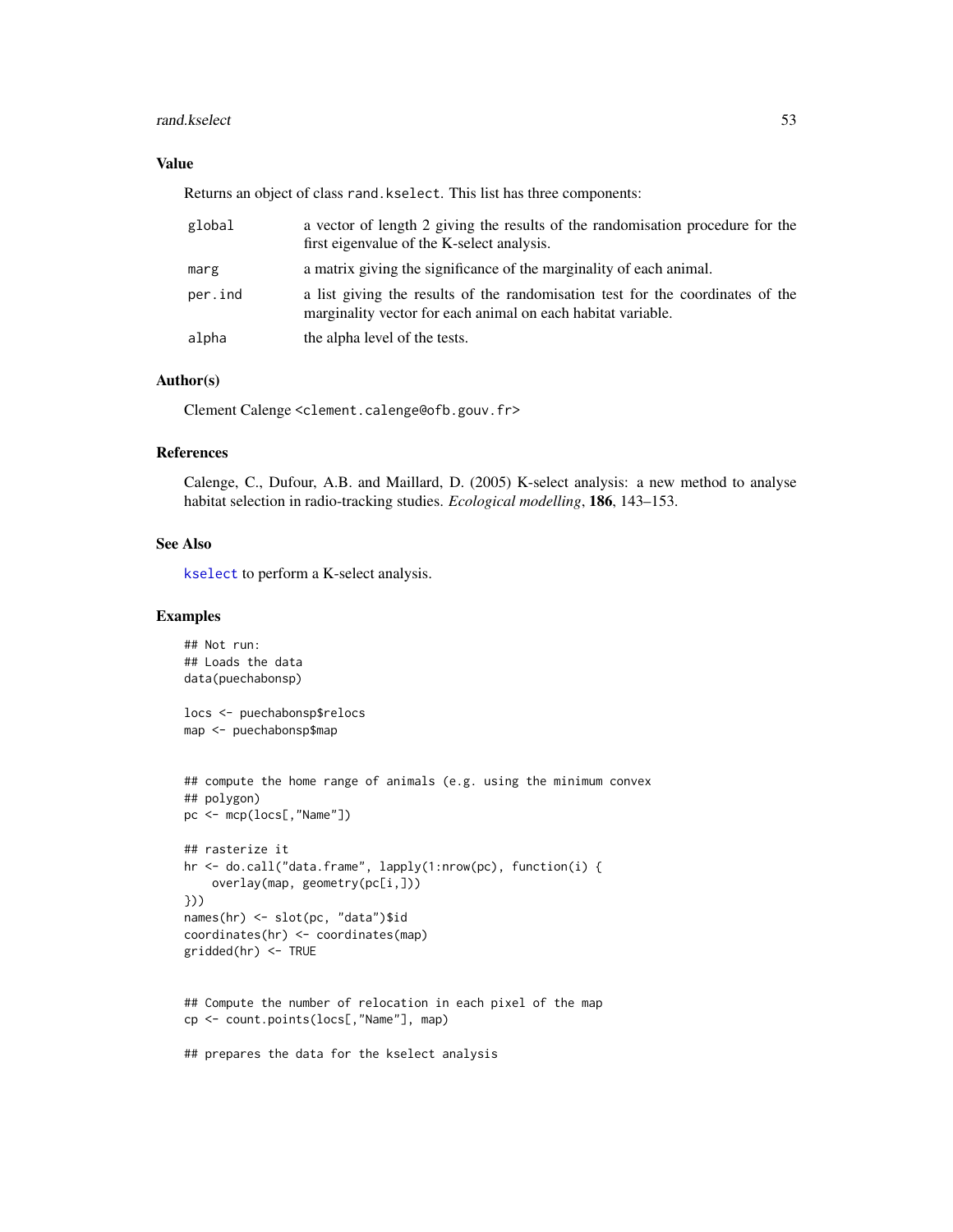```
x <- prepksel(map, hr, cp)
tab <- x$tab
dud <- dudi.mix(tab, scannf = FALSE, nf = 2)
## the randomisation tests
## be patient, this can be very long on some machines
(te <- rand.kselect(dud, x$factor, x$weight, nrep = 500))
```
## End(Not run)

randtest.enfa *Randomisation Test for the Ecological Niche Factor Analysis*

#### Description

randtest.enfa performs a randomisation test for the Ecological Niche Factor analysis (ENFA).

#### Usage

```
## S3 method for class 'enfa'
randtest(xtest, nrepeat = 999, ...)
```
#### Arguments

| xtest   | an object of class enfa                                          |
|---------|------------------------------------------------------------------|
| nrepet  | the number of iterations for the randomisation test              |
| $\cdot$ | further arguments to be passed to the generic function rand test |

## Details

This test is carried out by simulating a random distribution of the species occurrences in the pixels of a map.

At each step of the randomisation procedure, the test randomly allocates the nk occurrences (where nk is the sum of the occurrence vector pr of the object of class enfa) in the Ik pixels of the focus area (where Ik is the length of this occurrence vector).

At each step of the procedure, the first eigenvalue of the ENFA performed on the randomised data set is recomputed. This value provides a criterion to test the pertinence of the ENFA analysis.

## Value

returns a list of class randtest

## Author(s)

Clement Calenge <clement.calenge@ofb.gouv.fr>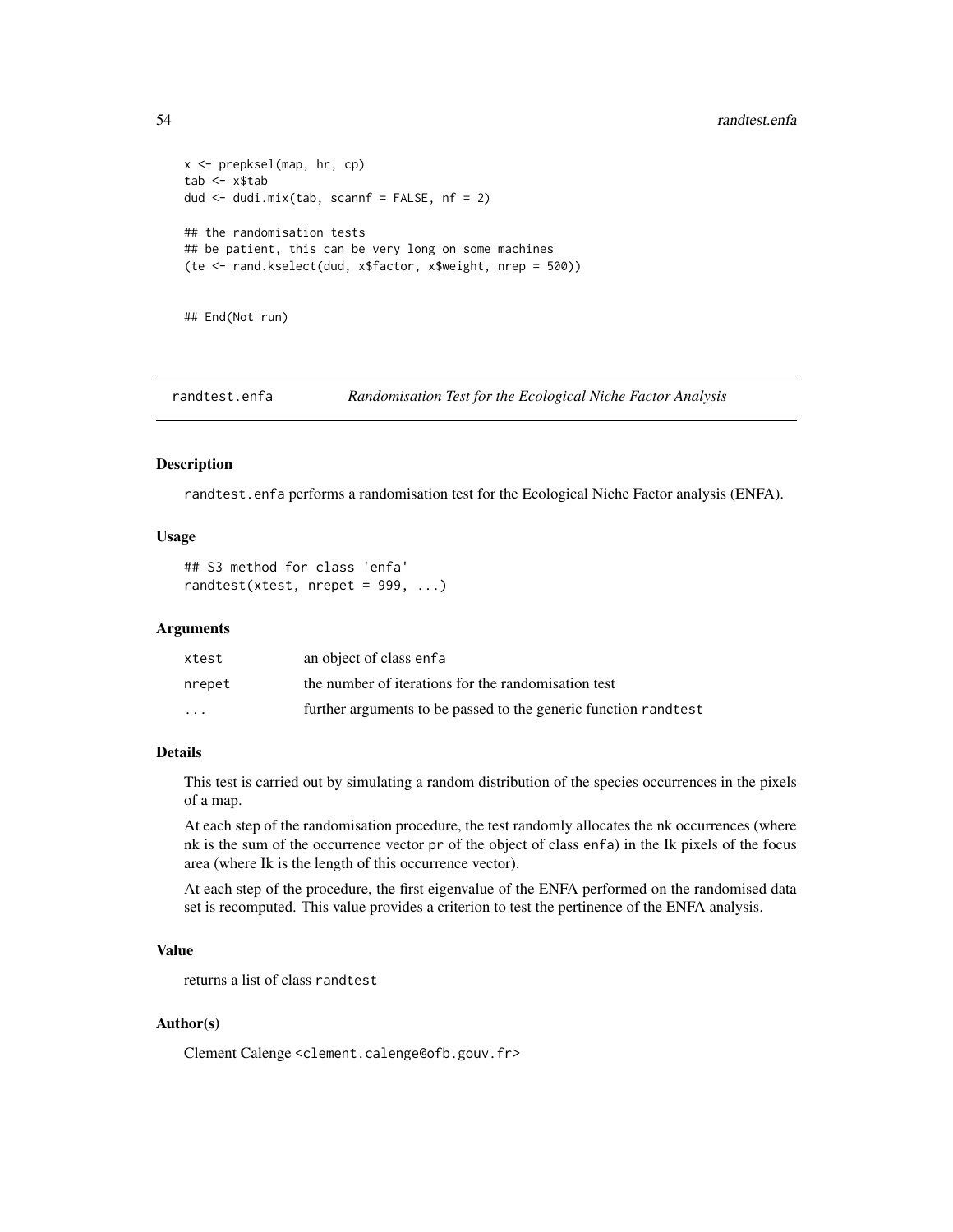#### <span id="page-54-0"></span>scatter.enfa 55

#### References

Manly, B.F.J. (1997) *Randomization, Bootstrap and Monte Carlo Methods in Biology*. London: Chapman & Hall.

Hirzel, A.H., Hausser, J., Chessel, D. and Perrin, N. (2002) Ecological-niche factor analysis: How to compute habitat suitability maps without absence data? *Ecology*, 83, 2027–2036.

## See Also

[enfa](#page-18-1)

#### Examples

```
## Not run:
data(chamois)
locs <- chamois$locs
map <- chamois$map
## prepare the data
tab <- slot(map, "data")
tab$Vegetation <- NULL
pr <- slot(count.points(locs, map), "data")[,1]
en <- enfa(dudi.pca(tab, scannf=FALSE), pr, scannf = FALSE)
(tutu <- randtest(en, nrepet = 100))
plot(tutu)
```
## End(Not run)

<span id="page-54-1"></span>scatter.enfa *Scatter Plot of the Results of the ENFA*

### Description

Performs the scatter diagrams of objects of class enfa.

#### Usage

```
## S3 method for class 'enfa'
scatter(x, xax = 1, yax = 2, pts = FALSE, nc = TRUE,
            percent = 95, clabel = 1, side = c("top", "bottom", "none"),Adensity, Udensity, Aangle, Uangle, Aborder, Uborder,
            Acol, Ucol, Alty, Ulty, Abg, Ubg, Ainch, Uinch, ...)
```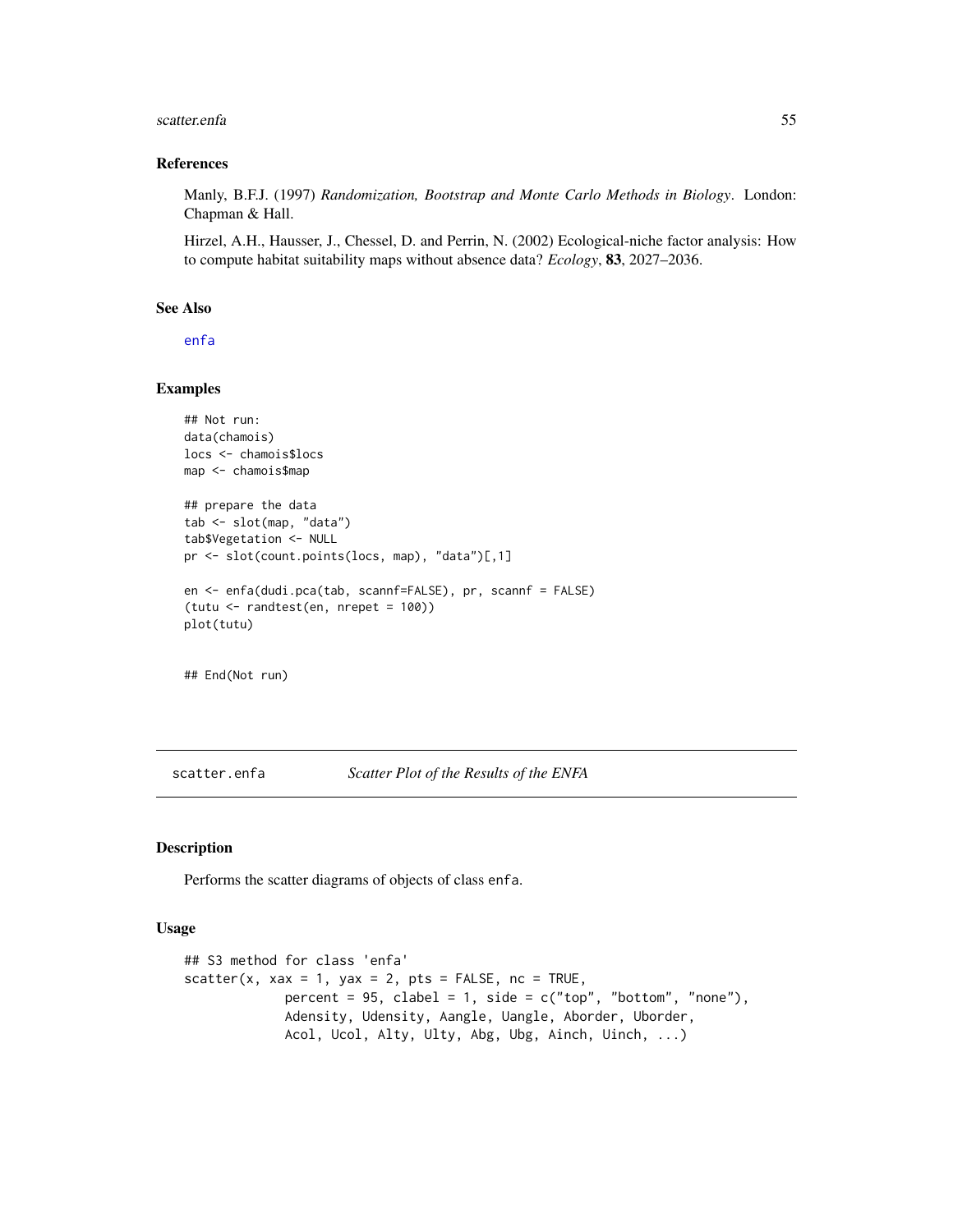## <span id="page-55-0"></span>Arguments

| X        | an object of class enfa                                                                                                            |
|----------|------------------------------------------------------------------------------------------------------------------------------------|
| xax      | the column number for the x-axis                                                                                                   |
| yax      | the column number for the y-axis                                                                                                   |
| pts      | logical. Whether the points should be drawn. If FALSE, minimum convex poly-<br>gons are displayed                                  |
| nc       | whether or not the niche center should be displayed                                                                                |
| percent  | 100 minus the proportion of outliers to be excluded from the computation of the<br>minimum convex polygons                         |
| clabel   | a character size for the columns                                                                                                   |
| side     | if "top", the legend of the kept axis is upside, if "bottom" it is downside, if<br>"none" no legend                                |
| Adensity | the density of shading lines, in lines per inch, for the available pixels polygon.<br>See polygon for more details                 |
| Udensity | the density of shading lines, in lines per inch, for the used pixels polygon. See<br>polygon for more details                      |
| Aangle   | the slope of shading lines, given as an angle in degrees (counter-clockwise), for<br>the available pixels polygon                  |
| Uangle   | the slope of shading lines, given as an angle in degrees (counter-clockwise), for<br>the used pixels polygon                       |
| Aborder  | the color for drawing the border of the available pixels polygon. See polygon<br>for more details                                  |
| Uborder  | the color for drawing the border of the used pixels polygon. See polygon for<br>more details                                       |
| Acol     | the color for filling the available pixels polygon. if pts == FALSE, the color for<br>the points corresponding to available pixels |
| Ucol     | the color for filling the used pixels polygon. if pts == FALSE, the color for the<br>points corresponding to used pixels           |
| Alty     | the line type for the available pixels polygon, as in par                                                                          |
| Ulty     | the line type for the used pixels polygon, as in par                                                                               |
| Abg      | if pts == TRUE, background color for open plot symbols of available pixels                                                         |
| Ubg      | if pts == TRUE, background color for open plot symbols of used pixels                                                              |
| Ainch    | if pts == TRUE, heigth in inches of the available pixels                                                                           |
| Uinch    | if pts == TRUE, heigth in inches of the largest used pixels                                                                        |
| $\cdots$ | further arguments passed to or from other methods                                                                                  |

## Details

scatter.enfa displays a factorial map of pixels, as well as the projection of the vectors of the canonical basis multiplied by a constant of rescaling. The kept axes for the plot are specified in a corner.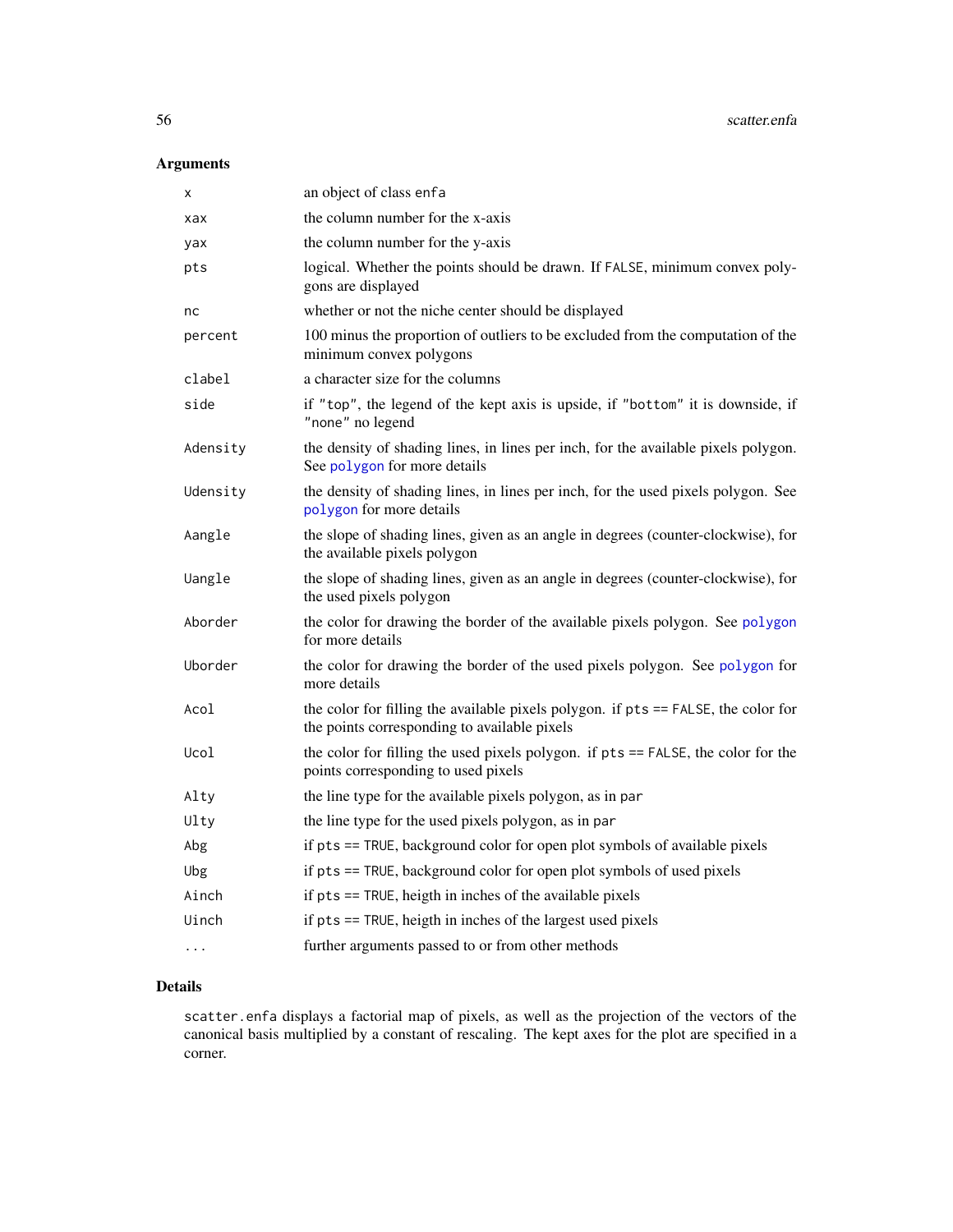#### <span id="page-56-0"></span>scatter.enfa 57

### Author(s)

Mathieu Basille <br/>basille@ase-research.org>

#### References

Basille, M., Calenge, C., Marboutin, E., Andersen, R. & Gaillard, J.M. (2008) Assessing habitat selection using multivariate statistics: Some refinements of the ecological-niche factor analysis. *Ecological Modelling*, 211, 233–240.

#### See Also

[enfa](#page-18-1), [scatter](#page-0-0)

#### Examples

```
data(lynxjura)
```

```
map <- lynxjura$map
```
## We keep only "wild" indices. locs <- lynxjura\$locs locs <- locs[slot(locs, "data")[,2]!="D",]

hist(map, type =  $"1"$ ) ## The variable artif is far from symetric

```
## We perform a square root transformation
## of this variable
## We therefore normalize the variable 'artif'
slot(map, "data")[, 4] < -sqrt(slot(map, "data")[, 4])hist(map, type = "l")
```

```
## We prepare the data for the ENFA
tab <- slot(map, "data")
pr <- slot(count.points(locs, map), "data")[,1]
```

```
## We then perform the PCA before the ENFA
pc <- dudi.pca(tab, scannf = FALSE)
```

```
## We perform the ENFA
(enfa1 \leq enfa(pc, pr, scannf = FALSE))
```
scatter(enfa1)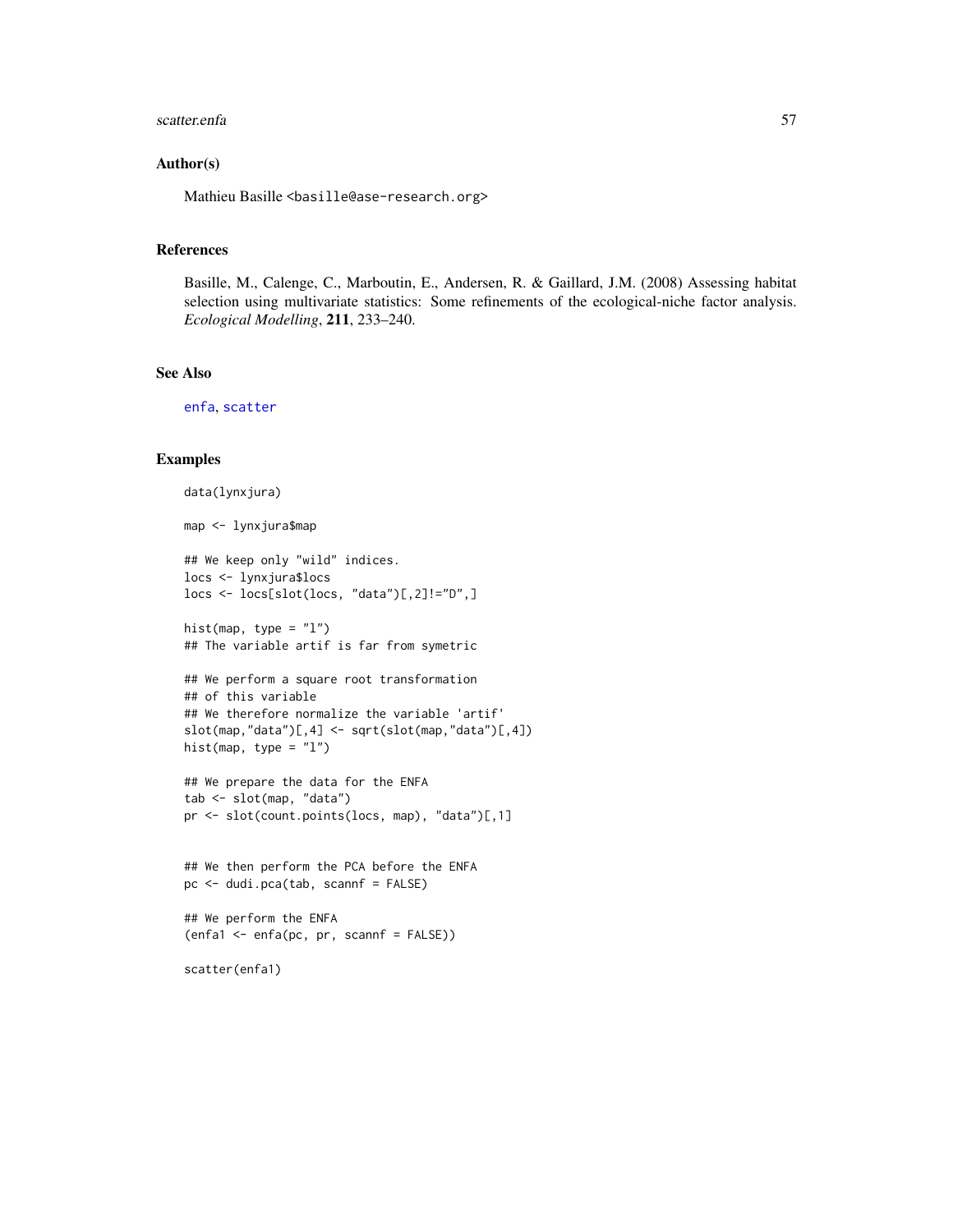## Description

scatterniche displays the niche in the Ecological space (multidimensional space defined by habitat variables).

## Usage

```
scatterniche(x, pr, xax = 1, yax = 2, pts = FALSE,
            percent = 95, clabel = 1,
            side = c("top", "bottom", "none"),Adensity, Udensity, Aangle, Uangle, Aborder,
            Uborder, Acol, Ucol, Alty, Ulty, Abg,
            Ubg, Ainch, Uinch, ...)
```
## Arguments

| X        | a data frame giving the value of environmental variables (columns) in resource<br>units (rows, e.g. the pixels of a raster map) |
|----------|---------------------------------------------------------------------------------------------------------------------------------|
| pr       | a vector giving the utilisation weight for each resource unit                                                                   |
| xax      | the column number for the x-axis                                                                                                |
| yax      | the column number for the y-axis                                                                                                |
| pts      | logical. Whether the points should be drawn. If FALSE, minimum convex poly-<br>gons are displayed                               |
| percent  | 100 minus the proportion of outliers to be excluded from the computation of the<br>minimum convex polygons                      |
| clabel   | a character size for the columns                                                                                                |
| side     | if "top", the legend of the kept axis is upside, if "bottom" it is downside, if<br>"none" no legend                             |
| Adensity | the density of shading lines, in lines per inch, for the available pixels polygon.<br>See polygon for more details              |
| Udensity | the density of shading lines, in lines per inch, for the used pixels polygon. See<br>polygon for more details                   |
| Aangle   | the slope of shading lines, given as an angle in degrees (counter-clockwise), for<br>the available pixels polygon               |
| Uangle   | the slope of shading lines, given as an angle in degrees (counter-clockwise), for<br>the used pixels polygon                    |
| Aborder  | the color to draw the border of the available pixels polygon. See polygon for<br>more details                                   |
| Uborder  | the color to draw the border of the used pixels polygon. See polygon for more<br>details                                        |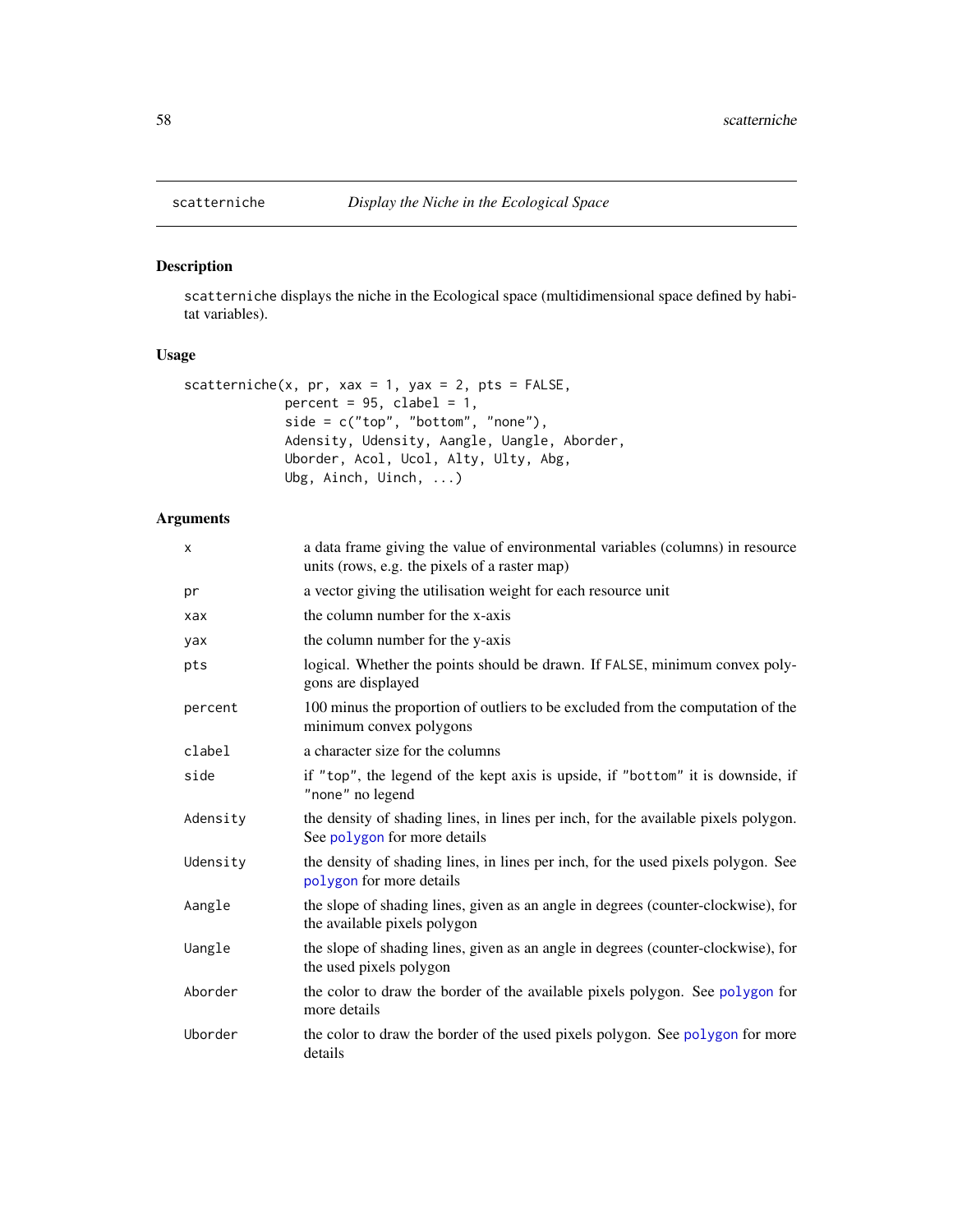#### <span id="page-58-0"></span>squirrel to the state of the state of the state of the state of the state of the state of the state of the state of the state of the state of the state of the state of the state of the state of the state of the state of th

| Acol     | the color for filling the available pixels polygon. if pts==FALSE, the color for<br>the points corresponding to available pixels |
|----------|----------------------------------------------------------------------------------------------------------------------------------|
| Ucol     | the color for filling the used pixels polygon. if pts==FALSE, the color for the<br>points corresponding to used pixels           |
| Alty     | the line type for the available pixels polygon, as in par.                                                                       |
| Ulty     | the line type for the used pixels polygon, as in par.                                                                            |
| Abg      | if pts==TRUE, background color for open plot symbols of available pixels                                                         |
| Ubg      | if pts==TRUE, background color for open plot symbols of used pixels                                                              |
| Ainch    | if pts==TRUE, heigth in inches of the available pixels                                                                           |
| Uinch    | if pts==TRUE, heigth in inches of the largest used pixels                                                                        |
| $\cdots$ | further arguments passed to or from other methods                                                                                |

### Author(s)

Mathieu Basille <br/>basille@ase-research.org> Clement Calenge <clement.calenge@ofb.gouv.fr>

## Examples

```
data(chamois)
cpi <- slot(count.points(chamois$locs, chamois$map),"data")[,1]
chamois$map
tab <- slot(chamois$map, "data")
## we focus on the distance to ecotone and on the slope,
## after centring and scaling (with the help of a PCA)
scatterniche(dudi.pca(tab[,2:3], scannf=FALSE)$tab, cpi)
scatterniche(dudi.pca(tab[,2:3], scannf=FALSE)$tab, cpi, pts=TRUE)
```
squirrel *Radio-Tracking Data of Squirrels*

## Description

This data set describes the use and availability of 5 habitat types for 17 squirrels monitored using radio-tracking. See also the dataset squirreloc.

#### Usage

data(squirrel)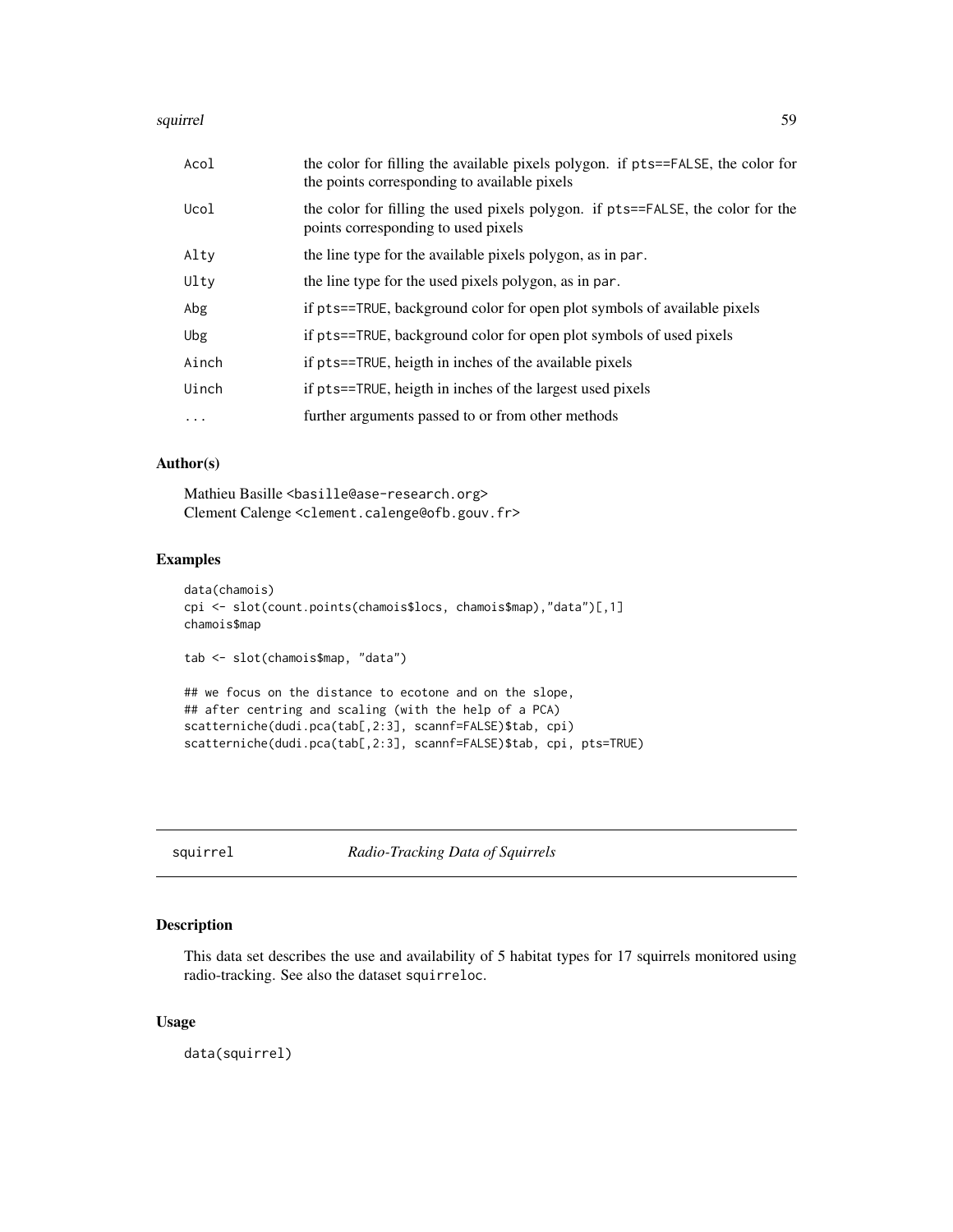#### <span id="page-59-0"></span>Format

This list has three components:

- studyarea a data frame giving the proportion of each habitat type (columns) on the study area. These proportions are repeated by rows, for all animals
- mcp a data frame giving the proportion of each habitat type (columns) in the home range of each animal (rows)
- locs a data frame giving the proportion of relocations of each animal (rows) reported in each habitat type (columns).

#### Source

Aebischer, N. J., Robertson, P. A. and Kenward, R. E. (1993) Compositional analysis of habitat use from animal radiotracking data. *Ecology*, 74, 1313–1325.

squirreloc *Radio-tracking of squirrels*

#### Description

This data set contains the trajectories of 15 radio-monitored squirrels, as well as the vector maps of habitat composition.

## Usage

data(squirreloc)

#### Format

This data set is a list of two objects: locs is a SpatialPointsDataFrame containing the relocations of 15 squirrels

map is an object of class SpatialPolygonsDataFrame containing the habitat composition of the area. The habitat types and colour coding are stored in the data.frame

#### Details

The dataset squirreloc comes from the Ranges VI software. It has been used to illustrate the compositional analysis (see ?compana) and the eigenanalysis of selection ratios (see ?eisera). See also the dataset squirrel.

#### Source

Kenward, R.E., South, A.B. and Walls, S.S. (2003). Ranges6 v1.2 : For the analysis of tracking and location data. Online manual. Anatrack Ltd. Wareham, UK. ISBN 0-9546327-0-2.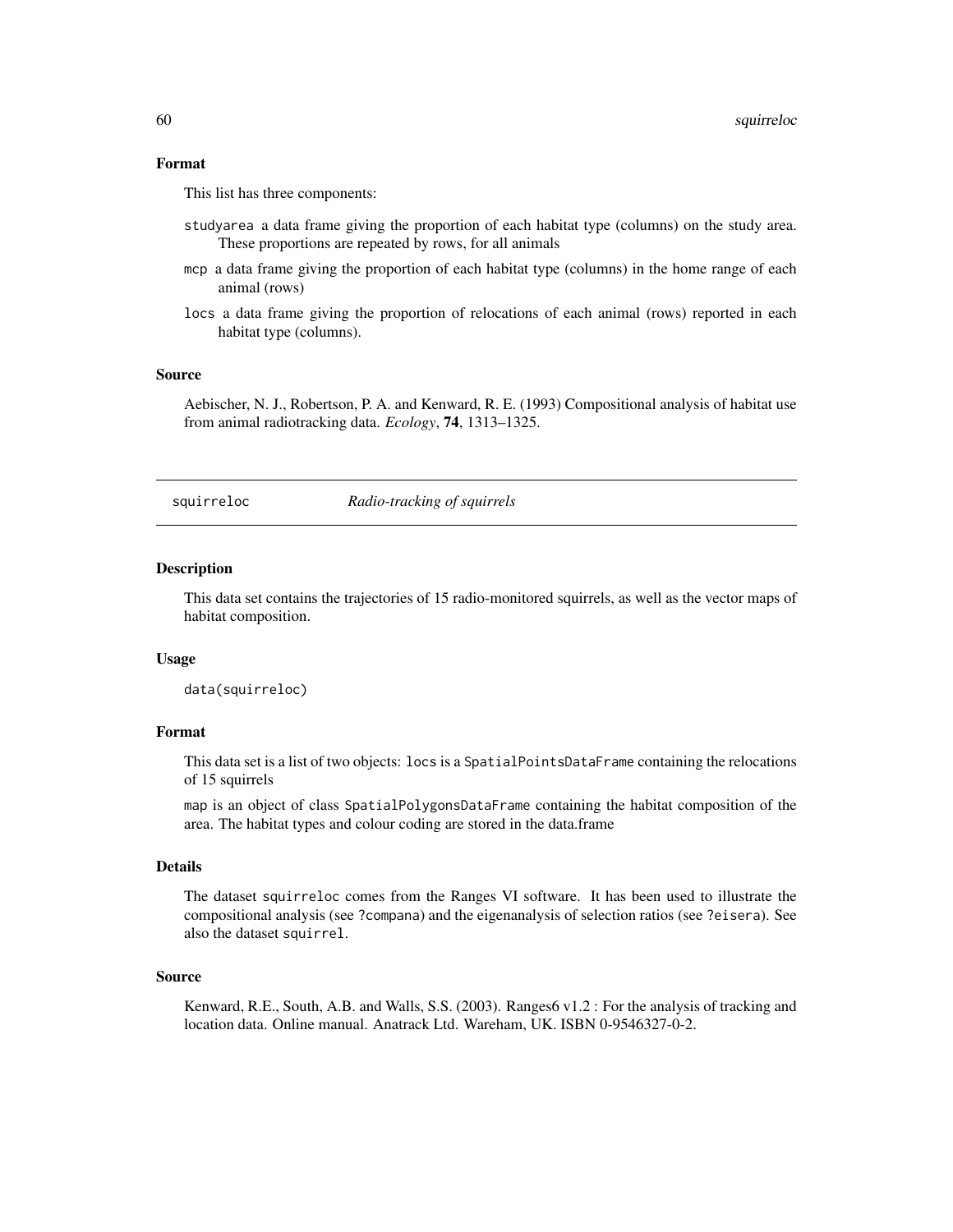<span id="page-60-0"></span>

#### Description

This data frame describes the habitat use by the Black Grouse (*Tetrao tetrix*), the Rock Partridge (*Alectoris graeca*) and the Rock Ptarmigan (*Lagopus mutus*), in the Vanoise National Park (French Alps), from 1990 to 2000.

#### Usage

data(vanoise)

#### Format

This data frame has 3110 rows and eight columns describing the habitat composition for each occurrence of three species of Galliformes. For each located occurrence (in rows), the employees of the national park have noted: the species, the elevation (in metres), the aspect (8 classes), the habitat type (7 categories, FR means "fallen rocks") and the date (season, day, month and year).

#### Source

Calenge, C., Martinot, J.P. and Lebreton, P. (2003) Ecological niche separation among mountain Galliformes in the Vanoise National Parc. *Game and Wildlife Science*, 20, 259-285.

<span id="page-60-1"></span>

| ٠ | × |  |
|---|---|--|

wi *Computation of Selection Ratios for Habitat Selection Studies.*

## Description

These functions compute the resource selection ratios (wi) for design I, II and III data types, with resources defined by several categories. Basic tests are also provided.

#### Usage

```
widesI(u, a, avknown = TRUE, alpha = 0.05)
widesII(u, a, avknown = TRUE, alpha = 0.05)
widesIII(u, a, avknown = TRUE, alpha = 0.05)
## S3 method for class 'wiI'
print(x, \ldots)## S3 method for class 'wiII'
print(x, \ldots)## S3 method for class 'wiIII'
print(x, \ldots)## S3 method for class 'wi'
plot(x, caxis = 0.7, clab = 1, ylog = FALSE, errbar = c("CI", "SE"),main = "Manly selectivity measure", noorder = TRUE, ...)
```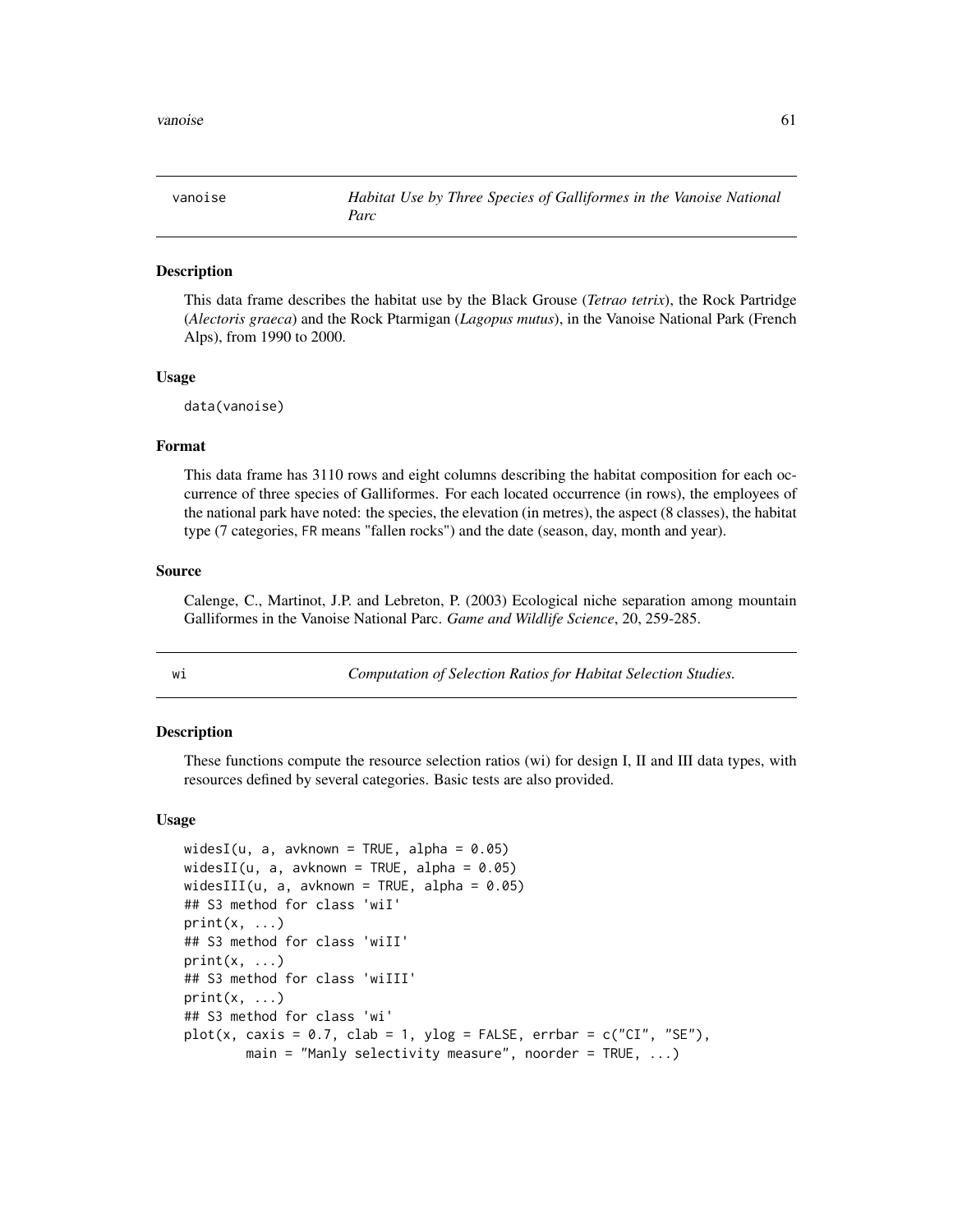#### Arguments

| u        | for wides I, a vector with named elements describing the sample of used re-<br>source units. For widesII and widesIII a matrix or a data frame giving the<br>number of used resource units for each animal (in rows) in each resource cate-<br>gory (in columns)                                          |
|----------|-----------------------------------------------------------------------------------------------------------------------------------------------------------------------------------------------------------------------------------------------------------------------------------------------------------|
| a        | for widesI and widesII, a vector with named elements describing the sample<br>or the proportion of available resource units. For widesIII a matrix or a data<br>frame giving the number or the proportion of available resource units for each<br>animal (in rows) in each resource category (in columns) |
| avknown  | logical. TRUE if the available proportions are known, and FALSE if they are<br>estimated                                                                                                                                                                                                                  |
| alpha    | the threshold value for the tests and confidence intervals                                                                                                                                                                                                                                                |
| X        | an object of class wi                                                                                                                                                                                                                                                                                     |
| caxis    | character size on axes to be passed to par ("cex.axis")                                                                                                                                                                                                                                                   |
| clab     | character size of axes labels to be passed to par ("cex.lab")                                                                                                                                                                                                                                             |
| ylog     | logical. If TRUE, the selection ratios are plotted on a log scale                                                                                                                                                                                                                                         |
| errbar   | a character string. Type of error bars: either "CI" for confidence intervals or<br>"SE" for standard errors                                                                                                                                                                                               |
| main     | a character string. The title of the graph                                                                                                                                                                                                                                                                |
| noorder  | logical. If TRUE, the habitat categories are ordered on the graph in decreasing<br>order of their preference. If FALSE, they are not ordered (i.e. they are in the<br>same order as the columns in used and available                                                                                     |
| $\cdots$ | additionnal arguments to be passed to the function plot                                                                                                                                                                                                                                                   |

## Details

widesI may be used to explore resource selection by animals, when designs I are involved (habitat use and availability are measured at the population level - animals are not identified). The function tests habitat selection with the Khi2 of Pearson and log-likelihood Khi2 (recommended, see Manly et al. 2003). The Manly selectivity measure (selection ratio = used/available) is computed, the preference / avoidance is tested for each habitat, and the differences between selection ratios are computed and tested.

widesII computes the selection ratios with design II data (same availability for all animals, but use measured for each one). Tests of identical habitat use for all animals, and of habitat selection are also provided.

widesIII computes the selection ratios for design III data (when the use and the availability are measured for each animal - see examples on the wild boar below). Habitat selection is tested using a Chi-square for each animal, and the overall habitat selection is also tested.

Note that all these methods rely on the following hypotheses: (i) independence between animals, and (ii) all animals are selecting habitat in the same way (in addition to "traditional" hypotheses in these kinds of studies: no territoriality, all animals having equal access to all available resource units, etc., see Manly et al. 2002 for further details).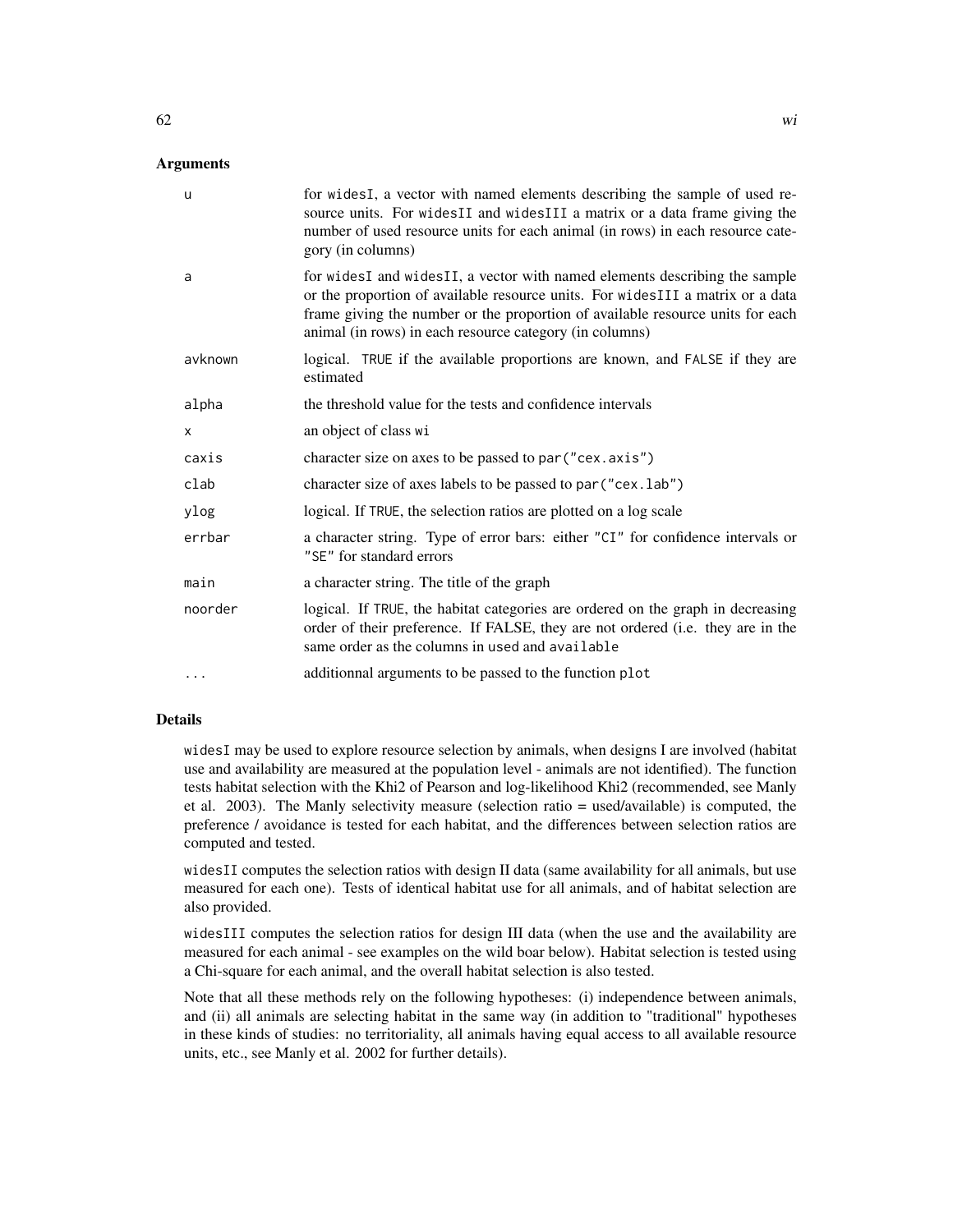widesI returns a list of the class wiI. widesII returns a list of class wiII. widesIII returns a list of class wiIII. These objects are all inheriting from the class wi. They have the following components:

| used.prop     | the proportion of use for each resource type.                                                                                                                                                                                        |  |  |
|---------------|--------------------------------------------------------------------------------------------------------------------------------------------------------------------------------------------------------------------------------------|--|--|
| avail.prop    | the proportion of available resources.                                                                                                                                                                                               |  |  |
| wi            | the Manly selectivity measure (selection ratio: used/available).                                                                                                                                                                     |  |  |
| se.wi         | the standard error of the selection ratios.                                                                                                                                                                                          |  |  |
| comparisons   | a list with the following components:                                                                                                                                                                                                |  |  |
|               | diffwi a matrix with the differences of the selection ratios for each pair of<br>resource type.                                                                                                                                      |  |  |
|               | ICdiffupper a matrix containing the upper limit of confidence interval on the<br>differences of the selection ratios between each pair of resource type.                                                                             |  |  |
|               | ICdifflower a matrix containing the lower limit of confidence interval on the<br>differences of the selection ratios between each pair of resource type.                                                                             |  |  |
|               | signif the ranking matrix, with the sign of the differences between the re-<br>source type in row and the resource type in column. When the difference is<br>significant, the sign is tripled.                                       |  |  |
| profile       | the profile of preferences: resource types are sorted so that the left type is the<br>most preferred and the right type is the most avoided. Habitats for which the<br>selection ratios are not significant are connected by a line. |  |  |
| alpha         | the parameter alpha of this function.                                                                                                                                                                                                |  |  |
| avknown       | the parameter avknown of this function.                                                                                                                                                                                              |  |  |
| se.used       | only for designs I, the standard error of the proportion of use.                                                                                                                                                                     |  |  |
| se.avail      | only for designs I, the standard error of the available proportion.                                                                                                                                                                  |  |  |
| chisquwi      | only for designs I, the results of Chi-Square tests of the hypothesis that the se-<br>lection ratios are in average equals to zero.                                                                                                  |  |  |
| Вi            | only for designs I, equals to wi/sum(wi).                                                                                                                                                                                            |  |  |
| Khi2P         | only for designs I, test of random resource use (Pearson statistic).                                                                                                                                                                 |  |  |
| Khi2L         | For designs I, test of random resource use (Log-likelihood statistic). For design<br>III, global test of random resource use (Log-likelihood statistic)                                                                              |  |  |
| Khi2L1        | only for designs II, test of identical use of habitat by all animals.                                                                                                                                                                |  |  |
| Khi2L2        | only for designs II, test of overall habitat selection.                                                                                                                                                                              |  |  |
| Khi2L2MinusL1 | only for designs II, test of hypothesis that animals are on average using resources<br>in proportion to availability, irrespective of whether they are the same or not $(=$<br>Khi2L2 - Khi2L1).                                     |  |  |
| wij           | only for designs II and III, a matrix with the selection ratios for all animals and<br>all resource categories.                                                                                                                      |  |  |
| ICwiupper     | only for designs II and III, the upper limit of the confidence intervals on the<br>selection ratios.                                                                                                                                 |  |  |
| ICwilower     | only for designs II and III, the lower limit of the confidence intervals on the<br>selection ratios.                                                                                                                                 |  |  |
| Khi2Lj        | only for designs III, the test of habitat selection for each animal.                                                                                                                                                                 |  |  |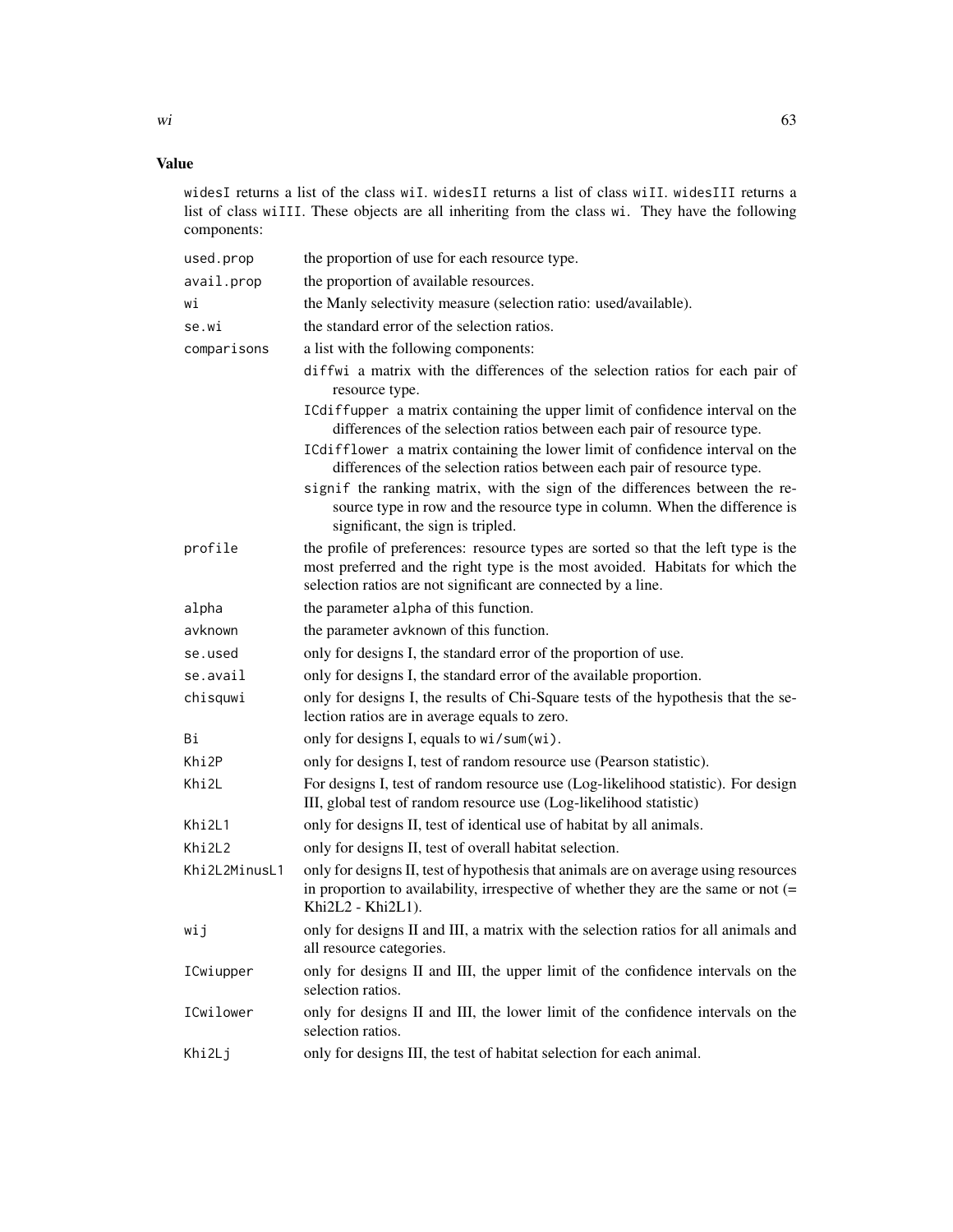## <span id="page-63-0"></span>Author(s)

Clement Calenge <clement.calenge@ofb.gouv.fr>

#### References

Manly B.F.J., McDonald L.L., Thomas, D.L., McDonald, T.L. & Erickson, W.P. (2003) *Resource selection by animals - Statistical design and Analysis for field studies. Second edition* London: Kluwer academic publishers.

Thomas D. L. and Taylor E. J. (1990) Study designs and tests for comparing resource use and availability. *Journal of Wildlife Management*, 54, 322–330.

#### See Also

[compana](#page-7-1) for compositional analysis, and [eisera](#page-15-1) to perform an eigenanalysis of selection ratios.

#### Examples

```
############################
## Example of moose (Manly et al., 2003, p.52)
## Known available proportions on design I data
moose.avail <- c(0.34, 0.101, 0.104, 0.455)
moose.used <- c(25, 22, 30, 40)
names(moose.used) <- c("InBurnInterior",
                     "InBurnEdge",
                     "OutOfBurnEdge",
                     "OutOfBurnFurther")
names(moose.avail) <- names(moose.used)
## Computation of wi
(wiRatio <- widesI(moose.used, moose.avail))
## plot the values of the selection ratios
opar \leq par(mfrow=c(2,2))
plot(wiRatio)
par(opar)
############################
## Example of Elk (Manly et al., 2003, p.62)
## Estimated available proportions on design I data
elk.avail <- c(15, 61, 84, 40)
elk.used <- c(3, 90, 181, 51)
names(elk.used) <- c("0%", "1-25%", "26-75%", ">75%")
names(elk.avail) <- names(elk.used)
## Computation of wi
(wiRatio <- widesI(elk.used, elk.avail, avknown=FALSE))
```
## plot the values of the selection ratios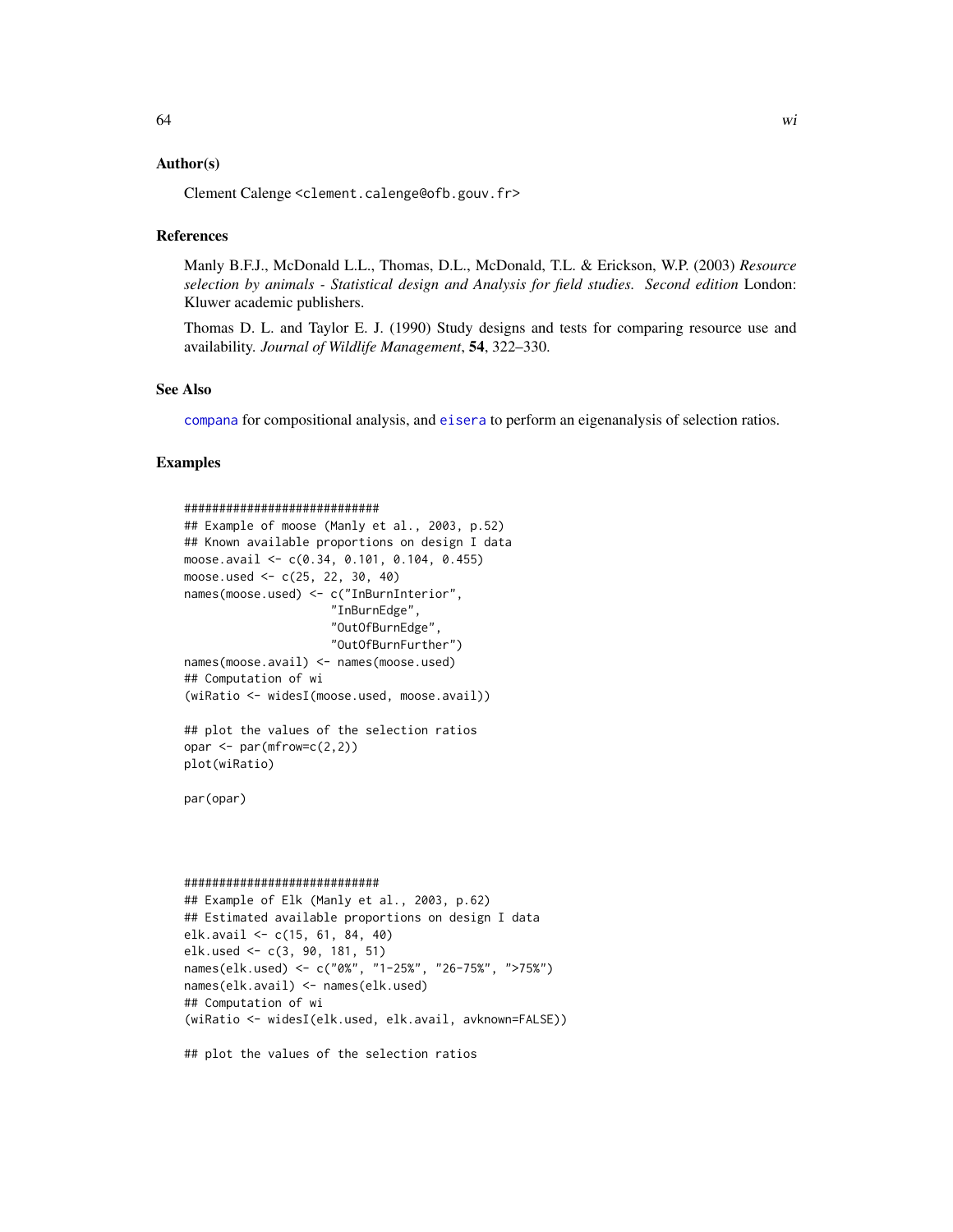```
opar \leq par(mfrow=c(2,2))
plot(wiRatio)
```
par(opar)

```
############################
```

```
## Example of Bighorn (Manly et al., 2003, p.67)
## Known available proportions on design II data
data(bighorn)
## Computation of wi
(wi \leq widesII(bighorn$used, bighorn$availT, alpha = 0.1))
```
## plot the values of the selection ratios opar <- par(mfrow=c(2,2)) plot(wi)

```
############################
```

```
## Example of Bighorn (Manly et al., 2003, p.74)
## Estimated available proportions on design II data
## Computation of wi
(wi <- widesII(bighorn$used, bighorn$availE, avknown = FALSE, alpha = 0.1))
```

```
## plot the values of the selection ratios
plot(wi)
```
par(opar)

```
############################
## Example of Wild boar
## Estimated available proportions on design III data
data(puechdesIII)
used <- puechdesIII$used
available <- puechdesIII$available
```

```
## calculation of the selectio ratios
## with sampled availability
(i <- widesIII(used,available, avknown = FALSE, alpha = 0.1))
```

```
opar \leq par(mfrow = c(2,2))
plot(i)
```
par(opar)

 $\omega$  65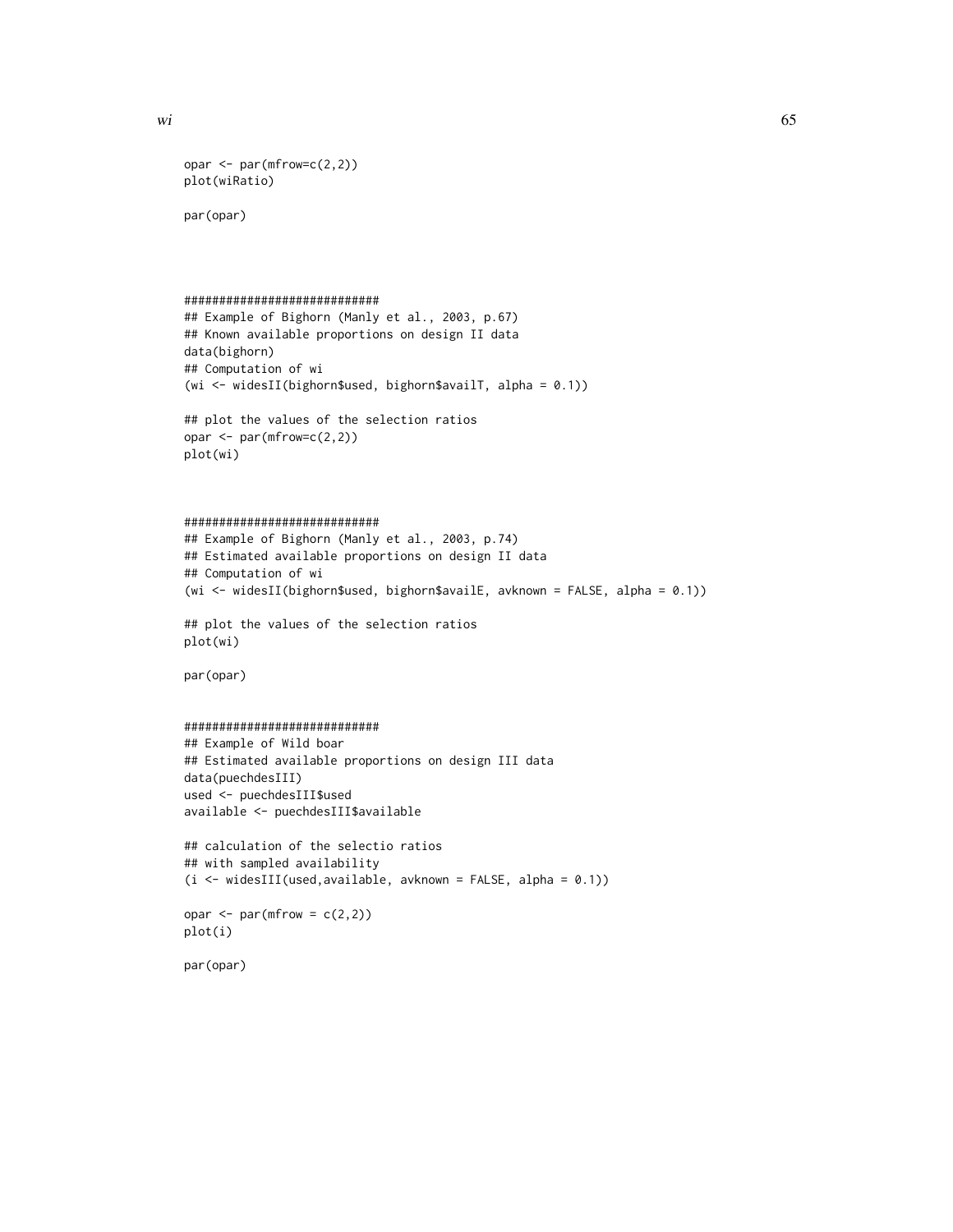# <span id="page-65-0"></span>Index

∗Topic datasets bauges , [2](#page-1-0) bighorn , [3](#page-2-0) chamois , [7](#page-6-0) pheasant, [48](#page-47-0) puech , [50](#page-49-0) puechdesIII , [51](#page-50-0) squirrel, [59](#page-58-0) squirreloc , [60](#page-59-0) vanoise , [61](#page-60-0) ∗Topic hplot eisera, [16](#page-15-0) kselect , [36](#page-35-0) scatter.enfa, [55](#page-54-0) scatterniche , [58](#page-57-0) wi , [61](#page-60-0) ∗Topic math compana , [8](#page-7-0) wi , [61](#page-60-0) ∗Topic multivariate biv.test , [3](#page-2-0) canomi , [5](#page-4-0) domain , [11](#page-10-0) dunnfa , [13](#page-12-0) eisera, [16](#page-15-0) enfa , [19](#page-18-0) engen2008II , [22](#page-21-0) gnesfa , [28](#page-27-0) histniche , [34](#page-33-0) kselect , [36](#page-35-0) madifa, [39](#page-38-0) mahasuhab , [45](#page-44-0) niche.test, [46](#page-45-0) predict.enfa , [49](#page-48-0) rand.kselect , [52](#page-51-0) randtest.enfa , [54](#page-53-0) scatter.enfa, [55](#page-54-0) ∗Topic spatial domain , [11](#page-10-0)

mahasuhab , [45](#page-44-0) as.randtest , *[4](#page-3-0)* bauges, [2](#page-1-0) bighorn , [3](#page-2-0) biv.plot *(*biv.test *)* , [3](#page-2-0) biv.test , [3](#page-2-0) , *[47](#page-46-0)* canomi, <mark>[5](#page-4-0)</mark> chamois , [7](#page-6-0) compana , [8](#page-7-0) , *[18](#page-17-0)* , *[64](#page-63-0)* domain , [11](#page-10-0) , *[46](#page-45-0)* dudi , *[6](#page-5-0)* , *[38](#page-37-0)* dunnfa , [13](#page-12-0) , *[46](#page-45-0)* eisera , *[10](#page-9-0)* , [16](#page-15-0) , *[64](#page-63-0)* enfa , *[15](#page-14-0)* , [19](#page-18-0) , *[30](#page-29-0)* , *[43](#page-42-0)* , *[55](#page-54-0)* , *[57](#page-56-0)* engen2008I *(*engen2008II *)* , [22](#page-21-0) engen2008II , [22](#page-21-0) gnesfa , *[15](#page-14-0)* , *[26](#page-25-0)* , [28](#page-27-0) , *[43](#page-42-0)* hist.enfa *(*enfa *)* , [19](#page-18-0) hist.kselect *(*kselect *)* , [36](#page-35-0) hist.madifa *(*madifa *)* , [39](#page-38-0) histniche , [34](#page-33-0) , *[47](#page-46-0)* kplot.kselect *(*kselect *)* , [36](#page-35-0) kselect , *[21](#page-20-0)* , *[26](#page-25-0)* , [36](#page-35-0) , *[53](#page-52-0)* madifa , *[15](#page-14-0)* , *[21](#page-20-0)* , *[26](#page-25-0)* , *[30](#page-29-0)* , [39](#page-38-0) , *[46](#page-45-0)* , *[50](#page-49-0)* mahalanobis , *[46](#page-45-0)* , *[50](#page-49-0)* mahasuhab , *[12](#page-11-0)* , *[15](#page-14-0)* , *[30](#page-29-0)* , *[43](#page-42-0)* , [45](#page-44-0) , *[50](#page-49-0)* niche , *[6](#page-5-0)* , *[21](#page-20-0)* , *[26](#page-25-0)* niche.test, [46](#page-45-0) pheasant , [48](#page-47-0) plot.canomi *(*canomi *)* , [5](#page-4-0) plot.kselect *(*kselect *)* , [36](#page-35-0)